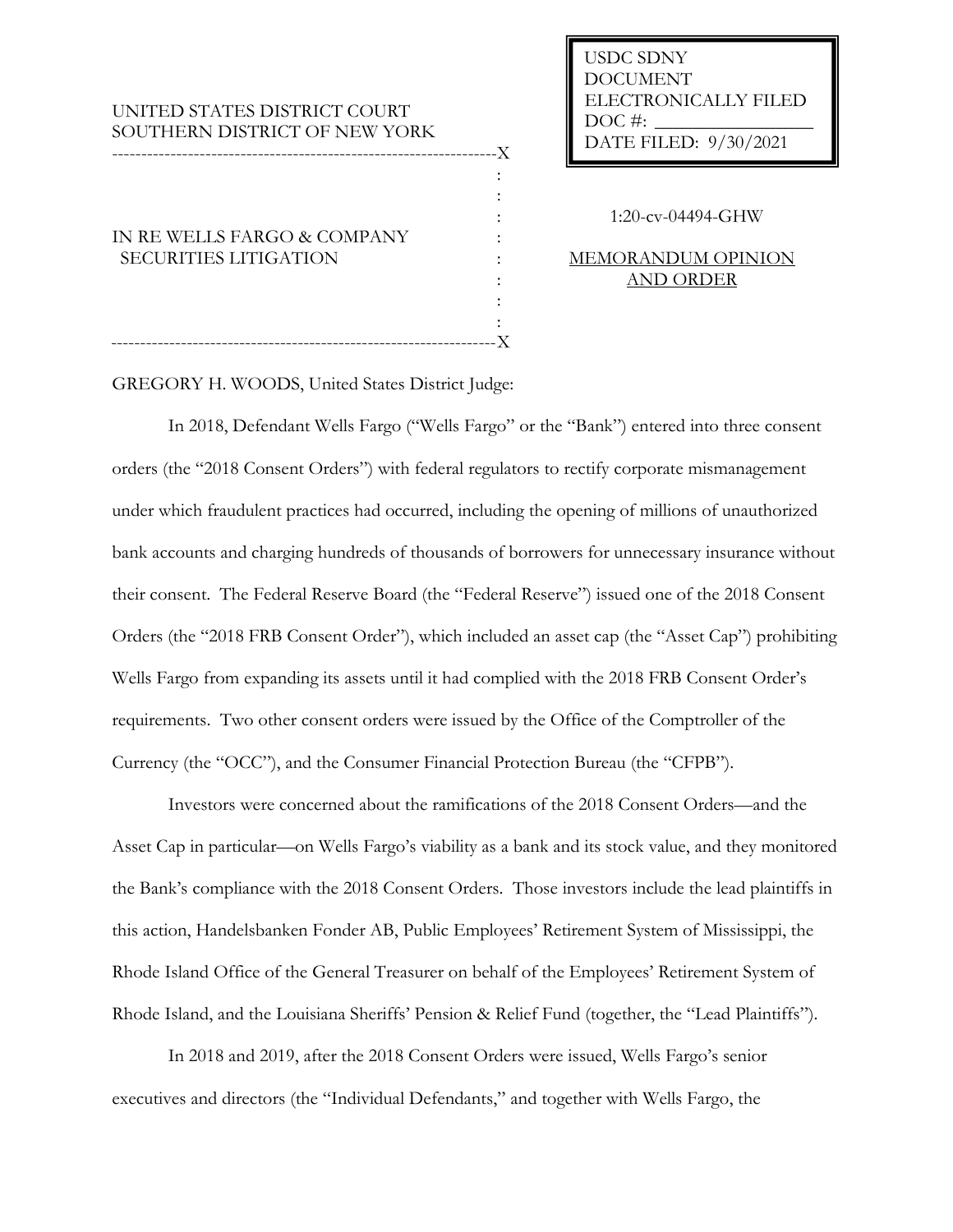"Defendants") made certain statements that the Lead Plaintiffs argue misleadingly represented the status of Wells Fargo's compliance with the orders. Specifically, Lead Plaintiffs argue that Defendants' statements conveyed that Wells Fargo had passed Stage 1 and was focused on the later execution stages, when in reality, Wells Fargo had submitted multiple Stage 1 Plans, which were rejected by the regulators. Furthermore, Lead Plaintiffs assert that Wells Fargo misled its investors about the timeframe for lifting the Asset Cap, and gave an unrealistically short timeframe, when it knew that the removal would be significantly delayed based on the multiple extensions that Wells Fargo had requested and received, and the unfavorable feedback that the regulators had given on Wells Fargo's proposed plans and timelines. Lead Plaintiffs claim that when the public learned of Wells Fargo's failure to satisfy the 2018 Consent Orders' requirements, the price of its stock dropped precipitously.

Lead Plaintiffs have brought this securities class action on behalf of other similarly situated investors who purchased or acquired Wells Fargo securities between February 2, 2018 and March 12, 2020 (the "Class Period"). They allege that Defendants violated Section 10(b) of the Securities Exchange Act of 1934 (the "Exchange Act") and Rule 10b-5, and that the Individual Defendants violated Section 20(a) of the Exchange Act.

For the reasons that follow, Lead Plaintiffs have plausibly alleged that certain statements made by Defendants Tim Sloan, John Shrewsberry, Allen Parker, and Elizabeth Duke were deliberately or recklessly false or misleading, so Defendants' motion to dismiss Lead Plaintiffs' Section 10(b) and Rule 10b-5 claims is DENIED as to Mr. Sloan, Mr. Shrewsberry, Mr. Parker, Ms. Duke, and Wells Fargo. However, Lead Plaintiffs have failed to allege that the remaining statements alleged are actionable, so the motion is GRANTED as to the claims based on those statements.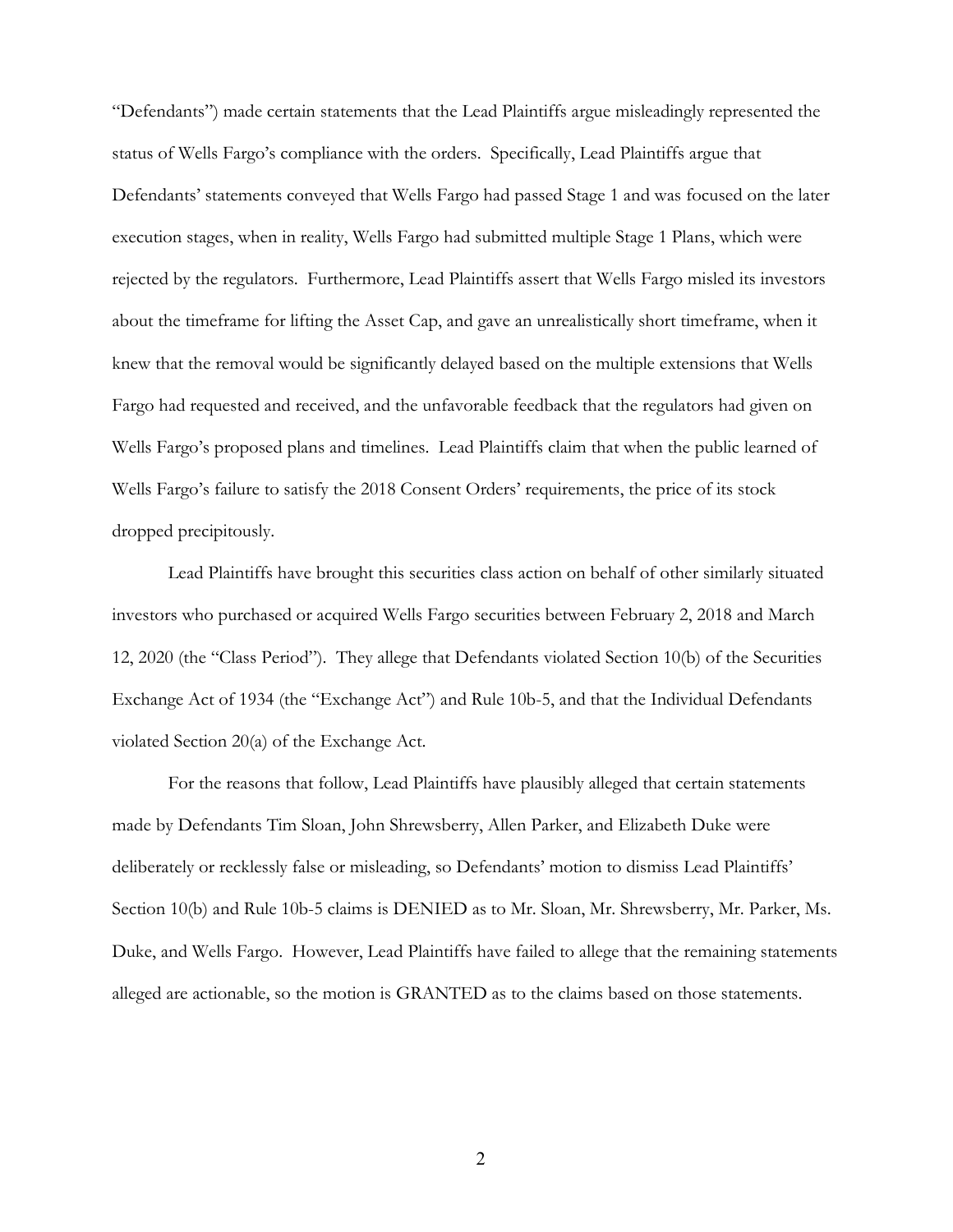### **I. BACKGROUND**

## **A. Facts1**

1. The Defendants

Defendants in this action are Wells Fargo, a commercial bank that is listed on the New York Stock Exchange, and certain of its directors and senior executives: Timothy J. Sloan, John R. Shrewsberry, Charles W. Scharf, C. Allen Parker, and Elizabeth Duke. CAC ¶¶ 21-26.

Mr. Sloan served as the Chief Executive Officer ("CEO") and President of Wells Fargo from October 2016 to March 2019, when he was asked to resign. *Id*. ¶ 22. He previously worked as the Chief Financial Officer ("CFO") and Chief Operating Officer of Wells Fargo. *Id*. Mr. Sloan was a director on Wells Fargo's Board of Directors (the "Board") and was a member of Wells Fargo's management-level operating committee. *Id.* 

Mr. Shrewsberry was Wells Fargo's Senior Executive Vice President and CFO from May 2014 to July 2020. *Id*. ¶ 23. Mr. Shrewsberry also sat on Wells Fargo's management-level operating committee. *Id.* 

Mr. Scharf is Wells Fargo's current CEO and President. He took over that position in October 2019. *Id*. ¶ 24. Mr. Scharf is a director on Wells Fargo's Board and is a member of Wells Fargo's management-level operating committee. *Id.* 

<sup>1</sup> Unless otherwise noted, the facts are drawn from the Consolidated Amended Complaint ("CAC"), Dkt. No. 74, and are accepted as true for the purposes of this motion to dismiss. *See, e.g., Chambers v. Time Warner, Inc.*, 282 F.3d 147, 152 (2d Cir. 2002). However, "[t]he tenet that a court must accept as true all of the allegations contained in a complaint is inapplicable to legal conclusions." *Ashcroft v. Iqbal*, 556 U.S. 662, 678 (2009). In addition to the facts pleaded in the CAC, the Court may consider "written instruments attached, statements incorporated by reference, [ ] public disclosure documents filed with the SEC[,]" and "items of which it has taken judicial notice under Federal Rule of Evidence 201." *Gamm v. Sanderson Farms, Inc.*, 944 F.3d 455, 462 (2d Cir. 2019). "[A] plaintiff's reliance on the terms and effect of a document in drafting the complaint is a necessary prerequisite to the court's consideration of the document on a dismissal motion; mere notice or possession is not enough." *Menaker v. Hofstra Univ*., 935 F.3d 20, 27 n.7 (2d Cir. 2019) (quoting *Chambers v. Time Warner*, 282 F.3d 147, 153 (2d Cir. 2002)).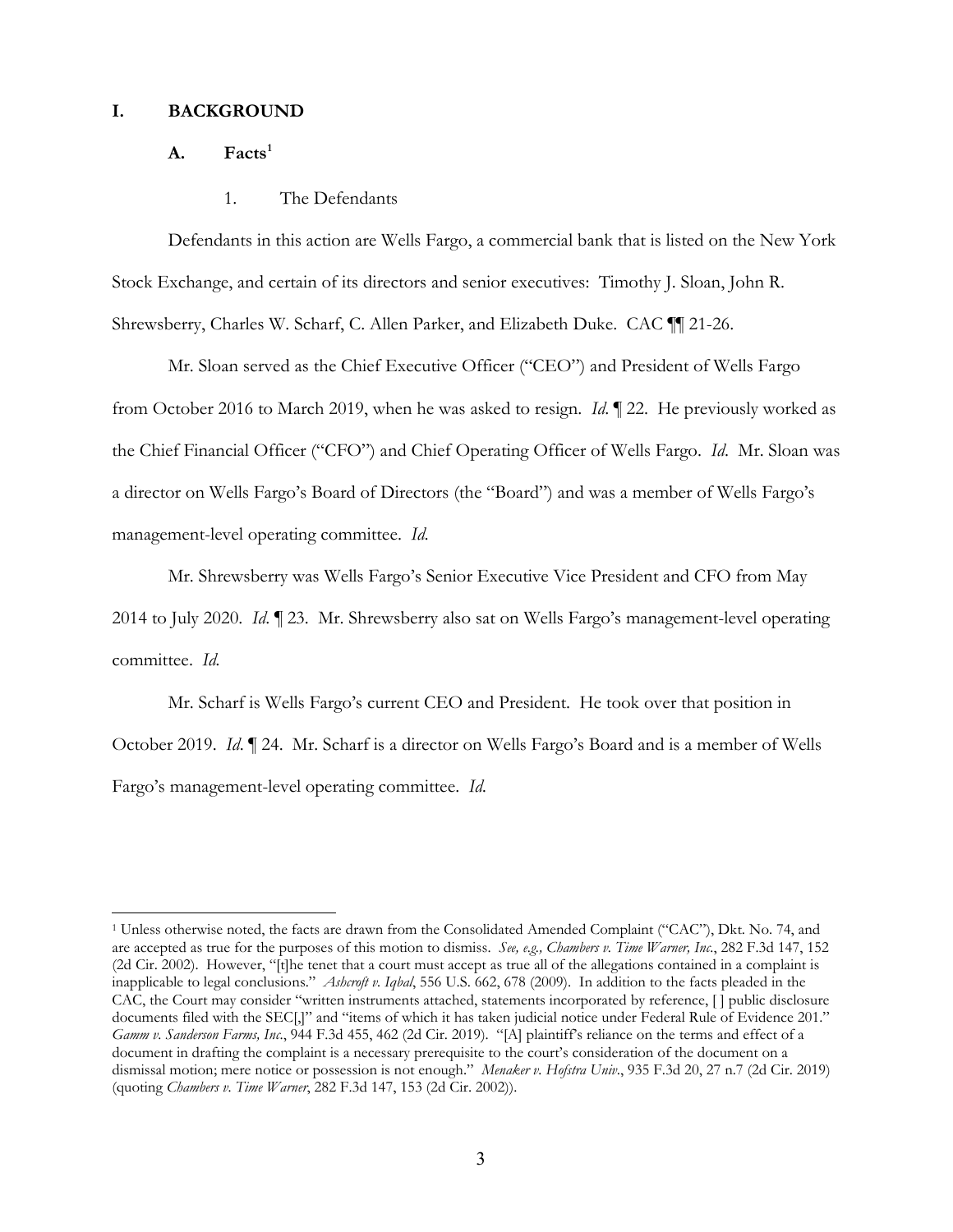Mr. Parker served as the Senior Executive Vice President and General Counsel of Wells Fargo from March 2017 to March 2019 and was the Bank's interim CEO from March 2019 until October 2019. *Id*. ¶ 25. Mr. Parker returned to his role as General Counsel from October 2019 until his retirement in March 2020. *Id*. Mr. Parker was a director on the Board from March 2017 to October 2019 and was a member of Wells Fargo's management-level operating committee. *Id.* 

Ms. Duke was a director on Wells Fargo's Board from January 2015 to March 2020, serving as the Chairwoman of the Board from January 2018 until she was asked to resign on March 8, 2020. *Id.* 126. As Chairwoman, Ms. Duke's duties included "facilitating effective communication between the Board and stockholders, and being available for consultation and direct communication with major stockholders," and "serving as an additional point of contact for the Company's primary regulators." *Id*. Ms. Duke sat on the Bank's Risk Committee from March 2015 to March 2019. *Id*.

The Individual Defendants, as high ranking individuals within Wells Fargo, are alleged to have been directly involved "in both the everyday business of Wells Fargo and its compliance with the 2018 Consent Orders [and] directly participated in the management of Wells Fargo's operations, including its public reporting functions, had the ability to, and did control, Wells Fargo's conduct, and were privy to confidential information concerning Wells Fargo and its business, operations and statements regarding the 2018 Consent Orders." *Id*. ¶ 27.

#### 2. Lead Plaintiffs

Lead Plaintiff Handelsbanken Fonder AB is a mutual fund management company based in Stockholm, Sweden. CAC ¶ 16. Lead Plaintiff Public Employees' Retirement System of Mississippi is the retirement system for nearly all non-federal public employees in the State of Mississippi. *Id*. If 17. Lead Plaintiff Employees' Retirement System of Rhode Island is a public pension fund that provides benefits to public employees of the State of Rhode Island. *Id*. ¶ 18. Lead Plaintiff Louisiana Sheriffs' Pension & Relief Fund is a public pension fund that provides pension and other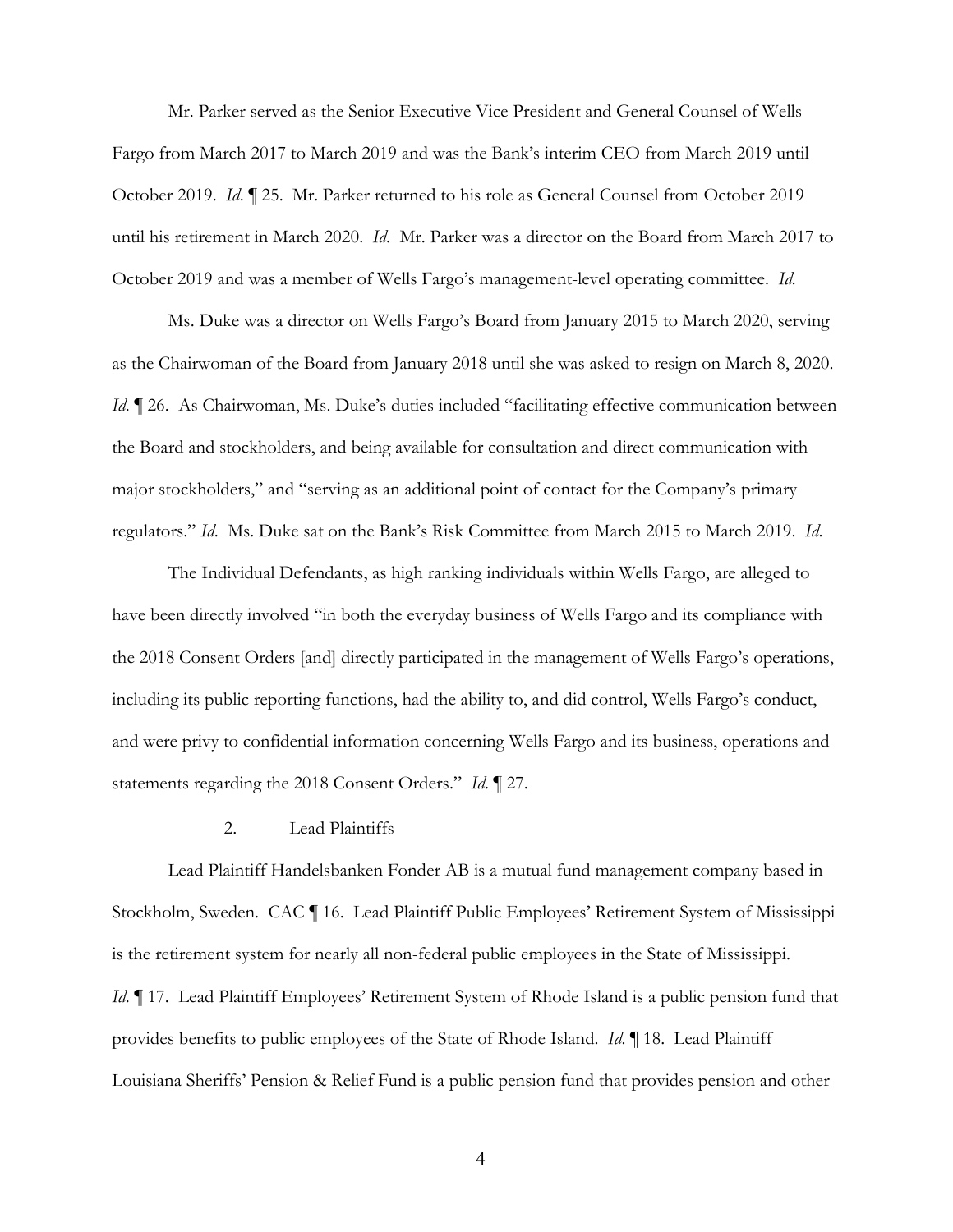benefits for sheriffs, deputy sheriffs, and tax collectors in the State of Louisiana. *Id*. ¶ 19. Lead Plaintiffs allege that they purchased shares of Wells Fargo stock during the Class Period. *Id*. ¶¶ 16- 19.

# 3. The Consent Orders

As a nationally charted bank, Wells Fargo is subject to oversight by the three regulatory bodies relevant to this action: the Board of Governors of the Federal Reserve System (the "Federal Reserve"), the Office of the Comptroller of the Currency (the "OCC"), and the Consumer Financial Protection Bureau (the "CFPB," and together with the Federal Reserve and the OCC, the "Regulators"). *Id*. ¶¶ 29-30. On September 8, 2016, the OCC and the CFPB fined Wells Fargo \$135 million, following investigations during which the OCC and the CFPB determined that Wells Fargo employees were "(i) transferring funds from consumers' accounts without their knowledge or consent into new accounts, with the customers unknowingly racking up associated fees and charges; (ii) causing customers to apply for credit card accounts without the customers' authorization; (iii) issuing and activating debit cards to customers without the customers' authorization; and (iv) creating phony email addresses to enroll its customers in online-banking services without their consent." *Id.* at ¶¶ 37-38.In addition to the fine, the OCC and the CFPB ordered that Wells Fargo enter into coordinated compliance risk management consent orders to prevent future misconduct (the "2016 OCC/CFPB Consent Orders"). *Id.* (citing *In the Matter of Wells Fargo Bank, N.A.*, AA-EC-2016-67, Consent Order for a Civil Money Penalty (Sept. 8, 2016); *In the Matter of Wells Fargo Bank, N.A.*, CFPB No. 2016-CFPB-0015, Consent Order (Sept. 6, 2016))*.* Those orders mandated that Wells Fargo put in place an enterprise risk management program to detect and prevent unsafe banking practices and mitigate future risks from such practices. *Id*. ¶ 40.

Following the 2016 OCC/CFPB Consent Orders, Wells Fargo did little to improve its oversight and risk management practices. *Id*. ¶ 42. Further investigation found that the misconduct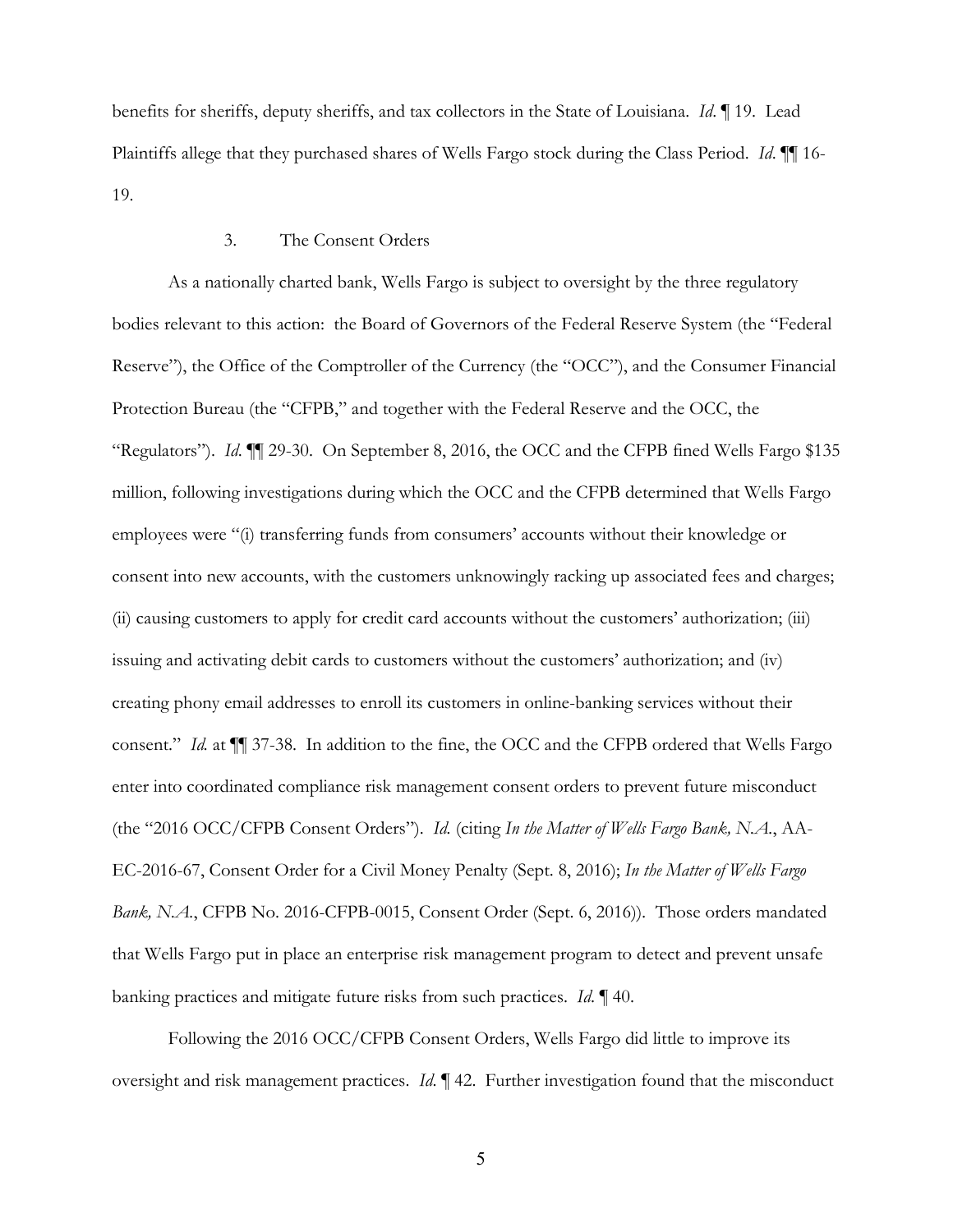at Wells Fargo was more pervasive than initially thought. *Id.* As a result, on February 2, 2018, the Federal Reserve imposed its own consent order on Wells Fargo (the "2018 FRB Consent Order"). *Id*. **[43.** The 2018 FRB Consent Order mandated that Wells Fargo overhaul its governance and risk management processes to prevent such practices from occurring within Wells Fargo again. *Id.* The exact terms were negotiated for weeks between the Federal Reserve and the Bank's top executives, including Mr. Sloan, Mr. Shrewsberry, Ms. Duke, and Mr. Parker. *Id.* In the 2018 FRB Consent Order, the Federal Reserve said that Wells Fargo's weak compliance practices were caused by a business strategy that "emphasized sales and growth" and that the Bank failed to ensure that adequate risk management framework was in place. *Id*. ¶ 44.

The 2018 FRB Consent Order outlined a specific process, with benchmarks and timelines, to evaluate whether Wells Fargo was in compliance with the order. *Id*. ¶ 47. The order described three stages that Wells Fargo needed to pass:

- **Stage 1: Approved Plans**. Wells Fargo was required to submit "written plans that [were] acceptable to the [Federal Reserve]" (the "Stage 1 Plans") within sixty days of the order (by April 3, 2018). *Id*. ¶ 48. The Stage 1 Plans were expected to detail how Wells Fargo would institute effective compliance and operation risk management programs and oversight, and a program to ensure the Board performed its duties. *Id*. The Stage 1 Plans also had to include a timeline for full implementation. *Id*. Wells Fargo could not proceed to Step 2 without first submitting satisfactory Stage 1 Plans and receiving notification in writing that its plans were acceptable to the Federal Reserve. *Id*. ¶ 49.
- **Stage 2: Implementation**.After Wells Fargo completed Step 1, it would be tasked with adopting and implementing the Stage 1 Plans within ten days of their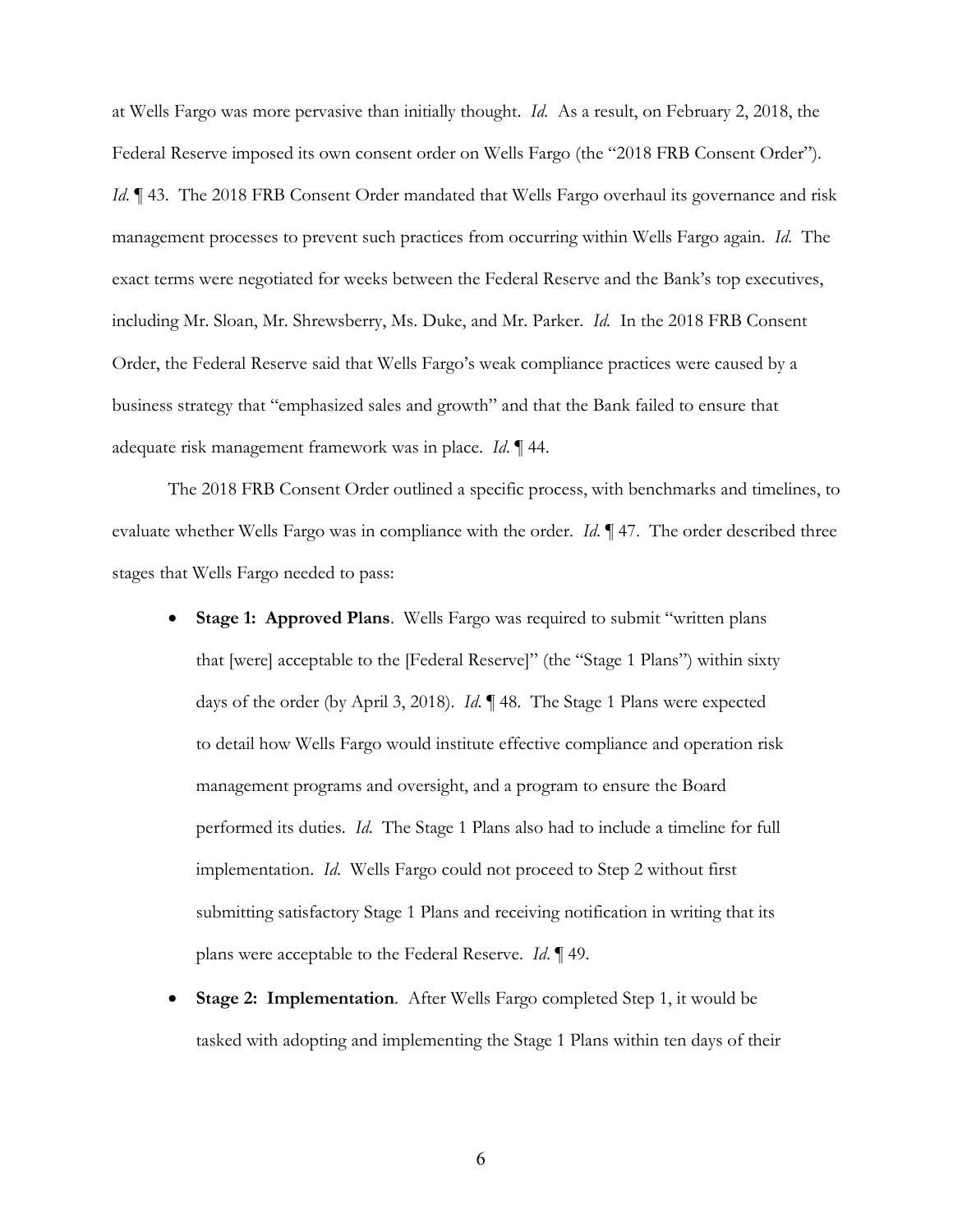approval by the Federal Reserve. *Id*. ¶ 50. During this stage, Wells Fargo was expected to fully comply with those plans. *Id*.

• **Stage 3: Validation**. After completing Step 2, Wells Fargo would be required to retain a third party to conduct an independent review of the effectiveness of Wells Fargo's implementation of the approved plans. *Id*. ¶ 51. This review was scheduled to be completed by no later than September 30, 2018. *Id*. The independent reviewer would evaluate "the Board's improvements in effective oversight and governance . . . [and] enhancements to the [Bank]'s compliance and operational risk management program." *Id*.

The 2018 FRB Consent Order also included a unique remedy which prevented Wells Fargo from increasing the size of its assets until it had completed all three stages of the order (the "Asset Cap"). *Id*. ¶ 55. The Asset Cap prevented Wells Fargo from generating revenue by increasing interest-earning assets or providing more loans at lower interest rates. *Id.* ¶ 56.This penalty was significant because it restricted Wells Fargo's ability to grow and its ability to earn net interest income, resulting in a steep loss in revenue for the bank. *Id*.

The 2018 FRB Consent Order required that Wells Fargo's directors sign the order. *Id*. ¶ 53. Mr. Sloan, Ms. Duke, and all of the other members of the Board at Wells Fargo signed it. *Id*. In addition, the Federal Reserve sent letters to each director on February 2, 2018, in which it set forth the expectation that the Board would "ensure that senior management establishes and maintains an effective risk management structure that has sufficient stature, authority, and resources" and warned that the Federal Reserve would be closely monitoring the board's performance. *Id*. The Federal Reserve also demanded that Wells Fargo replace three then-current Board members by April 2018, and a fourth by the end of 2018, and that the Board submit progress reports detailing the actions taken to secure compliance with the 2018 FRB Consent Order. *Id*. ¶ 54.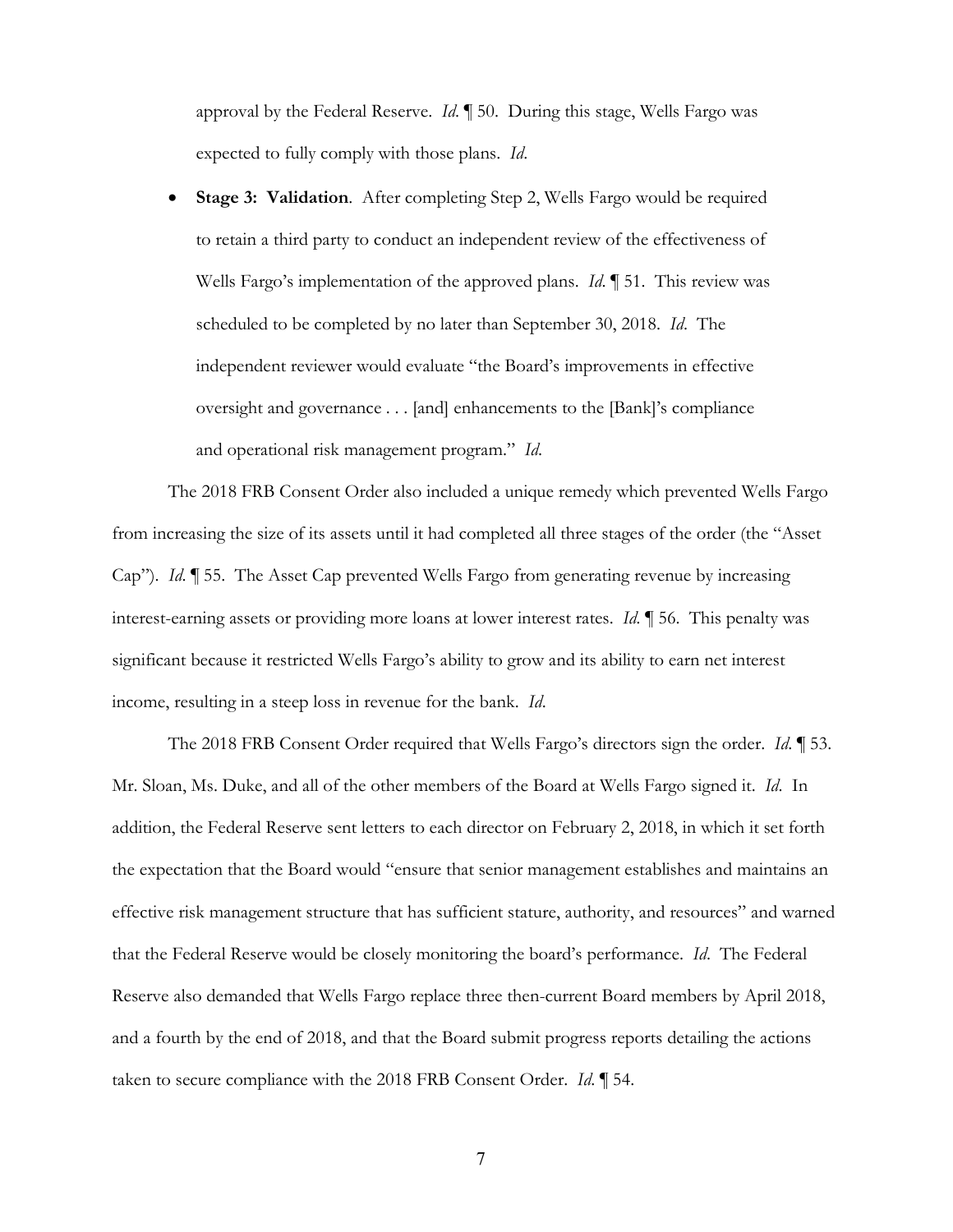Institutions like Barclays and J.P. Morgan, along with financial media outlets such as CNN Business and Bloomberg, broadcast their concerns and their surprise at the severity of the Asset Cap. *Id*. ¶¶ 57-58. J.P. Morgan downgraded Wells Fargo's stock on February 5, 2018, citing the "harsh" and "rare" consent order, which J.P. Morgan said reflected the regulators' frustration with Wells Fargo. *Id*. ¶ 57.

Because Wells Fargo had failed to comply with the 2016 OCC/CFPB Consent Orders, the OCC and CFPB also fined Wells Fargo over \$1 billion for its failure to correct its risk management and oversight practices and imposed additional consent orders on Wells Fargo on April 20, 2018 (the "2018 OCC/CFPB Consent Orders," and together with the 2018 FRB Consent Order, the "2018 Consent Orders"). *Id*. ¶ 59 (citing *In the Matter of Wells Fargo Bank, N.A.*, File No. 2018- BCFP-0001, Consent Order (Apr. 20, 2018) (hereinafter, "2018 CFPB Consent Order"); *In the Matter of: Wells Fargo Bank, N.A. Sioux Falls, South Dakota*, AA-EC-2018-16, Consent Order For A Civil Money Penalty (Apr. 20, 2018) (hereinafter, "2018 OCC Consent Order")). Similar to the 2018 FRB Consent Order, the 2018 OCC/CFPB Consent Orders were structured in three stages:

- **Stage 1: Approved Plans**. Wells Fargo was required to submit a plan acceptable to the OCC and CFPB within sixty days of the order (by June 19, 2018) to address risk management and compliance, and by August 18, 2018, to submit a plan as to how it would identify and redress its harmed consumers (the "OCC/CFPB Stage 1 Plans"). *Id*. ¶ 61. Wells Fargo could not proceed to the next step until it received notice in writing that neither the OCC nor CFPB objected to its plans. *Id*. ¶ 62.
- **Stage 2: Implementation**.After completing Stage 1, Wells Fargo would then be required to execute and implement the accepted plans, and could not deviate from the approved plans without further written approval. *Id*. ¶ 63.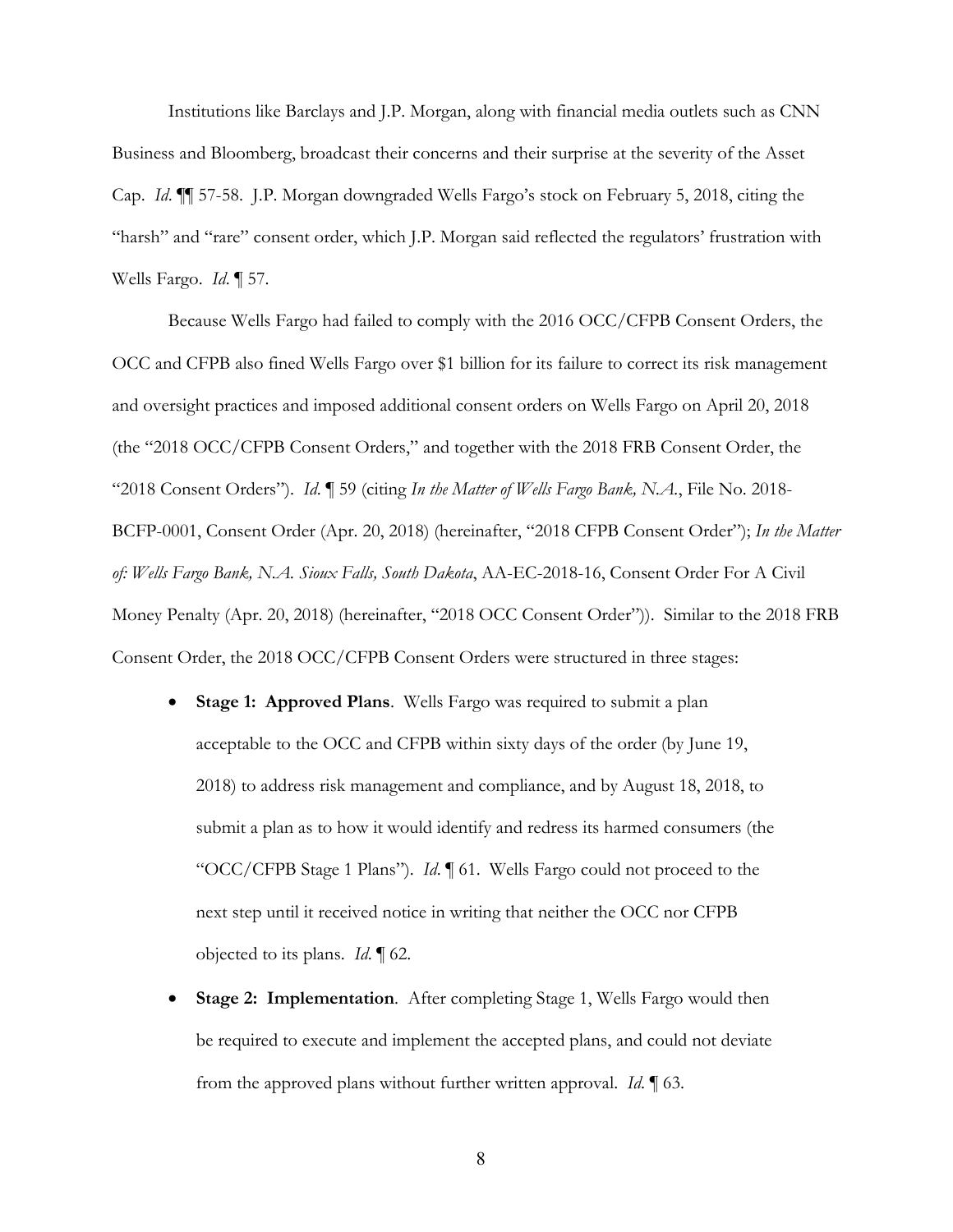• **Stage 3: Validation**. After completing Stage 2, Wells Fargo would be required to validate the execution of its plans and submit a report to the OCC and CFPB. Wells Fargo would not be considered to be in compliance with the consent orders until it completed all three stages. *Id.* ¶ 64.

To ensure that Wells Fargo's senior executives were involved in the compliance process, the OCC and CFPB mandated that the Board "review all submissions (including plans, reports, programs, policies, and procedures) required by this Consent Order before submission." *Id*. ¶ 65.

4. Wells Fargo's First Stage 1 Proposal

Pursuant to the 2018 FRB Consent Order, Wells Fargo submitted its proposed Stage 1 Plans on April 3, 2018, which the Federal Reserve rejected summarily, citing material deficiencies, including the absence of "major components such as plans to address the company's deficiencies in operational and compliance risk management." *Id*. ¶¶ 69-70. The Federal Reserve met with Ms. Duke that day to discuss the 2018 FRB Consent Order and the proposal's deficiencies. *Id*. ¶ 70. On May 7, 2018, the Federal Reserve sent Mr. Sloan and Ms. Duke written notice of its rejection of the April 3, 2018 plans (the "May 7, 2018 Rejection Letter"), stating that the proposed plans were insufficient and so materially incomplete that they could not "be evaluated by [the Federal Reserve] staff for their adequacy." *Id*. ¶ 71. Furthermore, the proposed Stage 1 plan lacked the proposed milestones and timelines that were required by the consent order. *Id*. ¶ 72. In the May 7, 2018 Rejection Letter, the Federal Reserve ordered Wells Fargo to resubmit its Stage 1 proposal within 90 days (by July 2, 2018). *Id*. However, Wells Fargo's efforts to develop compliant Stage 1 Plans for the 2018 FRB Consent Order continued to fall short. *Id*. ¶ 77. On June 5, 2018, Mr. Sloan requested an extension from the Federal Reserve to submit acceptable Stage 1 Plans, stating that the Bank needed additional time to develop an acceptable response. *Id*. Mr. Sloan asked for the deadline to be extended to September 19, 2018. *Id*.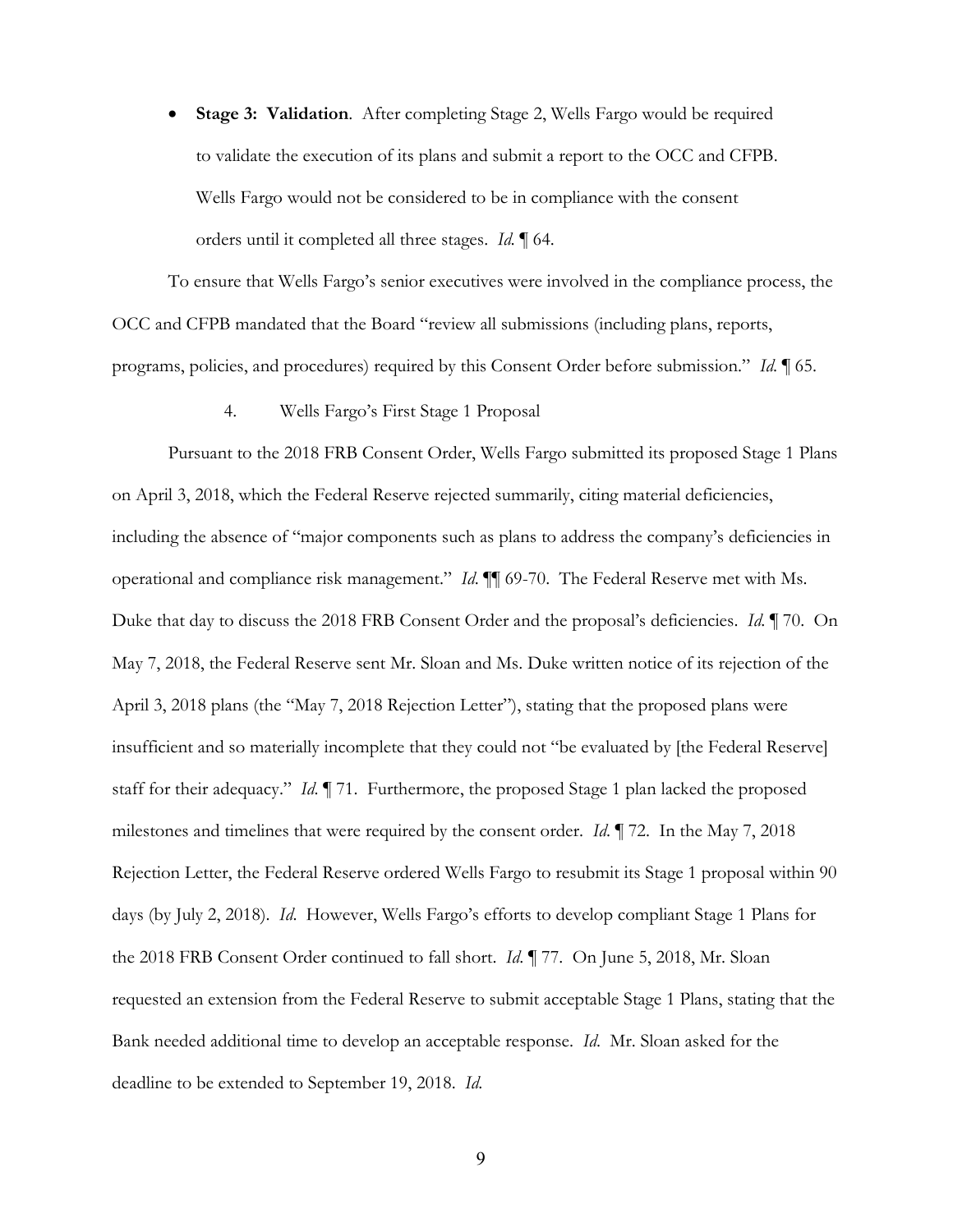Shortly thereafter, on July 24, 2018, the Bank was notified that the OCC had also rejected its proposed Stage 1 Plan under the 2018 OCC/CFPB Consent Orders (the "July 24, 2018 Rejection Letter"). *Id.* 180. In the letter, the OCC stated that the submission "lack[ed] substance and detail in a number of areas[,]" including remediation for all impacted customers, and remedying the Bank's internal audit function. *Id*. The OCC met with the Bank's Board that day to discuss the noncompliant proposal and expressed its concerns regarding oversight of senior management. *Id*. ¶ 82. The Board told the OCC that their Stage 1 Plan was a "work in progress[,]" and OCC and CFPB officials later testified that the proposal was only a "plan for a plan." *Id*. ¶ 83. On August 11, 2018, Ms. Duke and Mr. Sloan, along with Director James Quigley and Wells Fargo's Head of Regulatory Relations, Sarah Dahlgren, met with the OCC's comptroller and other senior officials to discuss the Stage 1 proposal. *Id*. ¶ 84. During that meeting, the OCC expressed its frustration that Wells Fargo had ignored its input, that plans submitted were not complete, and the established deadlines were not met. *Id*.

## 5. Wells Fargo's Second Stage 1 Proposal

On August 24, 2018, Mr. Sloan requested another extension from the Federal Reserve for more time—until October 31, 2018—to submit a revised Stage 1 Plan proposal under the 2018 FRB Consent Order. *Id*. ¶ 85. On September 11, 2018, the Federal Reserve granted the request. *Id*. ¶ 85 n.24. However, the Regulators continued to be dissatisfied with the Bank's Stage 1 Plans. *Id*. ¶ 87, 89. On November 21, 2018, the OCC sent Wells Fargo another letter formally rejecting Wells Fargo's second Stage 1 proposal (the "November 21, 2018 Rejection Letter"). *Id*. ¶ 87. In the November 21, 2018 Rejection Letter, the OCC explained that it was "unable to provide a no supervisory objection to the portion of the CPI Remediation Plan specific to Wells Fargo Auto Finance (WFAF) because the plan is not adequately supported." *Id*. The Bank met with the Federal Reserve on January 24, 2019 and was told that the deadlines in the revised October 31, 2018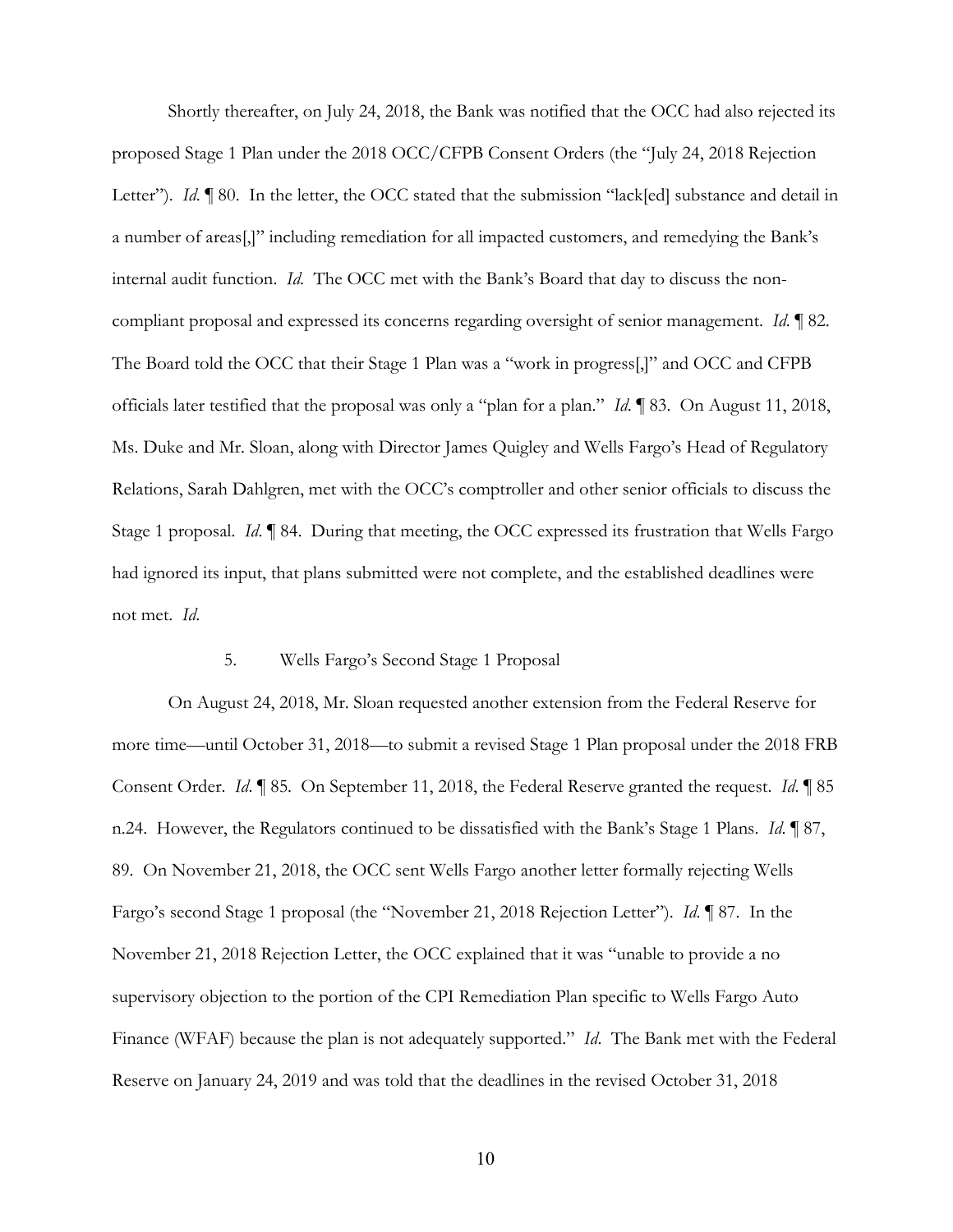proposal were "improbable and unrealistic." *Id*. ¶ 89. In a February 15, 2019 email to Ms. Duke, the OCC said it was "deeply concerned about the continuing (and in some cases worsening) problems in a number of areas, evidenced by large number of extension requests, missed expected completion dates that are not communicated in a timely manner, failed audit validations, and extensions of Consent Order deadlines." *Id*. And in a March 4, 2019 Quarterly Management Report to Wells Fargo, the OCC stressed that the Bank's "management and Board oversight remain inadequate," expressing its concern with Wells Fargo's "missed deadlines" and its "poor-quality action plans," and calling Wells Fargo's performance "unacceptable." *Id*.

On March 11, 2019, Mr. Sloan and Ms. Duke received another formal rejection letter from the Federal Reserve for Wells Fargo's second, revised proposed Stage 1 Plans (the "March 11, 2019 Rejection Letter"). *Id.* 193. The letter stated that the submission "remain[ed] materially incomplete[,]" contained illogical timeframes, and suffered from "[p]ervasive inaccuracies." *Id*. In the letter, the Federal Reserve informed Wells Fargo that "[a] third failure to submit acceptable plans could cause the [Federal Reserve] to consider additional actions" and that the Bank's "[c]ontinued failure to submit acceptable plans reflects poorly on the [Bank], and negatively influences supervisors' view of the board and senior management's capacity to effectively manage and govern the firm." *Id*. ¶ 94 (alterations in original).

## 6. March 12, 2019 Congressional Testimony

In February 2019, Representative Maxine Waters, Chairwoman of the U.S. House of Representatives Committee on Financial Services, initiated an investigation to "(1) determine and evaluate the non-public actions taken by Wells Fargo's board, management, and regulators to facilitate improvements at Wells Fargo; and (2) identify policy solutions to ensure consumers are protected from recidivist megabanks like Wells Fargo." Ex. D, Dkt. No. 91-4 at 4. On March 12, 2019, the day after the Federal Reserve's second rejection letter, Mr. Sloan testified before Congress,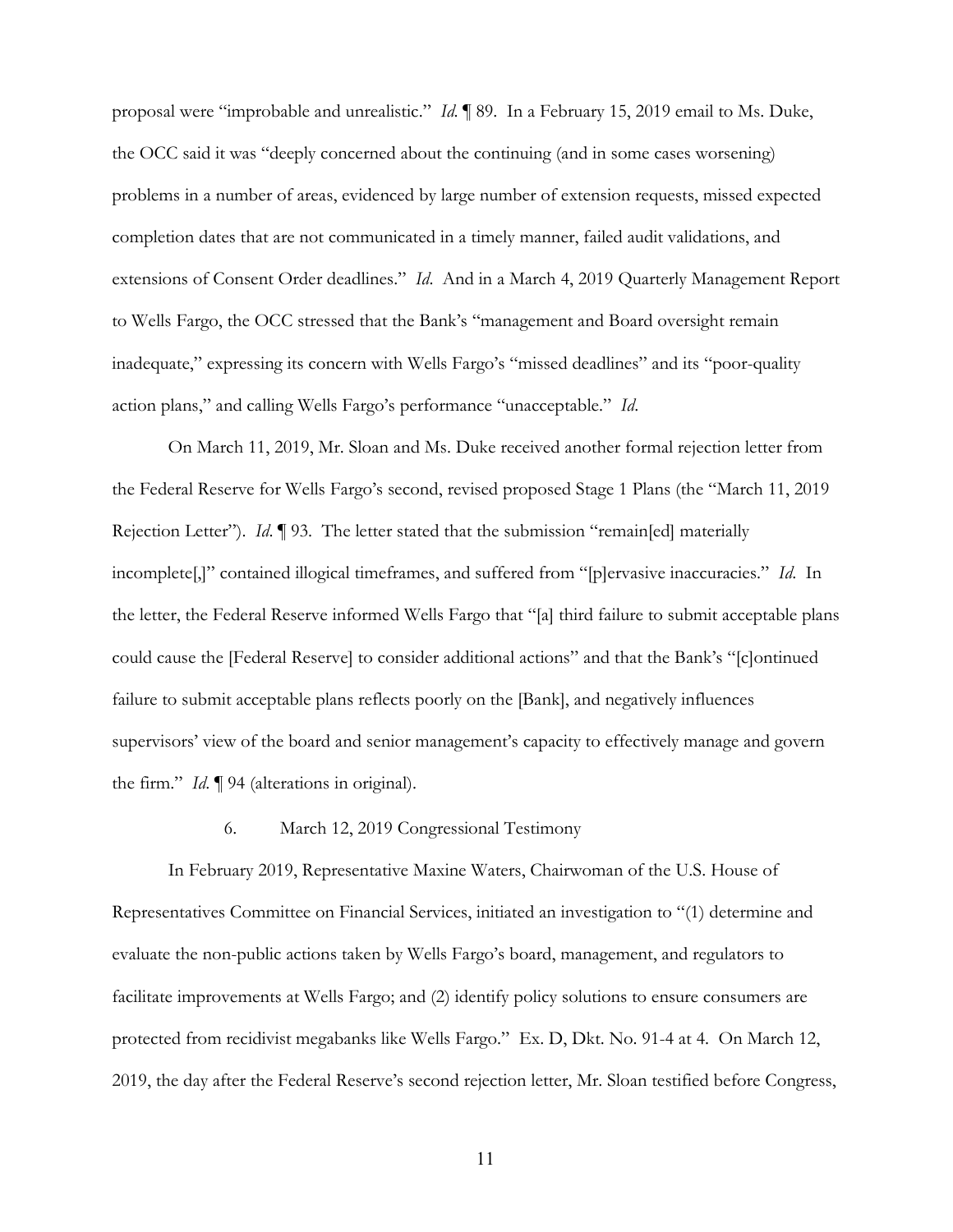after being subpoenaed to answer questions about "Wells Fargo's varied engagements with its regulators, including Wells Fargo's compliance with its outstanding consent orders." CAC ¶ 92. The hearing was publicly televised and viewed by investors, analysts, and the financial press. *Id.*  When asked the following day by members of Congress why the Asset Cap had not been removed, Mr. Sloan testified that Wells Fargo had "done" what the Federal Reserve required and added in his written testimony that the Bank was "mak[ing] progress" with the 2018 Consent Orders. *Id*. ¶ 95. When asked whether regulators had raised any objections to the Bank's submitted plans, Mr. Sloan responded "I can assure you that we have plans in place," without disclosing that Wells Fargo's proposed plans had in fact been rejected. *Id.* Lead Plaintiffs allege that following the hearing, Mr. Sloan personally called the Federal Reserve apologizing for his mischaracterizations to Congress and to the media, but no similar apology was made to the public or investors. *Id*. ¶ 96. Following Mr. Sloan's testimony, securities analysts and members of the financial press broadcasted that Defendants were complying with the Regulators' requirements. *Id*. ¶ 97.

On March 13, 2019, the OCC staff internally expressed their disappointment with Mr. Sloan's testimony because Wells Fargo was not in compliance with the 2018 OCC/CFPB Consent Orders. *Id.* **[98.** The OCC also informed the Board of its disapproval of Mr. Sloan's "inaccurate" testimony. *Id*. After Mr. Sloan testified before Congress, the OCC staff met with the Board, including Ms. Duke and Mr. Sloan. *Id*. ¶ 99. During that meeting, the OCC staff reprimanded the Board, expressing that they were both disappointed and dissatisfied with Mr. Sloan's performance as CEO in bringing Wells Fargo into compliance. *Id*. ¶ 100-01. The OCC expressly told the Board in that meeting that, "in many risk dimensions, the lack of progress in the controls environment . . . have wasted time and weakened the institution, creating further safety and soundness concerns." *Id*. ¶ 99. The OCC reminded the Board that the OCC "told [Wells Fargo] that it was essential the bank demonstrate the ability and willingness to remediate known issues and establish an adequate risk management framework under [Mr. Sloan]'s leadership. You have not done that." *Id*. ¶ 100. The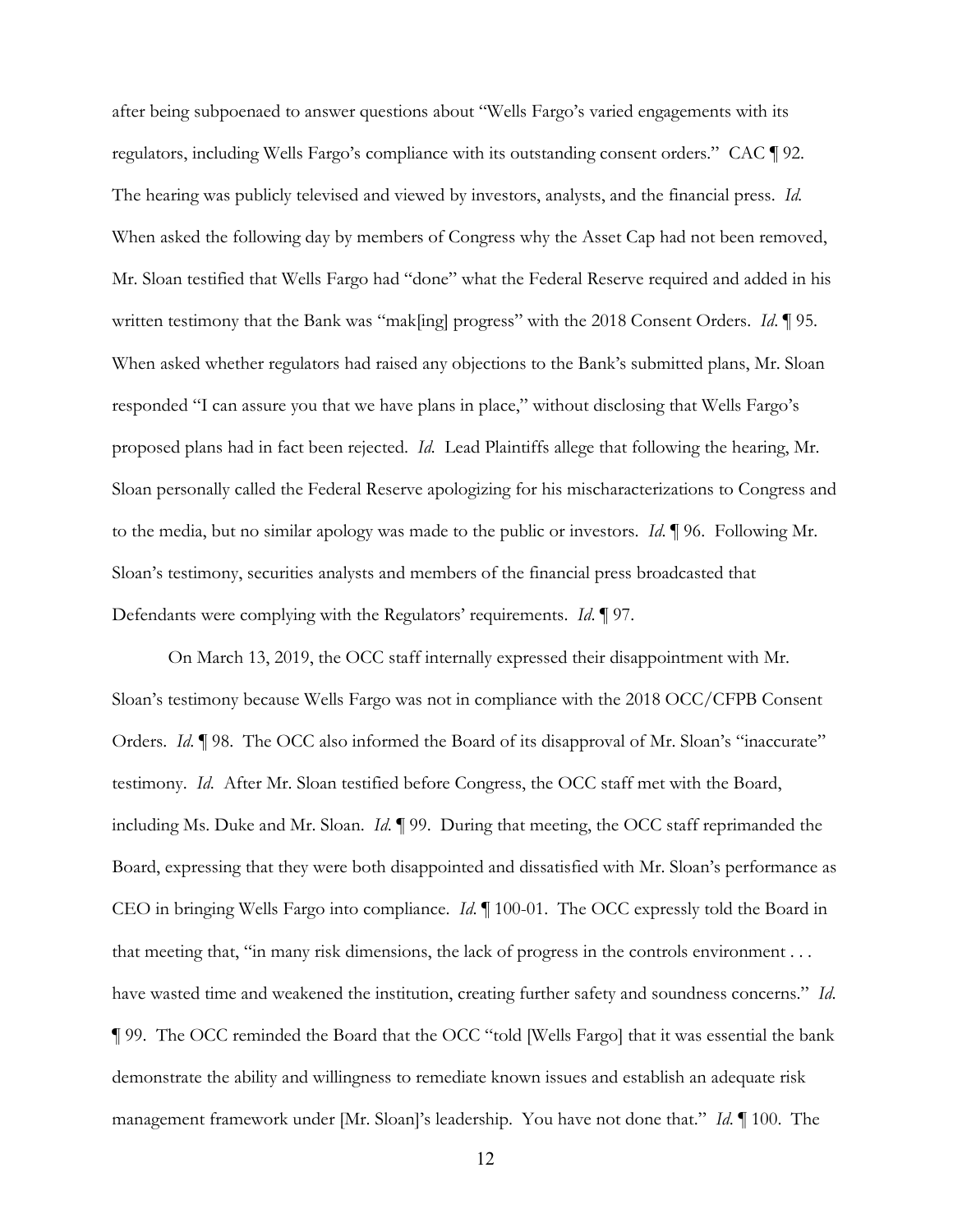OCC repeated its concerns with Mr. Sloan's performance during a meeting with him on March 20, 2019, stating that "[t]here are many examples here where [you] ha[ve] failed to show the leadership necessary to move the institution forward when it is clear that there are significant problems" and that his failures posed "serious reputation and safety and soundness risks to the bank if they remain uncorrected." *Id*. ¶ 101.

## 7. Change of Leadership and Continued Failure to Comply

Wells Fargo asked Mr. Sloan to step down, and the Bank announced his resignation on March 28, 2019. *Id.* ¶ 102. Mr. Parker stepped into Mr. Sloan's shoes as Wells Fargo's interim CEO and continued the work on the Consent Orders. *Id*. ¶ 104. On April 12, 2019, Mr. Parker assured investors that Wells Fargo was "pointed toward completion and implementation," with the remaining work under the 2018 FRB Consent Order "consist[ing] of completing and implementing efforts that are substantially underway." *Id*. Mr. Shrewsberry reiterated these statements on CNBC later that day. *Id.* 

However, Wells Fargo's progress did not improve with new leadership. On April 12, 2019, the CFPB wrote to the Board emphasizing that Wells Fargo was still not in compliance with the 2018 OCC/CFPB Consent Orders. *Id*. ¶ 105*.* On June 10, 2019, Ms. Duke and Mr. Parker requested yet another extension from the Federal Reserve until April 30, 2020. *Id*. ¶ 106. In the OCC's July 2019 Examination Report, it repeated that it was concerned that the Board and management were unable to address the outstanding issues "with the appropriate resources, escalation, and urgency." *Id*. ¶ 105. And on September 9, 2019, the OCC told Wells Fargo's management and Board that it was not in compliance with the 2018 OCC/CFPB Consent Orders, reprimanding the Bank for the fact that "many plans have been resubmitted multiple times or extended" and that the Bank's "remediation efforts remain[] a concern." *Id*.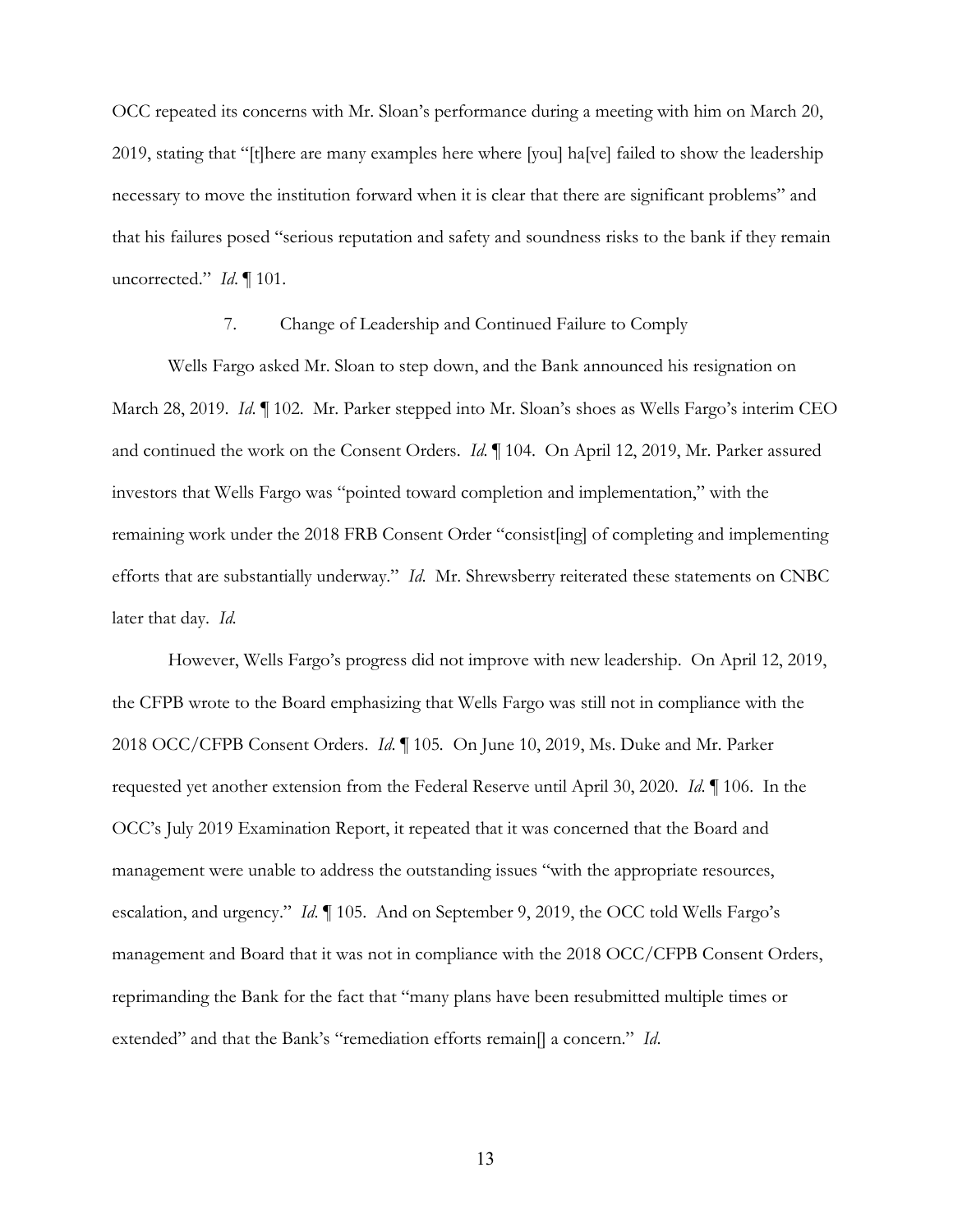#### 8. The House Financial Services Committee's Findings

In March of 2020, the United States House Committee on Financial Services (the "House Financial Services Committee" or "HFSC") released the findings of its year-long investigation into Wells Fargo's purported compliance with the 2018 Consent Orders (the "House Reports"). CAC ¶ 109; *see generally* Ex. D; Ex. F, Dkt. No. 91-6. The investigation included a review of internal and regulator documents; briefings from the Federal Reserve, the OCC, the CFPB, the SEC, and Wells Fargo; and interviews of individuals from Wells Fargo and the Regulators. CAC ¶¶ 109-110, 113. The House Reports referenced over 208,000 documents produced by Wells Fargo and more than 25,000 internal documents and communications produced from the Bank's Board. *Id*. ¶ 111. After reviewing those materials, the HFSC found that the Board had abdicated its responsibility to oversee the compliance process, that the Regulators had not approved Wells Fargo's Stage 1 proposals, and that Mr. Sloan had made false and misleading public statements about the Bank's compliance status during the March 12, 2019 Hearing. Ex. D, Dkt. No. 91-4 at 36–41, 44, 61–62; *see* CAC ¶ 111.

The officials from the Regulators that were interviewed expressed their dissatisfaction with Wells Fargo's performance and testified that Wells Fargo's proposals were insufficient and incomplete, which Wells Fargo had been informed of. CAC ¶ 115. Additionally, Karen Peetz, the Chair of Wells Fargo's Risk Committee, testified to the HSFC that the Board was regularly in contact with the Regulators regarding the status of the Bank's compliance with the consent orders. *Id*. If 117. Ms. Peetz testified that the Board and the Risk Committee would routinely hold meetings to prepare the Bank's submissions and to discuss the Regulator's feedback, during which she would raise concerns with management, specifically informing them that their proposals and risk management were insufficient. *Id*. ¶ 118-19. The HFSC also specifically found that Mr. Sloan made inaccurate statements on several occasions, including his statements during his March 12, 2019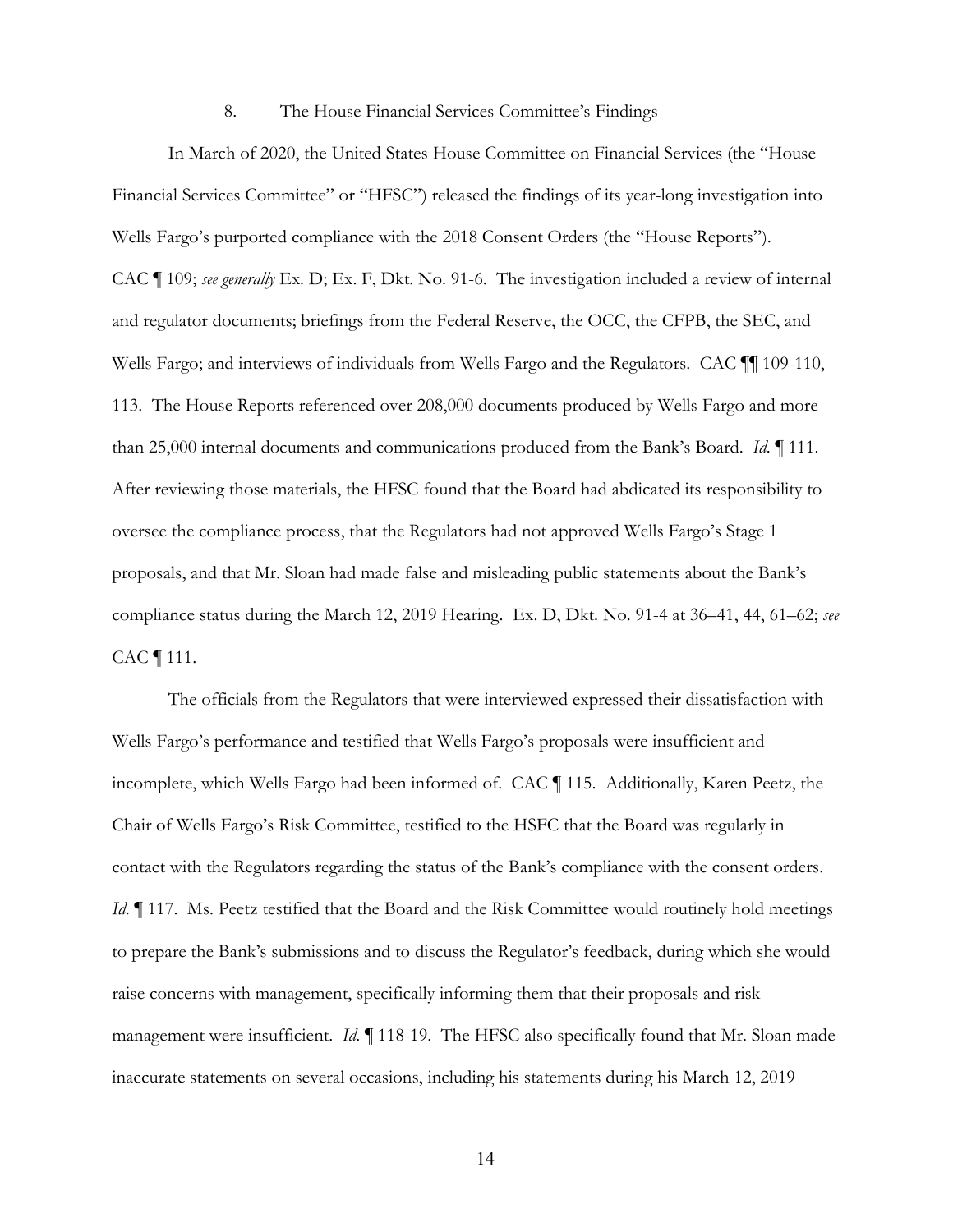testimony to Congress about Wells Fargo's compliance and the Asset Cap. *Id*. ¶¶ 123-126; *see also* Ex. D at 61; Ex. F at ECF p. 32.

## 9. March 2020 Congressional Hearings

 The House Reports were issued in connection with pre-scheduled hearings before the HSFC to discuss the Bank's new CEO, Mr. Scharf, and two of the Bank's directors, Ms. Duke and Mr. Quigley. CAC ¶ 127. Prior to the hearings, the Chairwoman of the HFSC, Congresswoman Waters called for Ms. Duke and Mr. Quigley's resignations due to their failure to meet their responsibilities as board members. *Id*. ¶ 128. They both resigned, just days before they were scheduled to testify. *Id.* During Mr. Scharf's testimony, he testified that Wells Fargo had not yet done "what is necessary" or "address[ed its] shortcomings[,]" and that the Bank had a "great deal" of work to do. *Id*.  $\P$  131–32. In her testimony on March 11, 2020, Ms. Duke stated that she was aware that the Regulators had continued to reject Wells Fargo's proposed Stage 1 Plans. *Id*. ¶ 134.

## 10. Current Status

Wells Fargo has yet to satisfy the 2018 Consent Orders, and as a result the Asset Cap remains in place. *Id*. ¶¶ 139-140. Analysts have noted that due to the Asset Cap, the Bank has missed out on billions of dollars in profits, not including the billions that it spent to address its operational problems. *Id*. ¶ 140. Certain individuals, including Mr. Sloan may face criminal investigations. *Id*. ¶ 141. For example, on March 10, 2020, Congresswoman Waters wrote to the Department of Justice regarding Mr. Sloan's Congressional testimony and requested an investigation into whether he knowingly and willfully made a false statement to Congress. *Id.* 

On September 9, 2021, the OCC issued two consent orders to Wells Fargo Bank, N.A. Dkt. No. 94 at 1; *see also* Dkt. No. 95 at 1. In one order,<sup>2</sup> the OCC imposed a civil penalty and stated that

[w]hile the Bank has taken steps to comply with the 2018 Order and is committed to addressing the remaining requirements in the Order, the Bank has failed to fully and

<sup>2</sup> Wells Fargo has proffered that the other consent order pertains to deficiencies in Wells Fargo's Home Lending business, which are unrelated to this action.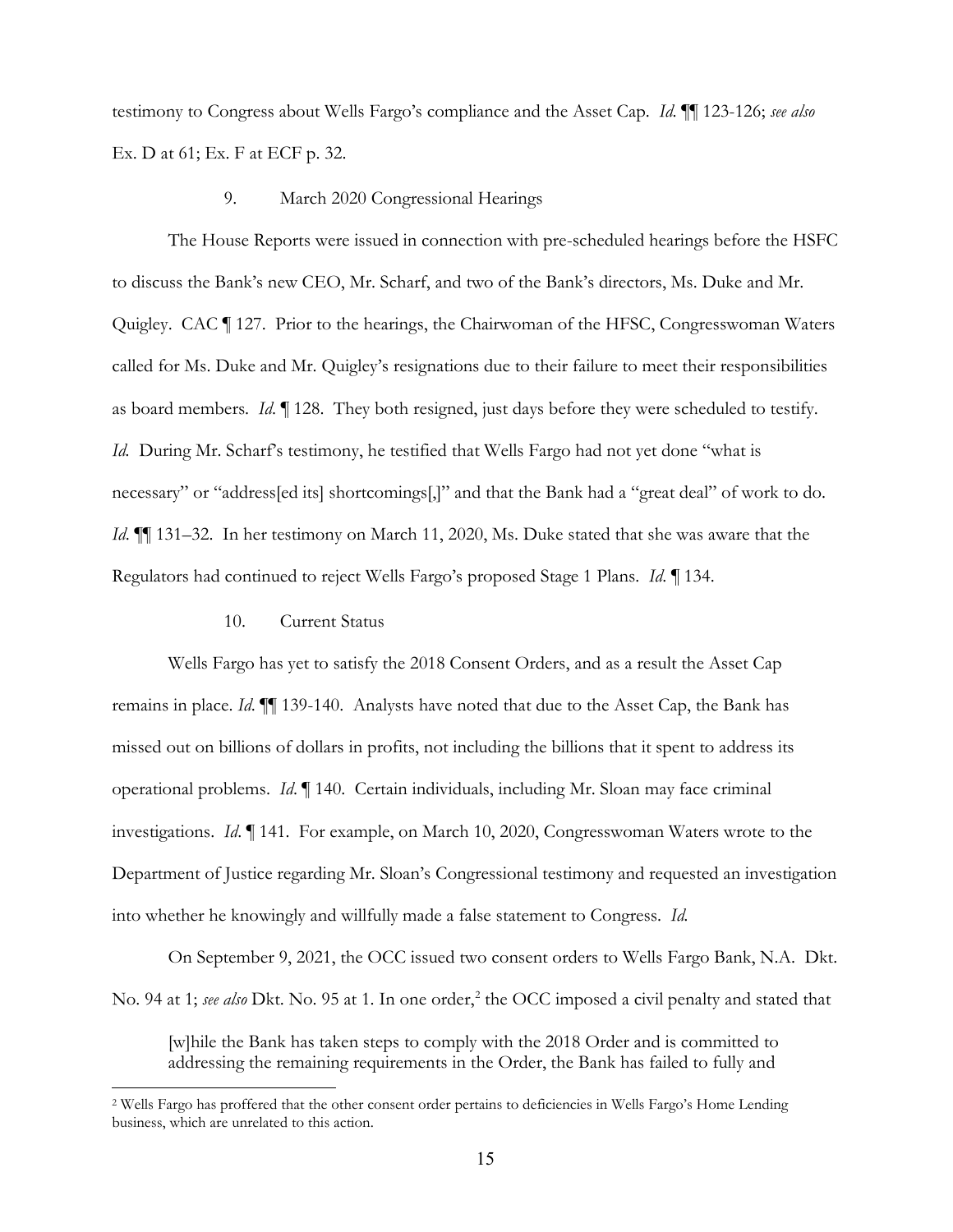timely implement effective and sustainable corrective actions required by the Order related to enterprise-wide compliance risk management and customer remediation and is thereby in violation of the 2018 Order.

Dkt. No. 94 at 1; Dkt. No. 94-1 at 3. The OCC assessed a \$250 million penalty for deficiencies unrelated to this action, and for the Bank's insufficient progress under the 2018 Order. Dkt. No. 94 at 1; Dkt. No. 94-1 at 1.

#### **B. Procedural History**

Adam Perry, a Wells Fargo investor who purchased stock during the Class Period, initiated this action on June 11, 2020 against Wells Fargo, Mr. Scharf, Mr. Sloan, and Mr. Shrewsberry. Dkt. No. 1. On August 29, 2020, the Court appointed Lead Plaintiffs and approved their selection of lead counsel. Dkt. No. 59. On November 9, 2020, Lead Plaintiffs filed a consolidated amended class action complaint, and added Ms. Duke and Mr. Parker as defendants. CAC, Dkt. No. 74. Lead Plaintiffs alleged that Defendants made sixteen statements that were false and/or misleading, and that investors lost over \$54 billion in market capitalization when shareholders learned that Wells Fargo was not in compliance with the 2018 Consent Orders and had yet to clear Stage 1. *Id*. ¶¶ 143– 210. According to Lead Plaintiffs, Defendants' misrepresentations and material omissions artificially inflated the price of Wells Fargo stock, so when the truth of Defendants' noncompliance was revealed, the stock price fell drastically. *Id*. ¶ 237. On January 22, 2021, Defendants moved to dismiss the consolidated complaint, on the basis that Lead Plaintiffs had failed to state a claim. Dkt. No. 89, Mot. to Dismiss Pl.'s Am. Compl; *see also* Dkt. No. 90, Defs.' Mem. of Law in Support of Their Mot. to Dismiss the Consolidated Am. Class Action Compl. ("Memo."). Lead Plaintiffs opposed Defendants' motion on March 8, 2021. Dkt. No. 92, Mem. in Opp'n to Defs' Mot. to Dismiss ("Opp'n"). Defendants replied on April 2, 2021. Dkt. No. 93, Defs.' Reply Mem. Of Law in Supp. Of Their Mot. to Dismiss ("Reply"). On September 9, 2021, Wells Fargo submitted a notice of supplemental authority, notifying the Court of the OCC's September 9, 2021 consent orders. Dkt. No. 94. On September 13, 2021, Lead Plaintiffs responded. Dkt. No. 95.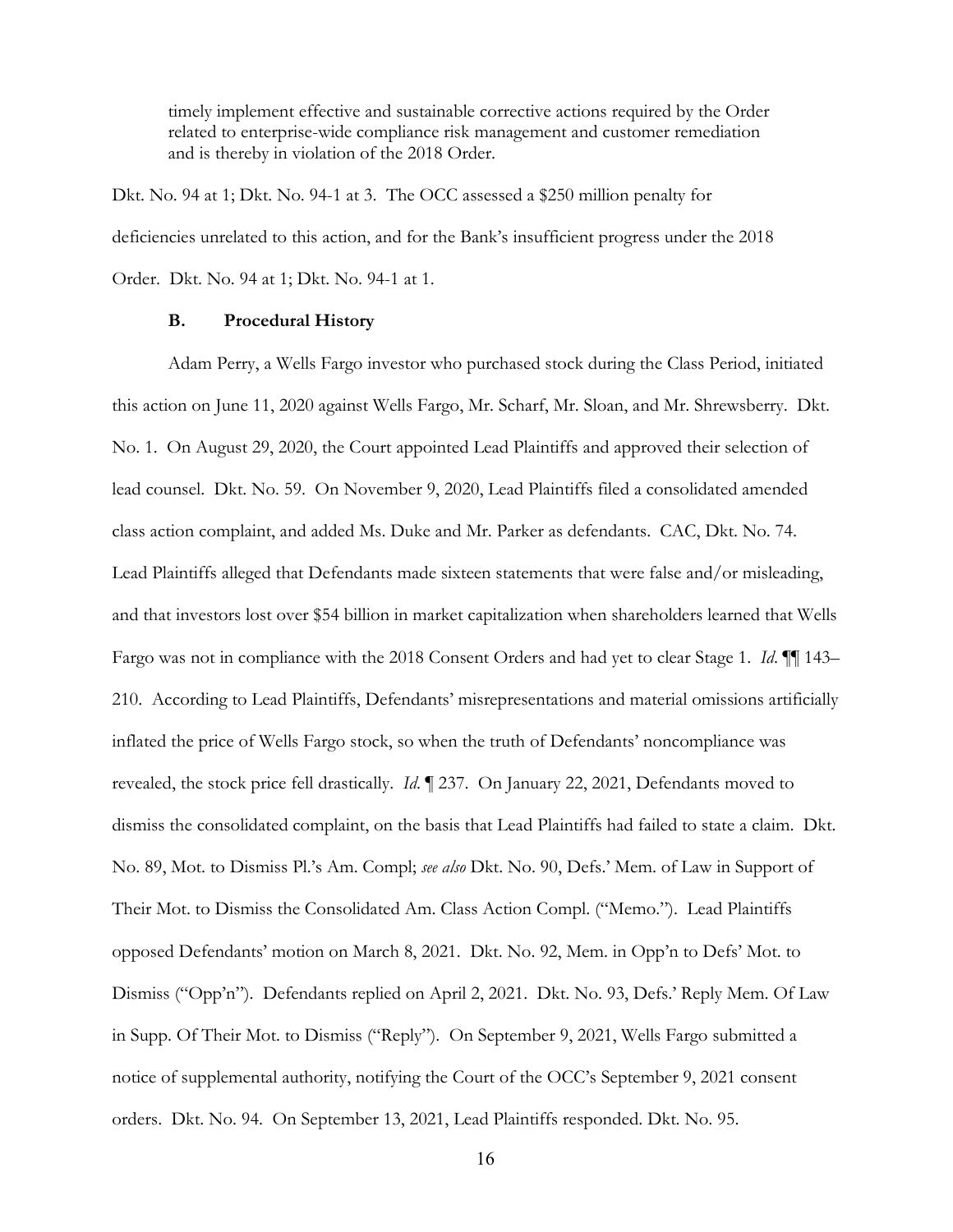### **II. LEGAL STANDARD**

A complaint must contain "a short and plain statement of the claim showing that the pleader is entitled to relief." Fed. R. Civ. P. 8(a)(2). If a complaint fails to meet this pleading standard, a defendant may move to dismiss it for "failure to state a claim upon which relief can be granted." Fed. R. Civ. P. 12(b)(6). "To survive a motion to dismiss, a complaint must contain sufficient factual matter, accepted as true, to 'state a claim to relief that is plausible on its face.'" *Iqbal*, 556 U.S. at 678 (quoting *Bell Atl. Corp. v. Twombly*, 550 U.S. 544, 570 (2007)). "A claim has facial plausibility when the plaintiff pleads factual content that allows the court to draw the reasonable inference that the defendant is liable for the misconduct alleged." *Id.* (citing *Twombly*, 550 U.S. at 556). It is not enough for a plaintiff to allege facts consistent with liability; the complaint must "nudge[]" claims "across the line from conceivable to plausible." *Twombly*, 550 U.S. at 570. "To survive dismissal, the plaintiff must provide the grounds upon which his claim rests through factual allegations sufficient 'to raise a right to relief above the speculative level.'" *ATSI Commc'ns, Inc. v. Shaar Fund, Ltd.*, 493 F.3d 87, 98 (2d Cir. 2007) (quoting *Twombly*, 550 U.S. at 555).

Determining whether a complaint states a plausible claim is a "context-specific task that requires the reviewing court to draw on its judicial experience and common sense." *Iqbal*, 556 U.S. at 679 (citation omitted). The court must accept all facts alleged in the complaint as true and draw all reasonable inferences in the plaintiff's favor. *Burch v. Pioneer Credit Recovery, Inc*., 551 F.3d 122, 124 (2d Cir. 2008) (per curiam). But

[t]hreadbare recitals of the elements of a cause of action, supported by mere conclusory statements, do not suffice." A complaint must therefore contain more than "naked assertions devoid of further factual enhancement." Pleadings that contain "no more than conclusions . . . are not entitled to the assumption of truth" otherwise applicable to complaints in the context of motions to dismiss.

*DeJesus v. HF Mgmt. Servs., LLC*, 726 F.3d 85, 87-88 (2d Cir. 2013) (brackets omitted) (quoting *Iqbal*, 556 U.S. at 678-79). So a complaint that offers "labels and conclusions" or "naked assertions"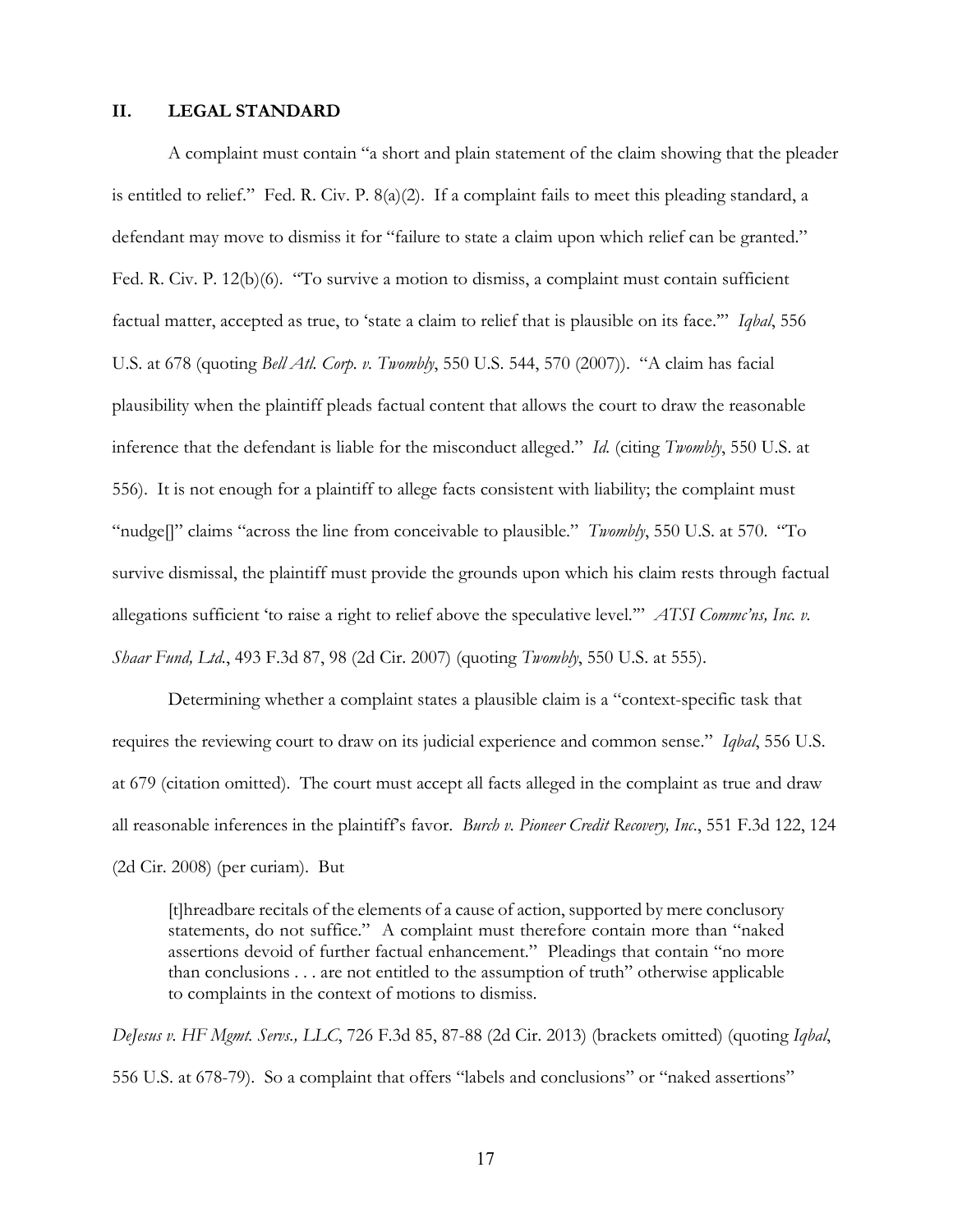without "further factual enhancement" will not survive a motion to dismiss. *Iqbal*, 556 U.S. at 678 (brackets omitted) (citing *Twombly*, 550 U.S. at 555, 557).

Securities fraud claims are also subject to the heightened pleading requirements of Federal Rule of Civil Procedure 9(b) and the Private Securities Litigation Reform Act (the "PSLRA"). Rule 9(b) requires that "[i]n alleging fraud or mistake, a party must state with particularity the circumstances constituting fraud or mistake." Fed. R. Civ. P. 9(b). To satisfy this requirement, the complaint must "(1) specify the statements that the plaintiff contends were fraudulent, (2) identify the speaker, (3) state where and when the statements were made, and (4) explain why the statements were fraudulent." *ATSI*, 493 F.3d at 99 (citation omitted). "Allegations that are conclusory or unsupported by factual assertions are insufficient." *Id.* (citation omitted). Under the PSLRA, plaintiffs must also specify "each statement alleged to have been misleading, the reason or reasons why the statement is misleading, and, if an allegation regarding the statement or omission is made on information and belief, the complaint shall state with particularity all facts on which that belief is formed." 15 U.S.C. § 78u-4(b)(1). A plaintiff must therefore "do more than say that the statements . . . were false and misleading; [she] must demonstrate with specificity why and how that is so." *Rombach v. Chang*, 355 F.3d 164, 174 (2d Cir. 2004).

### **III. DISCUSSION**

#### **A. Section 10(b) and Rule 10b-5 Liability**

Lead Plaintiffs have plausibly alleged that certain of Defendants' statements were made in violation of federal securities laws. Under Section 10(b) and Rule 10b-5, it is unlawful to "make any untrue statement of a material fact or to omit to state a material fact necessary in order to make the statements made, in light of the circumstances under which they were made, not misleading[.]" 17 C.F.R. § 240.10b-5(b); *see also* 15 U.S.C. § 78j(b). To survive a defendant's motion to dismiss a claim brought under Section 10(b) and Rule 10b-5, a plaintiff must plausibly plead the following elements: "(1) a material misrepresentation (or omission); (2) scienter, *i.e.*, a wrongful state of mind; (3) a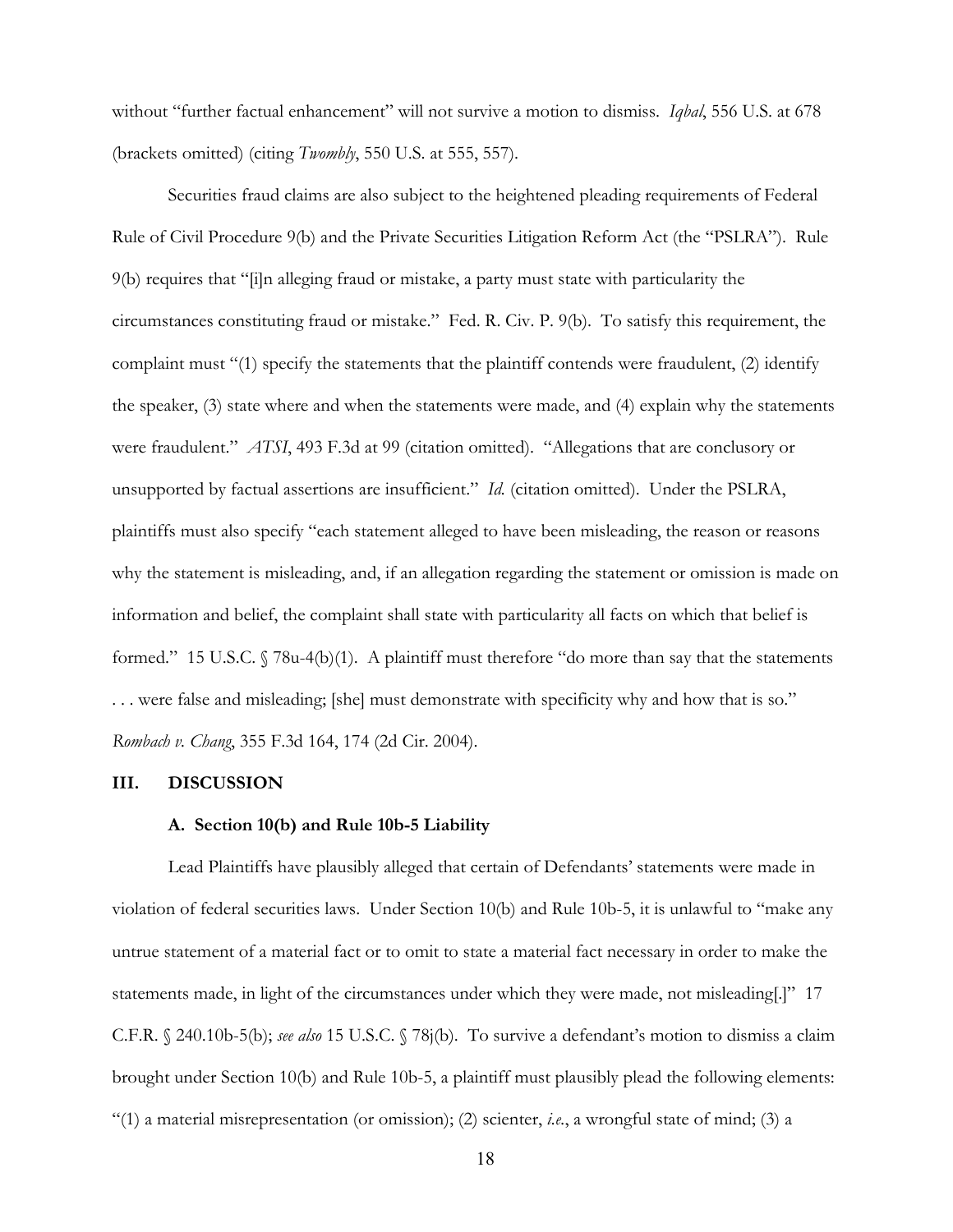connection with the purchase or sale of a security; (4) reliance; (5) economic loss; and (6) loss causation." *Kleinman v. Elan Corp., plc*, 706 F.3d 145, 152 (2d Cir. 2013) (citing *Dura Pharm., Inc. v. Broudo*, 544 U.S. 336, 341–42 (2005)). Defendants argue that Lead Plaintiffs have failed to set forth particularized allegations that the challenged statements were materially false or misleading when made, or that Defendants acted with fraudulent intent, as required by the first and second elements.

## 1. **False or Misleading Statements or Omissions**

#### **a. Legal Standard**

To satisfy the first element, Lead Plaintiffs must allege that Defendants made actionable misstatements or omissions under Rule 10b-5. "A statement is misleading if a reasonable investor would have received a false impression from the statement." *Freudenberg v. E\*Trade Fin. Corp.*, 712 F. Supp. 2d 171, 180 (S.D.N.Y. 2010) (citation omitted). When a company does not have an obligation to speak but does so anyway, it assumes "a duty to be both accurate and complete." *Caiola v. Citibank, N.A., N.Y.*, 295 F.3d 312, 331 (2d Cir. 2002); *see also In re Morgan Stanley Info. Fund Sec. Litig.*, 592 F.3d 347, 366 (2d Cir. 2010) (explaining that once a corporation makes "a disclosure about a particular topic, whether voluntary or required, the representation must be complete and accurate" (quotation omitted)). And "literally true statements" are actionable if they "create a materially misleading impression." *SEC v. Gabelli*, 653 F.3d 49, 57 (2d Cir. 2011), *rev'd and remanded on other grounds*, 568 U.S. 442 (2013). "The literal truth of an isolated statement is insufficient; the proper inquiry requires an examination of defendants' representations, taken together and in context." *Morgan Stanley Info. Fund,* 592 F.3d at 366 (internal quotation marks omitted). Accordingly, plaintiffs "may not cherry pick certain public statements for [their] complaint and divorce them from the universe of disclosed information to plausibly allege fraud." *Stichting Depositary APG Developed Mkts. Equity Pool v. Synchrony Fin. (In re Synchrony Fin. Sec. Litig.)*, 988 F.3d 157, 171 (2d Cir. 2021).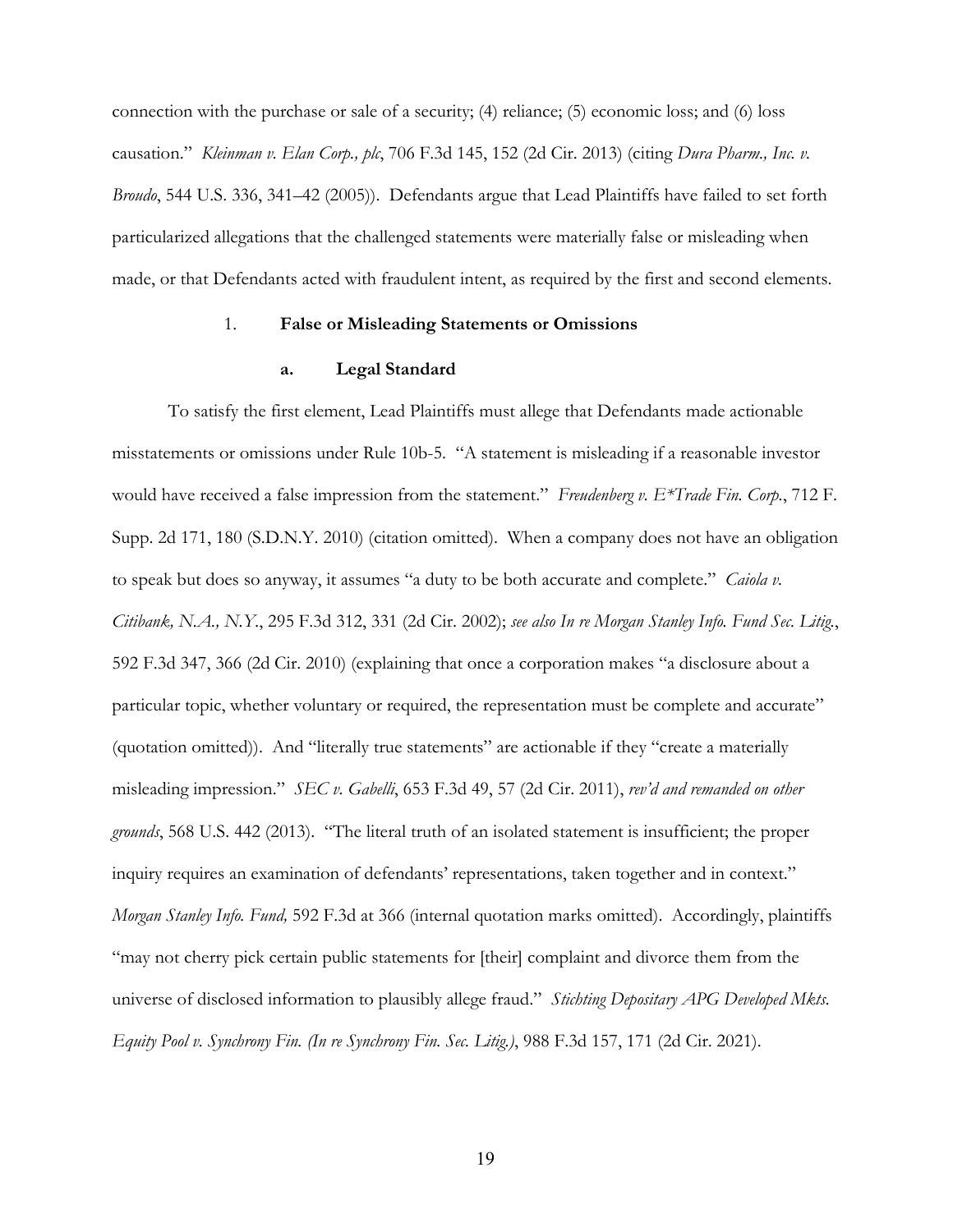"Silence, absent a duty to disclose, is not misleading under Rule 10b-5[,]" *Basic Inc. v.* 

*Levinson*, 485 U.S. 224, 239 n.17 (1988), but omissions can also be actionable under section 10(b). An omission is actionable if the omitted information was subject to "an affirmative legal disclosure obligation" or the omitted information is "necessary to prevent existing disclosures from being misleading." *Litwin v. Blackstone Grp., L.P.*, 634 F.3d 706, 715-16 (2d Cir. 2011). The key is the "presence of a prior statement that otherwise is or will become materially misleading" because of the omission. *DoubleLine Cap. LP v. Construtora Norberto Odebrecht, S.A.*, 413 F. Supp. 3d 187, 206 (S.D.N.Y. 2019).

Thus, to incur liability, misrepresentations or omissions must be material. An omission is material if there is "a substantial likelihood that the disclosure of the omitted fact would have been viewed by the reasonable investor as having significantly altered the 'total mix' of information made available." *Levinson*, 485 U.S. at 240 (quoting *TSC Indus., Inc. v. Northway, Inc.*, 426 U.S. 438, 449(1976)). "At the pleading stage, a plaintiff satisfies the materiality requirement of Rule 10b-5 by alleging a statement or omission that a reasonable investor would have considered significant in making investment decisions." *Caiola*, 295 F.3d at 329 (quotation omitted).

## i. Statements of Opinion

As a general principle, "[t]o be actionable, a misrepresentation must be one of existing fact, and not merely an expression of opinion, expectation, or declaration of intention." *In re Moody's Corp. Sec. Litig.*, 599 F. Supp. 2d 493, 507 (S.D.N.Y. 2009) (quotation omitted). Statements of opinion must be examined in the context in which they arise. "[T]he investor takes into account the customs and practices of the relevant industry." *Omnicare, Inc. v. Laborers Dist. Council Const. Indus. Pension Fund*, 575 U.S. 175, 190 (2015). "[A]n omission that renders misleading a statement of opinion when viewed in a vacuum may not do so once that statement is considered, as is appropriate, in a broader frame." *Id*. Opinion statements can give rise to liability in two distinct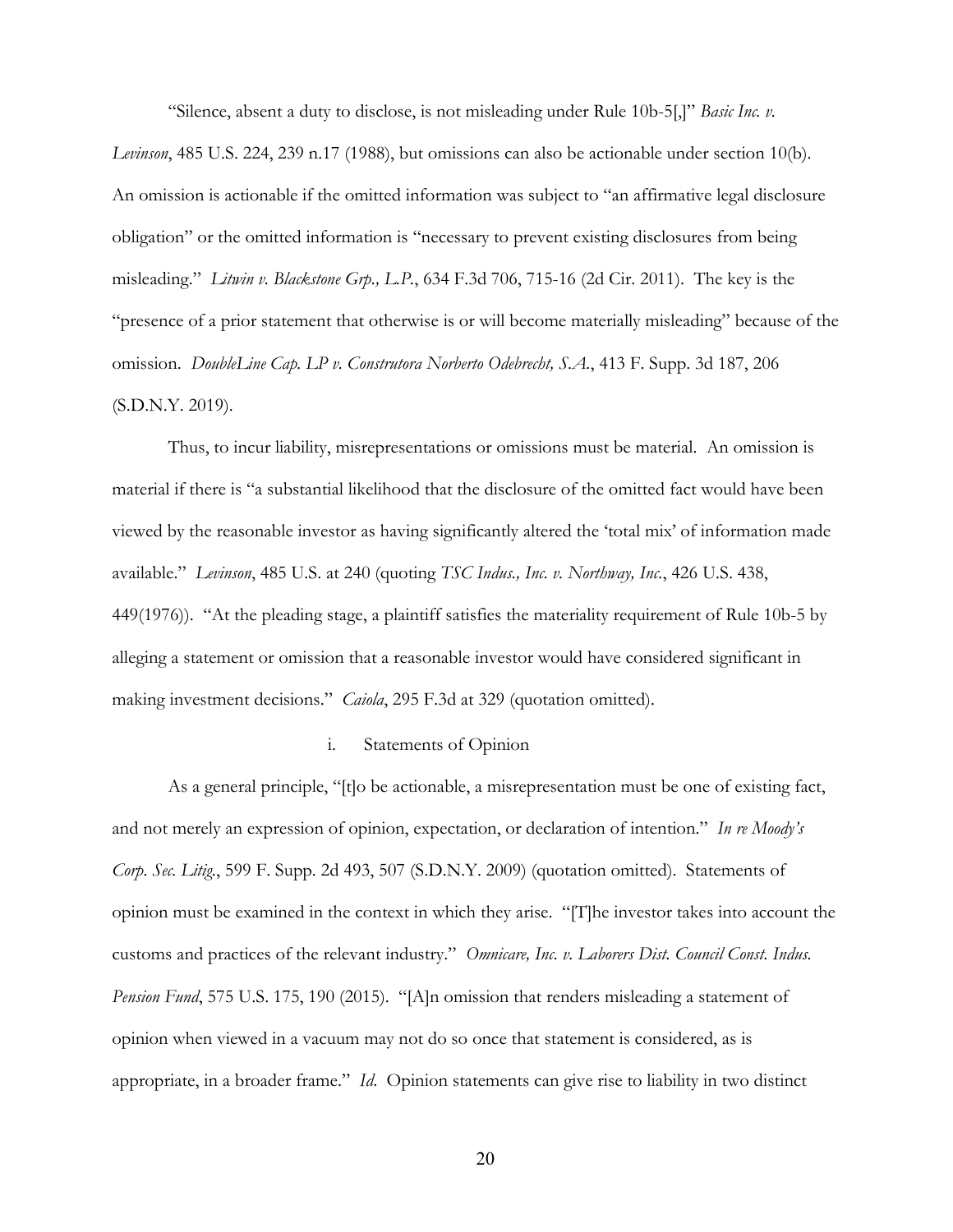ways, even if they are sincerely believed: if they contain false embedded statements of fact or if they "omit[ ] material facts about the [speaker's] inquiry into or knowledge concerning a statement of opinion." *Id.* at 189; *see Tongue v. Sanofi*, 816 F.3d 199, 210 (2d Cir. 2016) (holding that *Omnicare*  applies beyond Section 11 claims, to claims arising under Section 10(b) and Rule 10b-5).

First, liability for making a false statement of opinion may lie if either 'the speaker did not hold the belief she professed' or 'the supporting facts she supplied were untrue.'" *Tongue*, 816 F.3d at 210 (quoting *Omnicare*, 575 U.S. at 185–86). "It is not sufficient for these purposes to allege that an opinion was unreasonable, irrational, excessively optimistic, [or] not borne out by subsequent events." *Lopez*, 173 F. Supp. 3d at 24. The Second Circuit has firmly rejected the "fraud by hindsight" approach. *See Stevelman v. Alias Rsch, Inc.*, 174 F.3d 79, 85 (2d Cir. 1999)).

Second, "opinions, although sincerely held and otherwise true as a matter of fact, may nonetheless be actionable if the speaker omits information whose omission makes the statement misleading to a reasonable investor." *Tongue*, 816 F.3d at 210 (citing *Omnicare*, 575 U.S. at 188–89). A reasonable investor "expects not just that [the speaker] believes the opinion (however irrationally), but that it fairly aligns with the information in the issuer's possession at the time." *Omnicare*, 575 U.S. at 189. However "[r]easonable investors understand that opinions sometimes rest on a weighing of competing facts," and "does not expect that every fact known to [a speaker] supports its opinion statement." *Tongue*, 816 F.3d at 210 (quoting *Omnicare*, 575 U.S. at 194). Therefore, a statement of opinion "is not necessarily misleading when an issuer knows, but fails to disclose, some fact cutting the other way." *Id*. (quoting *Omnicare*, 575 U.S. at 194).

At the pleading stage, a plaintiff "must identify particular (and material) facts going to the basis for the issuer's opinion—facts about the inquiry the issuer did or did not conduct or the knowledge it did or did not have—whose omission makes the opinion statement at issue misleading to a reasonable person reading the statement fairly and in context." *Id.* at 209 (quoting *Omnicare*, 575 U.S. at 194). The "core inquiry is whether the omitted facts would 'conflict with what a reasonable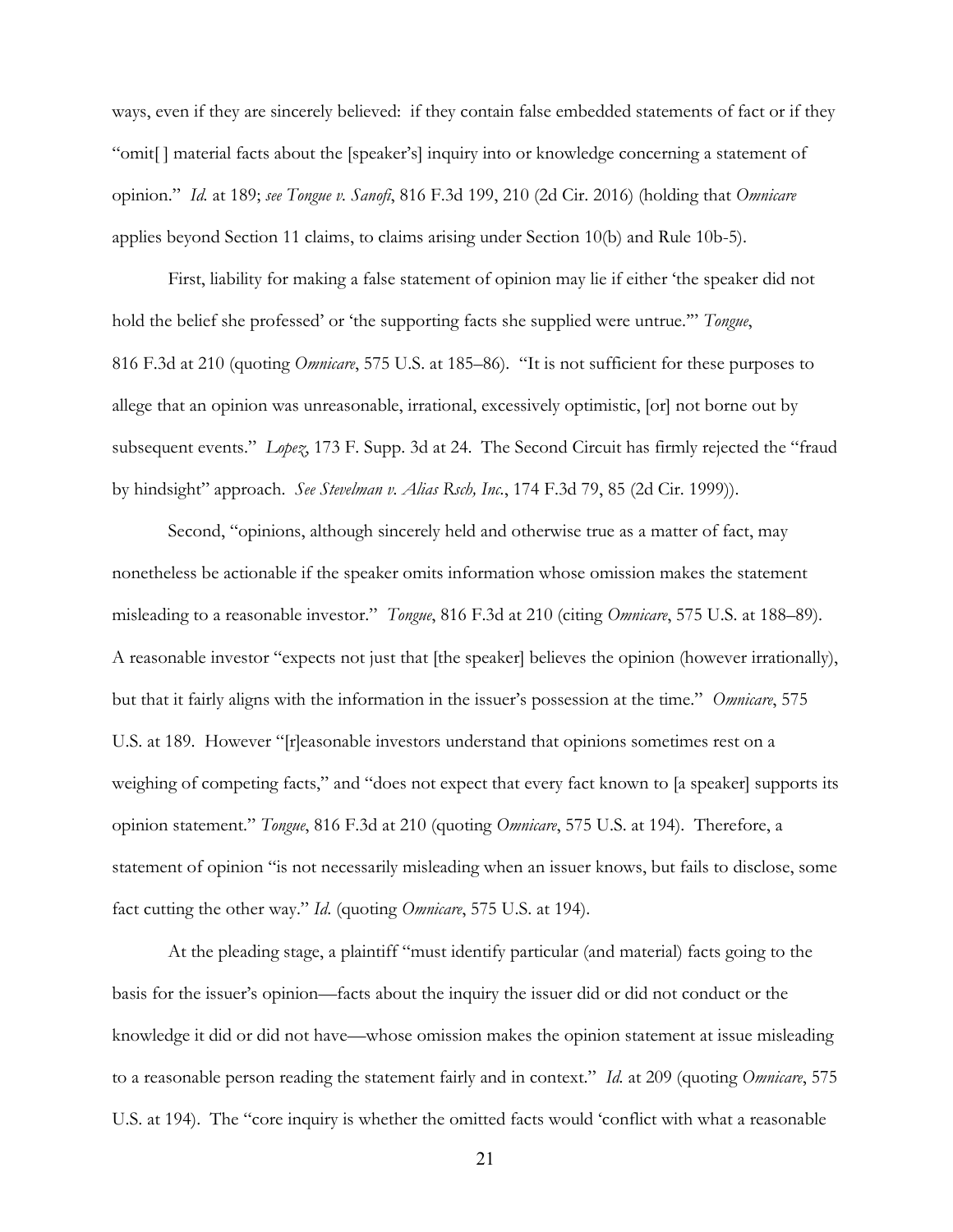investor would take from the statement itself.'" *Id.* at 210 (quoting *Omnicare*, 575 U.S. at 194). The Supreme Court emphasized that this "is no small task for an investor." *Omnicare*, 575 U.S. at 194.

## ii. Corporate Optimism and Puffery

General statements of optimism and puffery are nonactionable under federal securities laws because they are not "sufficiently specific that a reasonable investor could rely on [them] as a 'guarantee of some concrete fact or outcome.'" *Lopez*, 173 F. Supp. 3d at 29 (quoting *City of Pontiac Policemen's & Firemen's Ret. Sys. v. UBS AG*, 752 F.3d 173, 185 (2d Cir. 2014)); *see also In re Vale*, No. 1:15-cv-9539, 2017 WL 1102666, at \*22 (S.D.N.Y. Mar. 23, 2017) (statements regarding "what Vale is 'seeking' to do, what it is 'committed' to doing, what it is 'focused on,' what it is 'aiming' to do, and what its 'priorities' are" were nonactionable). Even "misguided optimism is not a cause of action, and does not support an inference of fraud" because, as stated above, the Second Circuit has "rejected the legitimacy of 'alleging fraud by hindsight.' *Shields v. Citytrust Bancorp, Inc.*, 25 F.3d 1124, 1129 (2d Cir. 1994) (citing *Denny v. Barber*, 576 F.2d 465, 470 (2d Cir. 1978)). Allegations that a defendant should have been "more alert and more skeptical" are insufficient; speakers are "not required to take a gloomy, fearful or defeatist view of the future." *Shields*, 25 F.3d at 1129–30.

However, like opinion statements, statements of optimism and puffery can be actionable where they "contradict facts that are known to a defendant," *In re Virtus Inv. Partners, Inc. Sec. Litig*., 195 F. Supp. 3d 528, 537 (S.D.N.Y. 2016), or where they amount to "'misrepresentations of existing facts' that were made even though the speaker 'knew that the contrary was true,'" *Galestan v. OneMain Holdings, Inc.*, 348 F. Supp. 3d 282, 298 (quoting *Novak v. Kasak*, 216 F.3d 300, 315 (2d Cir. 2000)).

#### iii. Forward-Looking Statements

A statement is not actionable if it falls under the PSLRA's safe-harbor provision for "forward-looking statements." *See* 15 U.S.C. § 78u–5(c). The PSLRA includes several definitions of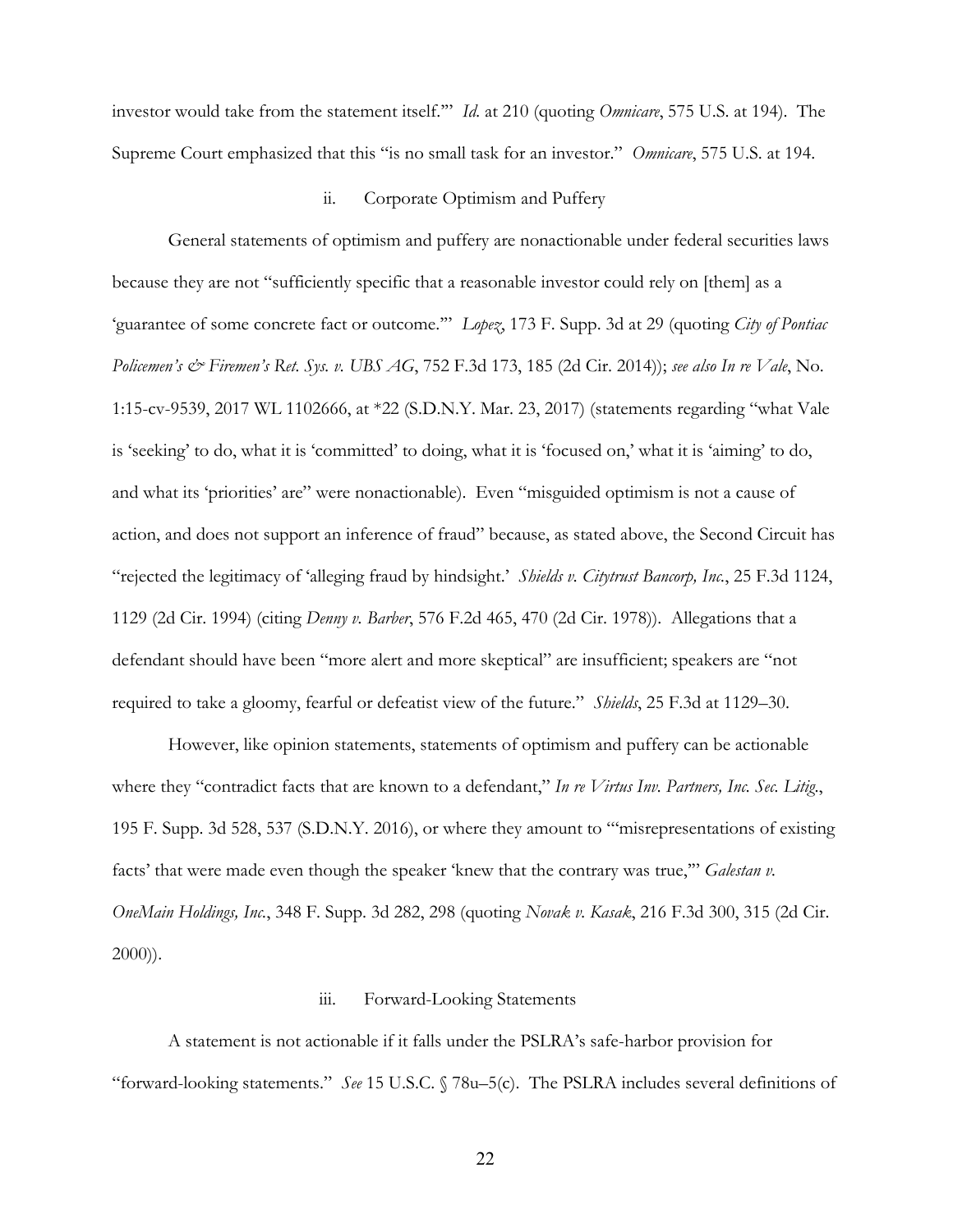forward-looking statements. *See* 15 U.S.C. § 78u–5(i)(1)(A), (C)). Under the safe-harbor provision, "a defendant is not liable if (1) 'the forward-looking statement is identified and accompanied by meaningful cautionary language,' (2) the forward-looking statement 'is immaterial,' or (3) 'the plaintiff fails to prove that [the forward-looking statement] was made with actual knowledge that it was false or misleading.'" *In re Vivendi, S.A. Sec. Litig.*, 838 F.3d 223, 245–46 (2d Cir. 2016) (quoting *Slayton v. Am. Express Co.*, 604 F.3d 758, 766 (2d Cir. 2010). "Because the safe harbor is written in the disjunctive, a forward-looking statement is protected under the safe harbor if any of the three prongs applies." *Id*. However, the Second Circuit has held that "'[a] statement may contain some elements that look forward and others that do not,' and 'forward-looking elements' may be 'severable' from 'non-forward-looking' elements. *Id*. (quoting *Iowa Pub. Emps.' Ret. Sys. v. MF Glob., Ltd.,* 620 F.3d 137, 144 (2d Cir. 2010); *see also Makor Issues & Rights, Ltd. v. Tellabs Inc.*, 513 F.3d 702, 705 (7th Cir. 2008) ("[A] mixed present/future statement is not entitled to the safe harbor with respect to the part of the statement that refers to the present.").

However, there are limits to the safe harbor's reach. "To avail themselves of safe harbor protection under the meaningful cautionary language prong, defendants must demonstrate that their cautionary language was not boilerplate and conveyed substantive information." *Slayton*, 604 F.3d at 772 (citation omitted); *see also City of Austin Police Ret. Sys. v. Kinross Gold Corp.*, 957 F. Supp. 2d 277, 301 (S.D.N.Y. 2013) (citing *Ill. State Bd. of Inv. v. Authentidate Holding Corp.*, 369 F. App'x 260, 265 n.3 (2d Cir. 2010) (summary order)) ("[G]eneric and mere boilerplate words of caution—for example, a statement at the beginning of a conference call that states merely that 'forward-looking statements are 'subject to certain risks and uncertainties''—are insufficient to put investors on notice of the risks at hand and therefore to inoculate these statements."). Because "[c]autionary language in securities offerings is just about universal[,]" "the key question a district court must decide when determining whether to grant a motion to dismiss a securities fraud complaint is whether plaintiffs have overcome the existence of such language. Plaintiffs may do this by showing, for example, that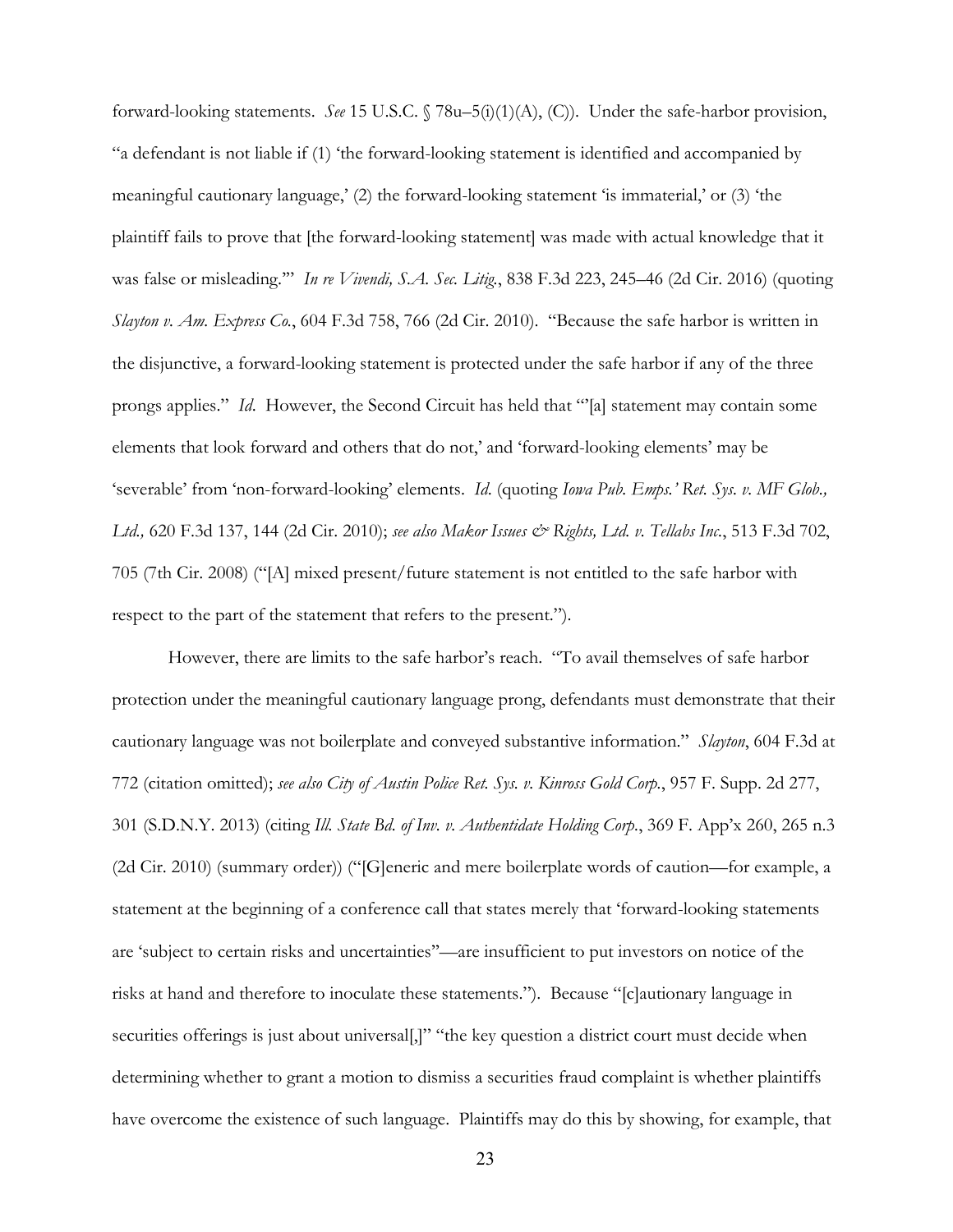the cautionary language did not expressly warn of or did not directly relate to the risk that brought about plaintiffs' loss." *Halperin v. Ebanker Usa.com*, 295 F.3d 352, 359 (2d Cir. 2002). The Court must evaluate the language "on a case-by-case basis. In all cases, however, the court must keep in mind that a complaint fails to state a claim of securities fraud if *no reasonable investor* could have been misled about the nature of the risk when he invested." *Id*.

## **b. Application**

The Consolidated Amended Complaint alleges that Defendants made numerous false and misleading statements during the Class Period. The Court will walk through each of these statements in chronological order. In several of the challenged statements, Lead Plaintiffs have relied on selective quotations. Portions of statements not included in the CAC, but incorporated into it by reference, are discussed below for context.

i. February 2018 Federal Reserve Consent Order Conference Call

On February 2, 2018, Wells Fargo held an investor conference to discuss the 2018 FRB

Consent Order, which had been issued that same day. CAC ¶ 144. The following exchange took

place:

INVESTOR QUESTION: So you went through very clearly the actions that you've taken over the past several years, 1.5 years or so, and yet there's still some more work to do. Is it - did the Fed identify very clearly what those remaining steps or next steps are that they're asking you to do? Or is that a little bit more open-ended? SLOAN: No, I wouldn't describe it [as] open-ended. I mean, we have a very constructive relationship with the Fed. There's a lot of discussion, candidly, every day, as you would imagine. And we're in the midst of continuing to improve all the areas within risk the Fed's concerned about, that we're concerned about candidly. I don't think there's a mystery here. And candidly, I think that it was -- it's helpful in the consent order that it's clear from a timing standpoint what the deliverables are. 60 days -- Fed -- we'll put our plans together in 60 days. The Fed will look at those plans. Then we'll -- during that same period, we will continue to make sure that they're implemented across the entire company. Then we'll bring in an independent third party. They'll take a look, and they'll opine that, that's happening. And then we'll submit that plan to the Fed. We're going do that by September 30, 2018, this year. I hope we do it sooner. And then the Fed will take a look at it and respond. So we're on a fast track here, and we're looking forward to making the improvements that are necessary.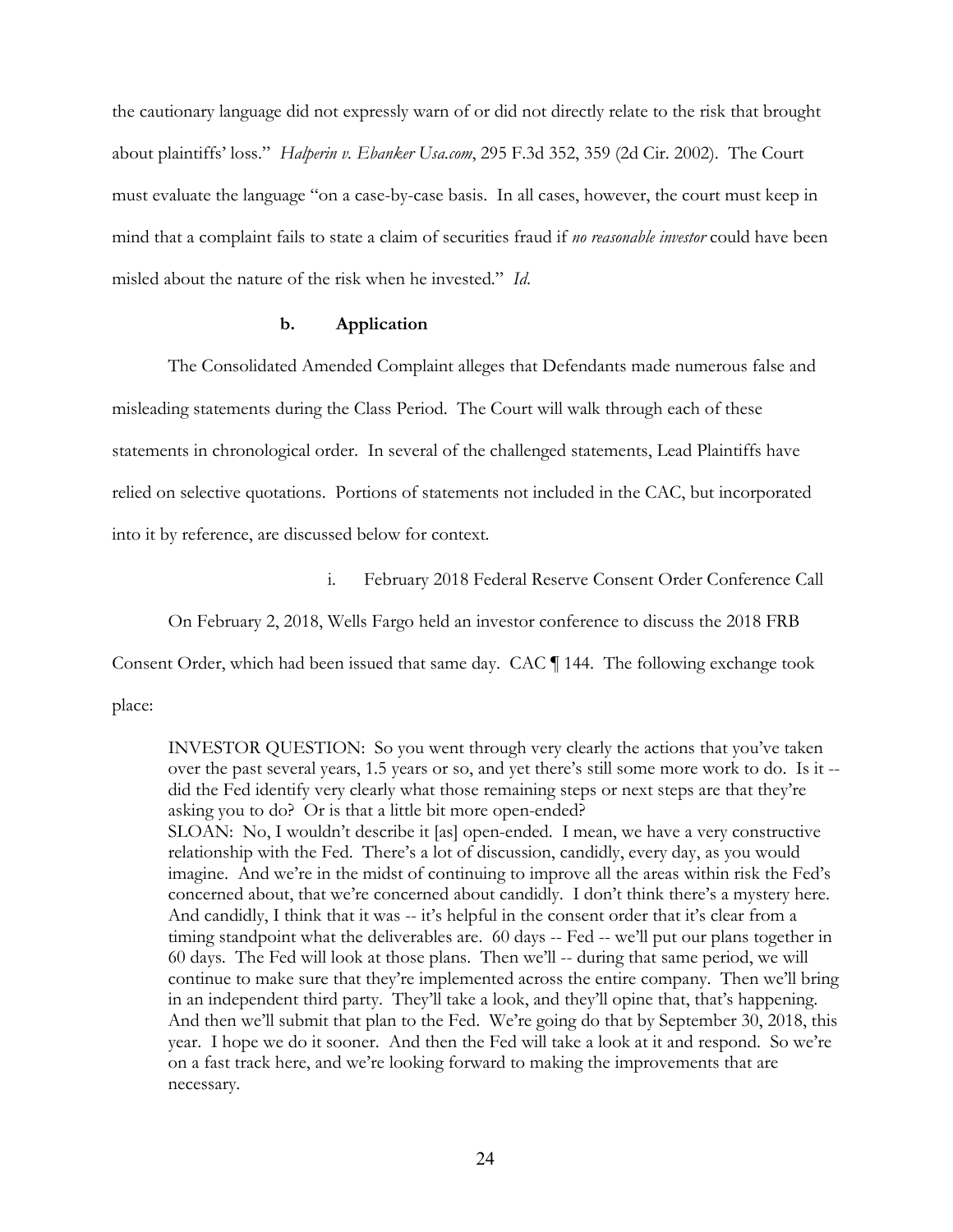*See* Memo at 17. Lead Plaintiffs challenge Mr. Sloan's statement that referred to the Bank being "on a fast track" to resolving the 2018 FRB Consent Order. *Id*. Lead Plaintiffs assert that Mr. Sloan's statement is actionable because at the time, Wells Fargo had not submitted any plans to the Federal Reserve. However, when Mr. Sloan's statement is read in the context of his entire answer, the Court is not persuaded that Mr. Sloan's failure to disclose that Wells Fargo had not yet submitted plans to the Regulators renders the statement false or misleading. A reasonable investor could not have been misled by his statement to believe that Wells Fargo was "on a fast track" to achieve compliance. The 2018 Consent Order was issued that morning, and Mr. Sloan's statements were optimistic and forward-looking, as Wells Fargo's Stage 1 proposal was not due until April 13, 2018. Furthermore, he clearly outlined the steps required by the order, and stated that Wells Fargo would put together its plans in 60 days. Mr. Sloan's framing of his expectation of the timing for Wells Fargo's compliance was cautiously optimistic (e.g., "I hope we do it sooner."). Mr. Sloan's statements would be understood to mean that the Bank was working on a fast track, given the compliance schedule required under the Orders, not that it was guaranteed to accomplish the goals established by the Orders on a fast track. Accordingly, Mr. Sloan's statements at the February 2, 2018 investor conference were not false or misleading to a reasonable investor.

ii. May 2018 Deutsche Bank Global Financial Services Conference

On May 30, 2018, Mr. Shrewsberry presented at the Deutsche Bank Global Financial Services Conference. CAC ¶ 146. During the conference, an analyst asked Mr. Shrewsberry to elaborate on why lifting the Asset Cap was taking longer than expected. Memo. at 18-19. Mr. Shrewsberry answered that it was just "the nature of the regulatory engagement. There's a lot of back and forth, and it's become clear after the first couple of cycles or exchanges or series of meetings, that it's going to take a bit longer." CAC ¶ 146. Mr. Shrewsberry was further asked to frame where Wells Fargo was on remediating the issues in the 2018 FRB Consent Order "and where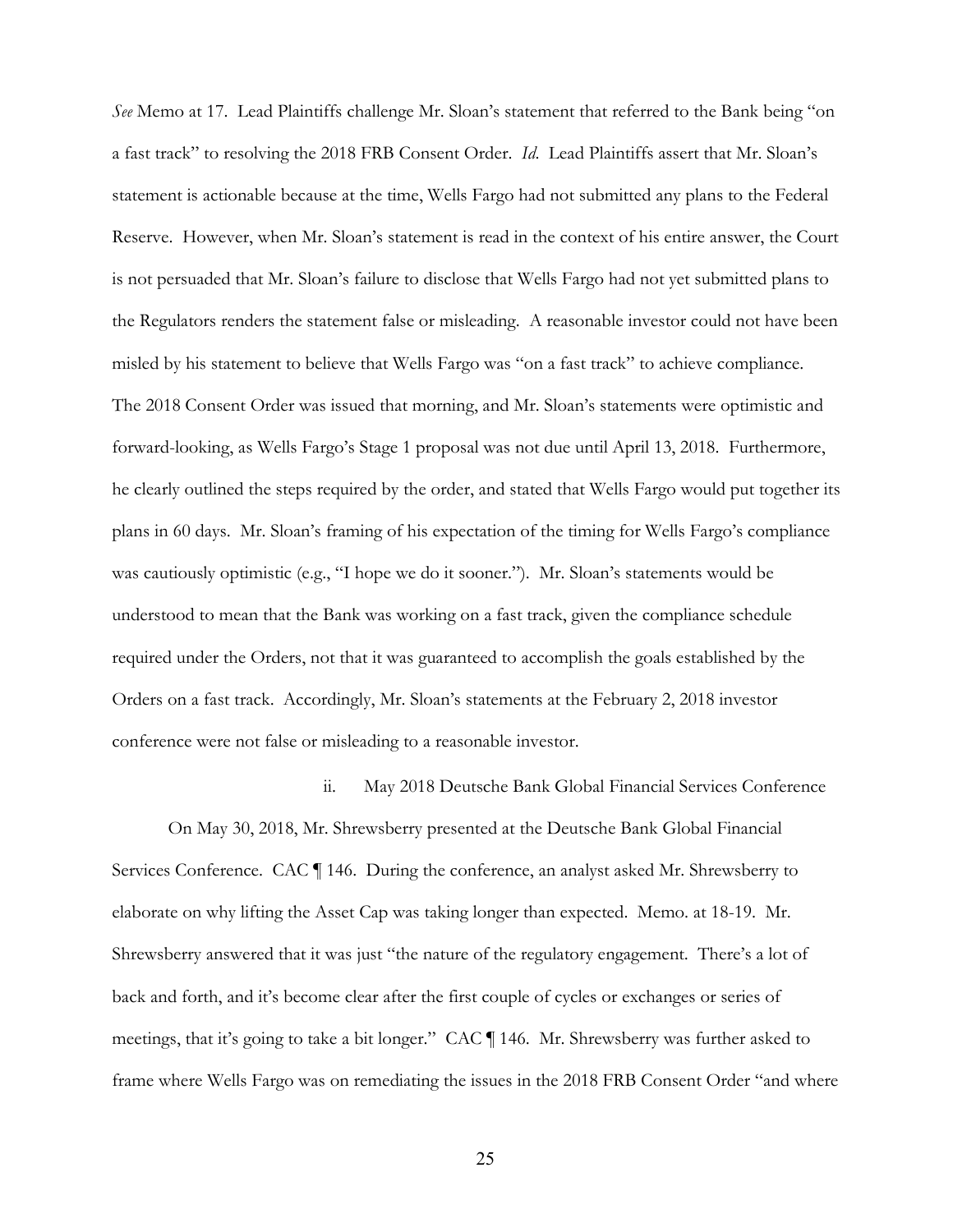the heavy lifting is still to come." *Id*.; *see also* Memo. at 18-19. In response, Mr. Shrewsberry stated that "I don't think at this point that there's anything meaningful that we aren't already talking about, certainly, since our last 10-Q, so the inventory is pretty complete" and that "our investors know everything that's material that we know." CAC ¶ 146. Lead Plaintiffs assert that Mr. Shrewsberry's statements are actionable because the Federal Reserve had formally rejected Wells Fargo's Stage 1 proposal three weeks prior. *Id*. ¶ 147. Indeed, prior to the Deutsche Bank Global Financial Services Conference, Wells Fargo's Board member, Theodore Craver mused in an email to Ms. Duke that investors would view the rejection and the Federal Reserve's feedback "as completely unacceptable." *Id*.; *see also id*. ¶¶ 73-74.

Defendants argue that Mr. Shrewsberry could not legally disclose that the Federal Reserve had rejected the proposal because it was confidential information and that a reasonable investor would not have been misled because Mr. Shrewsberry explained that the lifting of the Asset Cap would take longer than expected. Memo. at 19. However, even if the rejection itself was confidential, "upon choosing to speak, one must speak truthfully about material issues." *Caiola,* 295 F.3d at 331. A reasonable investor would certainly consider the FRB's rejection of Wells Fargo's first proposal, and its obvious impact on the timing of Wells Fargo's ability to fully comply with the consent order, to be material information. Mr. Shrewsberry could have responded that he was not permitted to discuss the status of Wells Fargo's compliance with the orders. But instead, he promised investors that they knew all material information, which was false. Accordingly, Mr. Shrewsberry's statement at the May 2018 Deutsche Bank Conference was false, or at least materially misleading to a reasonable investor.

## iii. June 2018 Morgan Stanley Financials Conference

On June 13, 2018, Mr. Shrewsberry presented at the 2018 Morgan Stanley Financials Conference. CAC ¶ 149. During the conference, an analyst asked Mr. Shrewsberry to "at this stage,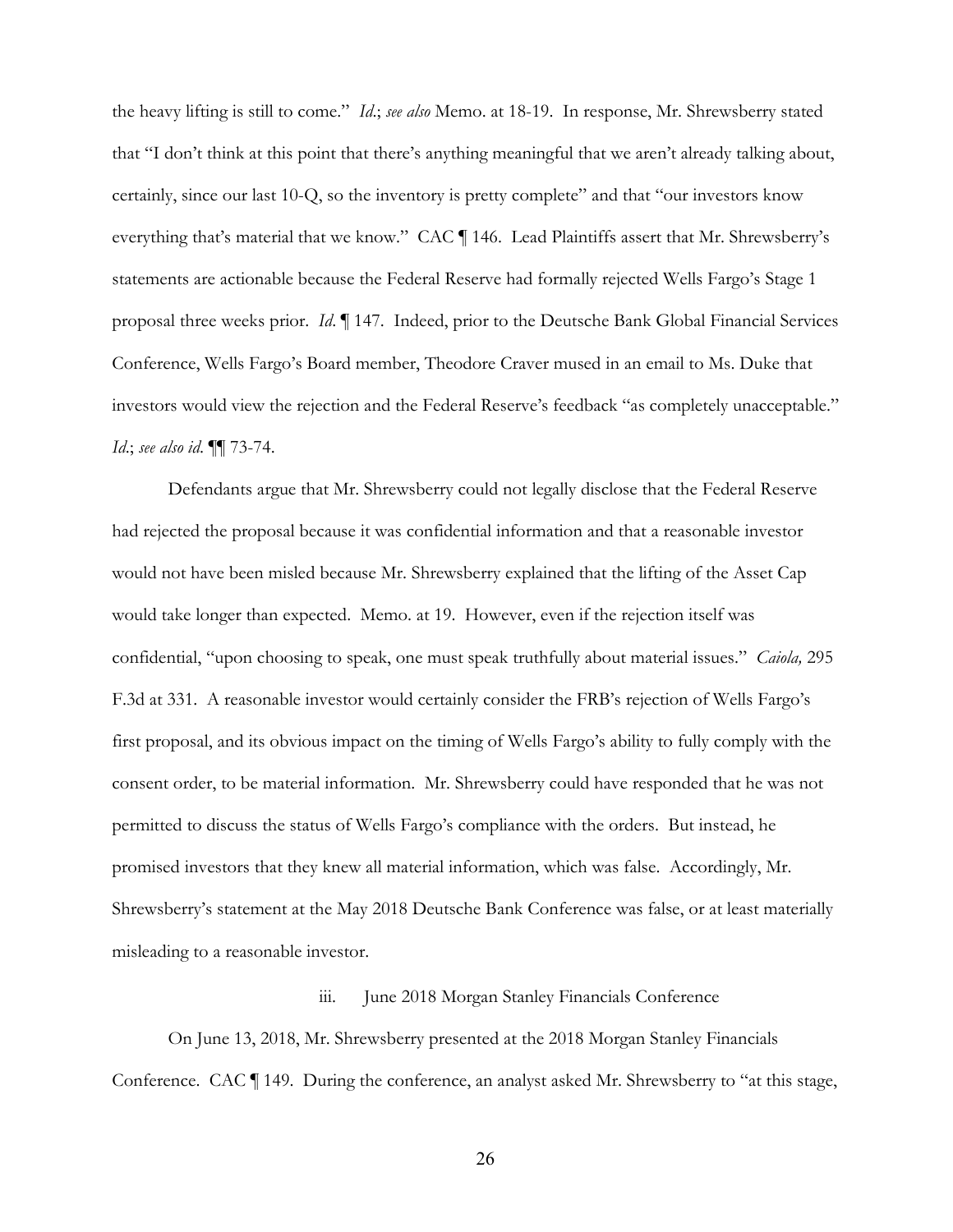maybe give us some color on what's left to do for the consent order" and "what part of the process are you in now[.]" *Id*. In response, Mr. Shrewsberry stated that "[i]t's the last mile of knitting all of this together" and that his sense was that "it will take all of the amount of time that we've described before we finish the last piece of it or set ourself on a course to maturity for the last piece of it." *Id*.; *see also id.* ¶ 152. *Id*. Defendants argue that Mr. Shrewsberry's statements describe a risk assessment deliverable that was being prepared for the Federal Reserve and the Board. Memo. at 21. But Mr. Shrewsberry's answer was given in response to a request for an update "on what's left to do for the consent order." *Id*. In that context, a reasonable investor would understand that the phrase "all of this together" referred to the consent order's requirements. Lead Plaintiffs further assert that Mr. Shrewsberry's statements are false or misleading because the Federal Reserve had formally rejected Wells Fargo's Stage 1 proposal and one week prior to Mr. Shrewsberry's statements, Wells Fargo had requested an extension for the resubmission of its Stage 1 Plans. *Id*. The Court agrees. Based on those updates, Lead Plaintiffs have adequately pleaded that Defendants were far closer to the starting line than "the last mile" of compliance, and a reasonable investor would have understood that Mr. Shrewsberry's opinions were based on facts consistent with his statements.

In addition to stating that his sense was that "it will take all of the amount of time that we've described before . . .", Mr. Shrewsberry also informed investors that he expected "[the Asset Cap] [would] be gone in the time frames that we've talked about." CAC ¶ 152. Defendants argue that Mr. Shrewsberry made classic nonactionable opinion statements, emphasizing that he prefaced his statements with the phrases "I expect" and "my sense is[.]". Memo at 22. However, as the Supreme Court made clear in *Omnicare* such phrases do not operate as a magic shield against liability; a reasonable investor may "understand an opinion statement to convey facts about how the speaker has formed the opinion—or, otherwise put, about the speaker's basis for holding that view. And if the real facts are otherwise, but not provided, the opinion statement will mislead its audience." 575 U.S. at 188-89.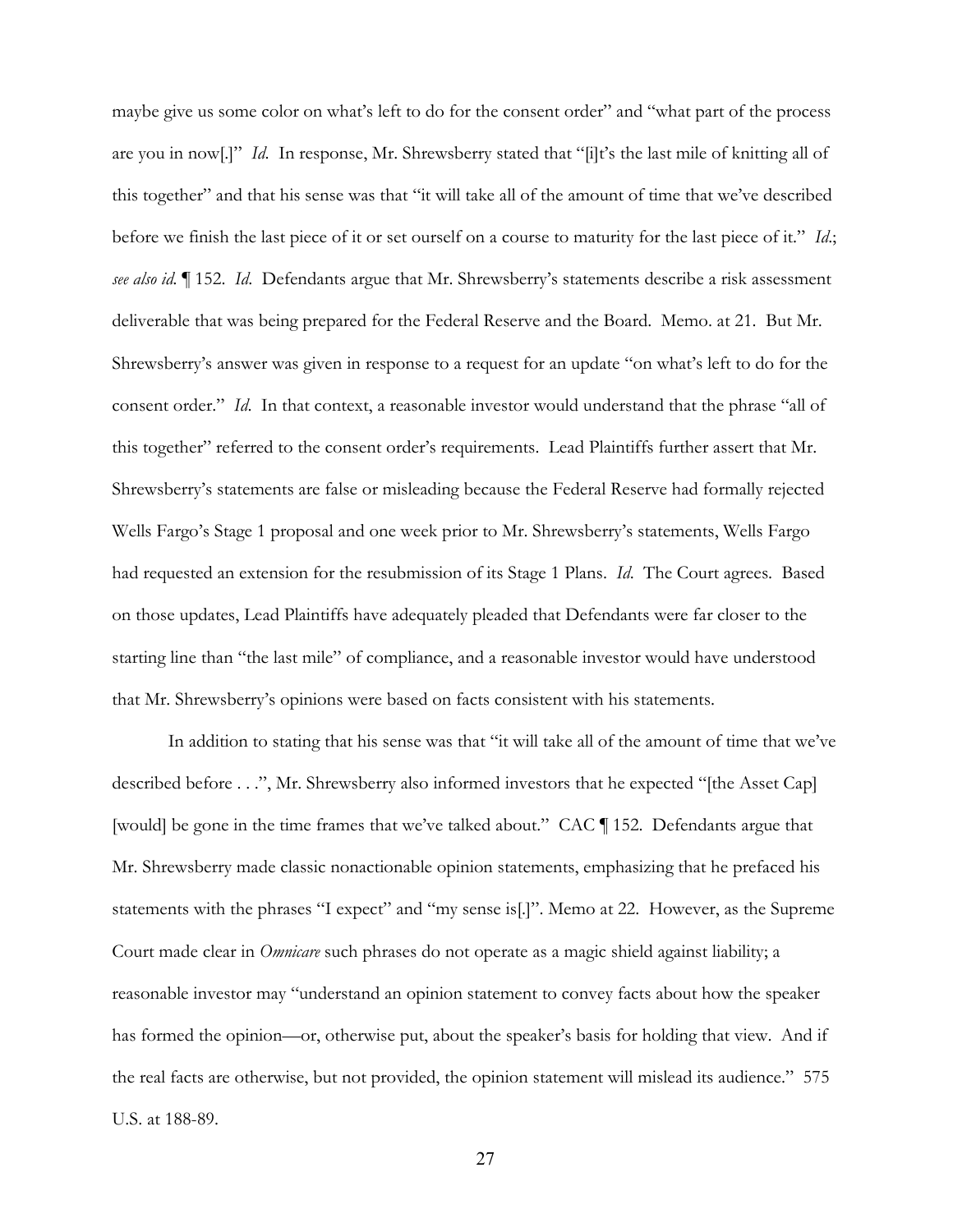Here, the facts alleged by Lead Plaintiffs show that there was no basis for Mr. Shrewsberry's expectations about the timeline under the consent order. In fact, communications with the Regulators indicated that the Bank would need even more time to fully comply with the orders than originally anticipated. Although investors "do[ ] not expect that every fact known to [a speaker] supports its opinion statement[,]" *Tongue*, 816 F.3d at 210 (citing *Omnicare*, 575 U.S. at 194), a reasonable investor does expect that the opinion "fairly aligns with the information in the issuer's possession at the time." *Omnicare*, 575 U.S. at 189. And here, Lead Plaintiffs have clearly identified specific material facts that conflict with Mr. Shrewsberry's statement: the month before the Morgan Stanley Financials Conference, Wells Fargo received May 7, 2018 Rejection Letter, which stated that the Bank's initial plans were insufficient and so materially incomplete that they could not "be evaluated by [the Federal Reserve] staff for their adequacy" because the Bank had failed to include proposed milestones and timelines for compliance, as required by the consent order. CAC ¶¶ 71-72. In that letter, the Federal Reserve ordered Wells Fargo to resubmit its Stage 1 proposal within 90 days (by July 2, 2018), and on June 5, 2018, the Bank requested an extension to September 19, 2018. *Id*; *see also id.* 177. Based on that context, Lead Plaintiffs have adequately pleaded that Mr. Shrewsberry's opinions are actionable because they omitted facts that conflicted with his statements; a reasonable investor would understand from the questions asked and Mr. Shrewsberry's responses that the facts on the ground supported his expected timeline.

### iv. July 2018 Earnings Call

On July 13, 2018, the Bank held an earnings call regarding its second quarter 2018 financial results. CAC ¶ 154. At the outset of that call, Wells Fargo warned that it may make forwardlooking statements "that are subject to risks and uncertainties." Memo. at 22; *see also* Ex. J, Dkt. No. 91-10 at 2. During the earnings call, an analyst asked Mr. Sloan for an update on the timing of the Asset Cap. Ex. J. at 17. Mr. Sloan stated that there was "[n]o change in the update from Investor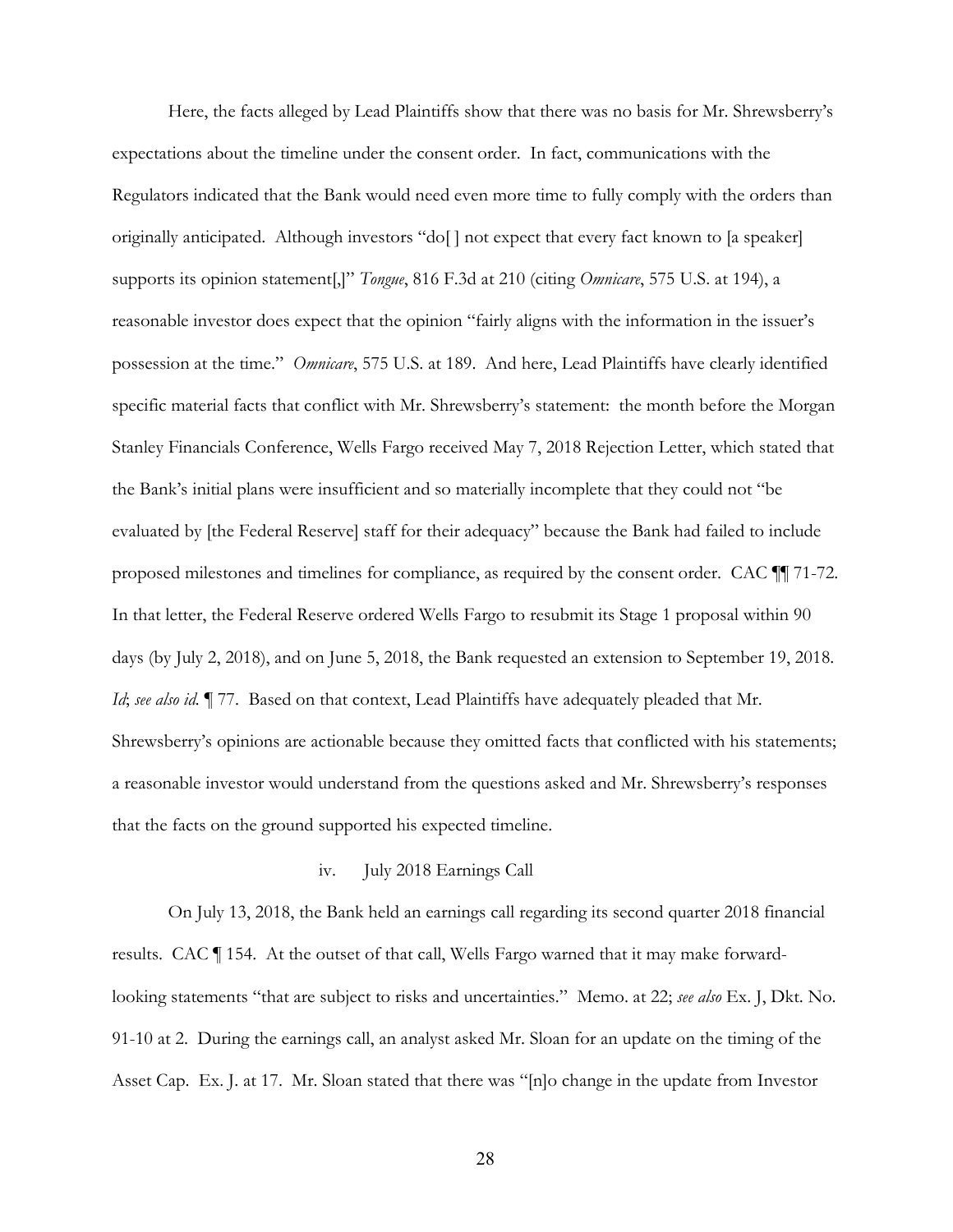Day" (on May 10, 2018) and that "our expectation is that sometime in the first half of next year, we'll be able to move through that." *Id*. In his answer, Mr. Sloan further emphasized that "our goal is not to just meet expectations so we can get the asset cap lifted. Our goal is to make the fundamental investments and changes that we need to make in how we manage operational and compliance risk at the company. That's the goal, and that's where -- really where we're focused, but no update from a timing standpoint." *Id*.

Lead Plaintiffs assert that Mr. Sloan's statements are actionable because after Investor Day, Wells Fargo had requested and received an extension for the resubmission of its Stage 1 Plans, which was a material update. CAC  $\P$  78-79, 155. Lead Plaintiffs further assert that Mr. Sloan's statement regarding when the Asset Cap would be lifted was misleading because of the extension and, when rejecting Wells Fargo's Stage 1 Proposal, the Federal Reserve had also told the Bank on April 3, 2018, that its proposed timeline was not realistic or sound. *Id*. ¶ 156.

First, Mr. Sloan's statement that there had been "no change" since Investor Day is actionable. Wells Fargo argues that it could not have informed investors of the extension request without disclosing confidential information. Memo. at 23. Mr. Sloan could have explained that to investors; but instead, he chose to speak. Therefore, he assumed "a duty to be both accurate and complete." *Caiola*, 295 F.3d 312. In telling investors that there was "no change[,]" he made a statement of fact that was plainly false. *See Omnicare*, at 575 U.S. at 183 (explaining that "[a] fact is 'a thing done or existing'" that "expresses certainty about a thing[.]"). A reasonable investor would have accepted Mr. Sloan's words at face value, and understood them to mean that there had indeed been no updates, and certainly no changes that affected Wells Fargo's timeline for compliance. The predictable inference from Mr. Sloan's statements is that the timeframe outlined in the consent order still applied. But at that point, the May 7, 2018 Rejection Letter and the Bank's extension request added a delay of five months from the original timeline. Furthermore, even if Mr. Sloan's statement was literally true—which it was not—a reasonable investor would have been misled by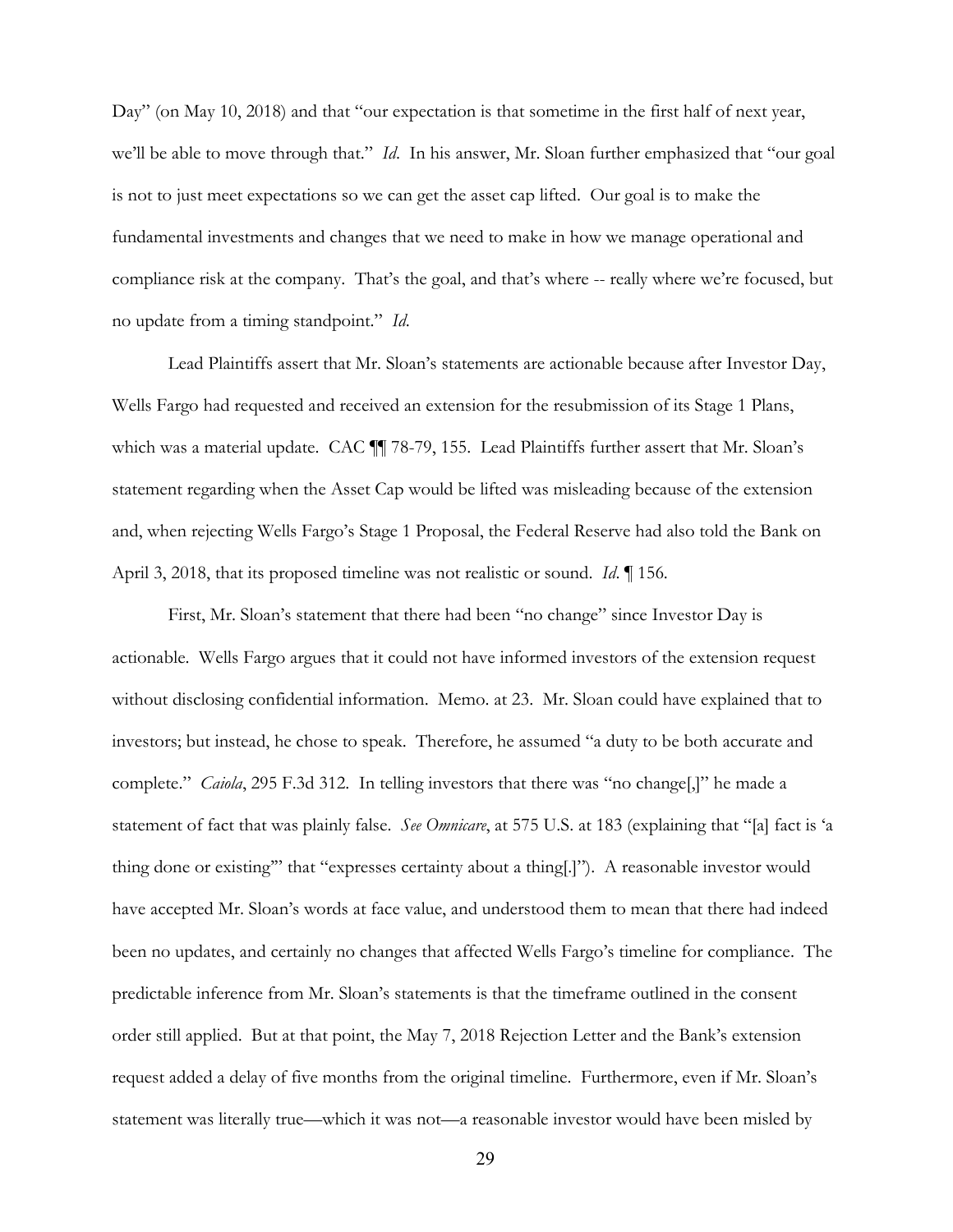that representation because the Bank did not inform its investors of the May 7, 2018 Rejection Letter, a key update on the timing of the Asset Cap, during Investor Day.

Second, Mr. Sloan's description of the timeframe for lifting the Asset Cap is also actionable. Although the Bank was not obligated to disclose all facts that may have "potentially undermined" Mr. Sloan's prediction, *Tongue*, 816 F.3d at 212, a reasonable investor would expect that his prediction "fairly align[ed] with the information in the [speaker's] possession at the time." *Omnicare*, 575 U.S. at 189. While Wells Fargo's extension request did not render it impossible for the Asset Cap to be lifted in early 2019, and Lead Plaintiffs have identified specific material facts that conflict with the timeline provided by Mr. Sloan: the May 7, 2018 Rejection Letter, which highlighted that the Bank had failed to include proposed milestones and timelines for compliance, as required by the consent order, and the Bank's extension request. CAC ¶¶ 71-72. In that light, Lead Plaintiffs have adequately pleaded that Mr. Shrewsberry's opinions are actionable because they omitted facts that conflicted with his statements; a reasonable investor would understand that the facts in Mr. Sloan's possession were consistent with his expected timeline.

The fact that the Bank warned investors at the outset of the call that it might make forwardlooking statements does not save it from liability. The PSLRA's safe harbor for such statements applies when the statements are accompanied by "meaningful" cautionary language, so to avail themselves of the safe harbor, "defendants must demonstrate that their cautionary language was not boilerplate and conveyed substantive information." *Slayton*, 604 F.3d at 772. The Bank's warning that it "we may make forward-looking statements during today's call that are subject to risks and uncertainties" was not "tailored to the specific future projection" about the timing of the Bank's compliance. *Id*. at 772-73 (2d Cir. 2010) (citing *Institutional Invs. Grp. v. Avaya, Inc*., 564 F.3d at 256). Lead Plaintiffs have adequately alleged that the "warnings" "did not expressly warn of or did not directly relate to the risk" that resulted in their loss. *Halperin*, 295 F.3d at 359 (2d Cir. 2002).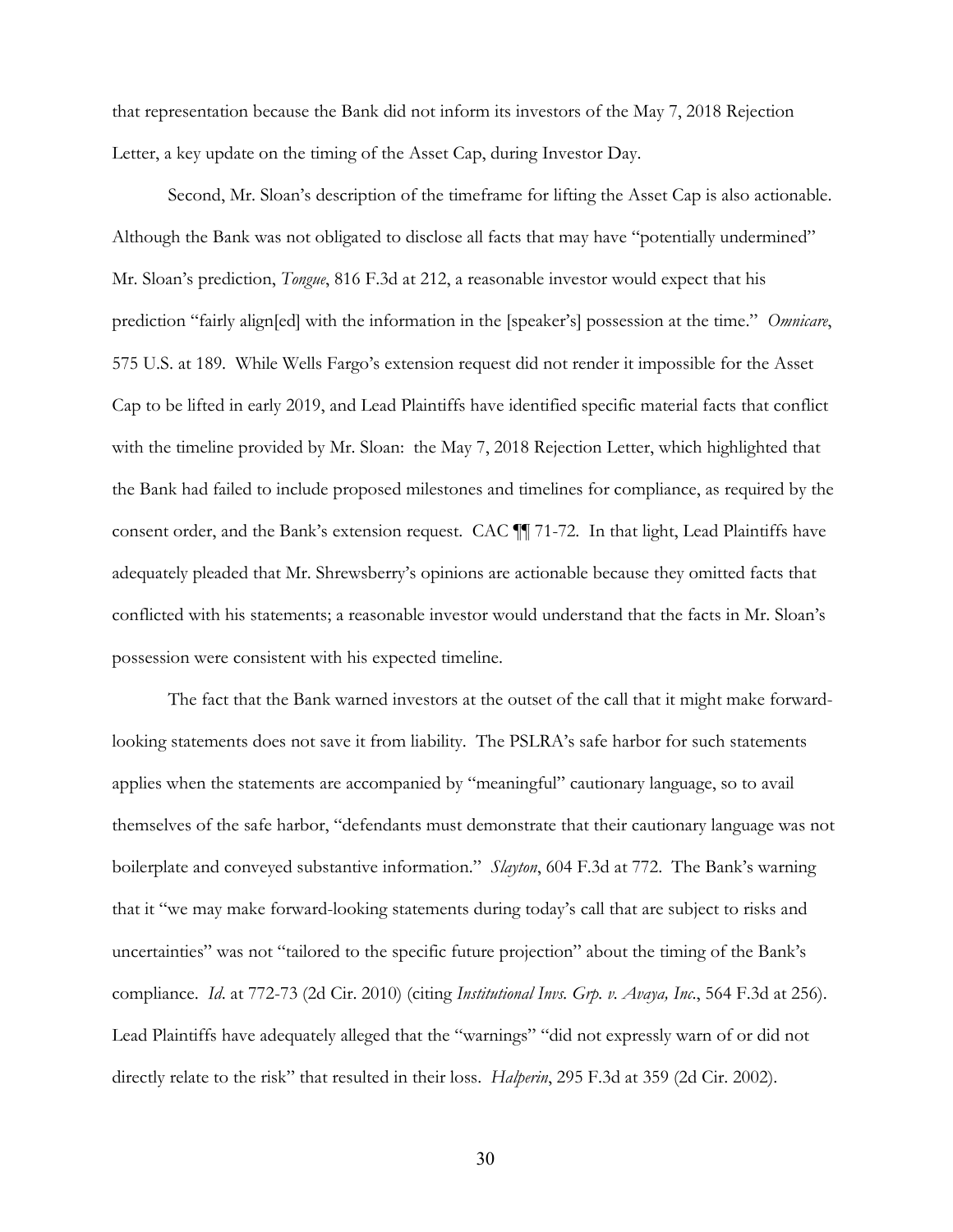# v. December 2018 Goldman Sachs U.S. Financial Services Conference

On December 4, 2018, Mr. Sloan presented at a Goldman Sachs U.S. Financial Services

Conference. CAC ¶ 157. During that conference, Mr. Sloan, warned attendees that "[t]he

presentation that I'm about to give creates and has certain forward-looking statements regarding our

expectations about the future" and that "[a] number of the factors, many beyond our control, could

cause results to differ materially from management's current expectations." Memo. at 23-24; *see also* 

Ex. K, Dkt. No. 90-11 at 1. During the conference, the following exchange took place:

QUESTION: Okay, great. So perhaps we can move on to the consent order. You've talked about having a good dialogue with the Fed and you've also talked about planning to operate under the cap for at least the first part of next year. Can you update us on the progress in terms of getting it lifted? And I guess, the most important question is, is there anything that you would be doing strategically that you cannot do as a result of the consent order?

MR. SLOAN: Sure. There's really nothing new to report in terms of the timing or the dialogue with the regulators, whether it's related to the consent order or any other area. We've introduced our new risk management framework, that's up and operating. We've -- are continuing to improve compliance and operational risk. We've got a little bit more work to do, but we're executing the plan as opposed to designing it and so that reflects a fair amount of progress. We're still planning on operating under the asset cap through the first part of next year. It's really not impacting our ability to serve our customers in any of the businesses today. We've talked about that a lot. I appreciate why that continues to be a question, but it's really not having much impact. And it's not really impacting what else we want to do and we're continuing to innovate, we're continuing to invest, we're continuing to hire really highquality people. So, so far, so good.

Memo at 23-24.

Lead Plaintiffs first assert that Mr. Sloan's statement that there was "really nothing new to

report in terms of the timing or the dialogue with the regulators, whether it's related to the consent order or any other area" was misleading. The Court agrees. Again, Mr. Sloan made a statement of fact that was plainly false. A reasonable investor would expect that Wells Fargo had not received any feedback or that there were no updates that affected the timing of the Bank's compliance with the orders. However, at the time Mr. Sloan's statement was made, the Federal Reserve had rejected the initial proposed Stage 1 Plans, Wells Fargo had requested and was granted two extensions for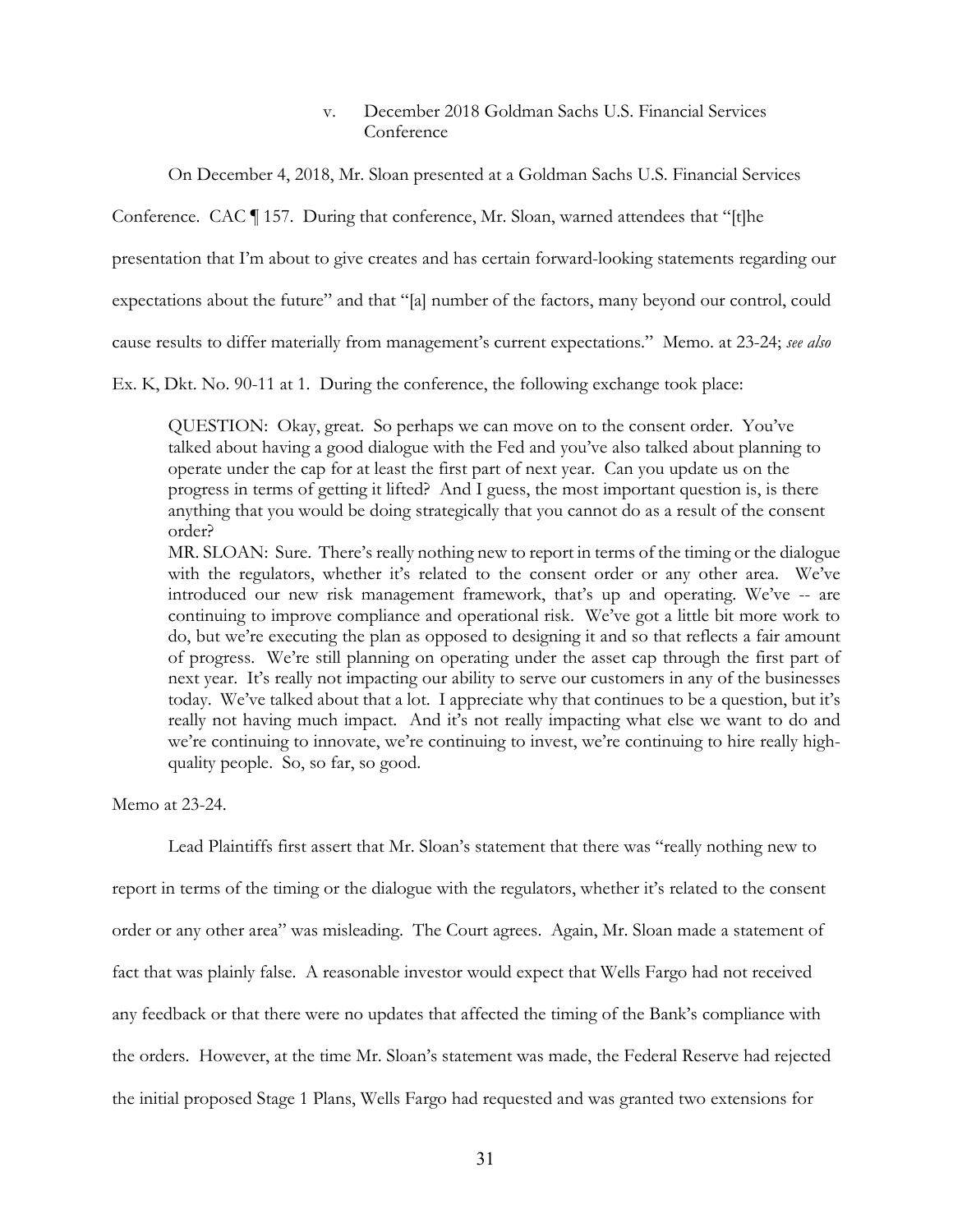resubmitting its Stage 1 Plans. CAC ¶¶ 160-61. Wells Fargo had resubmitted its plans to the Federal Reserve on October 31, 2018, and those revised plans were under consideration. *Id*. ¶¶ 158-62. The investors had not been informed of any of that information, and therefore, all of those events would have been considered "new." Defendants again argue that Mr. Sloan could not divulge details, such as the rejection or the Bank's extension request, to investors because it was confidential. However, instead of conveying that to investors, Mr. Sloan chose to answer, and because he took that approach he was required to "speak truthfully about material issues." *Caiola*, 295 F.3d at 331. Accordingly, Mr. Sloan's statement that there was "nothing new to report" was misleading.

Lead Plaintiffs assert that Mr. Sloan's answer implies that Wells Fargo was "executing [*the Stage 1] plan* as opposed to designing it" and that he misled investors by stating that there was "nothing new to report[,]" CAC ¶ 157 (emphasis added). Defendants argue that the portion of Mr. Sloan's statements that discussed executing plans was made in reference to Wells Fargo's internal plans. It is true that Mr. Sloan's use of the words "execute" and "plans" do not, by default, mean that he was referring to the formal plans required by the consent order. However, Mr. Sloan was answering a question that asked him specifically about the consent order and the Bank's progress. Thus, it would be reasonable for an investor to infer that his comments about execution were made in that context and his statement would have been misleading to a reasonable investor.

Lead Plaintiffs also challenge Mr. Sloan's statement that Wells Fargo was "still planning on operating under the [A]sset [C]ap through the first part of next year[,]" arguing that it was materially misleading because he failed to disclose that the Bank had yet to submit a satisfactory Stage 1 Plan to the Federal Reserve. *Id*. ¶ 162. Here too, like Mr. Sloan's July 2018 statement, Mr. Sloan's prediction, though not impossible, was misleading based on the facts in Wells Fargo's possession. A reasonable investor could understand Mr. Sloan's statement to mean that the initial timeline was still in place. However, at this point, there was a five month delay due to the Federal Reserve's rejection and the Bank's extension request; Mr. Sloan made his statements at the end of 2018 and the Bank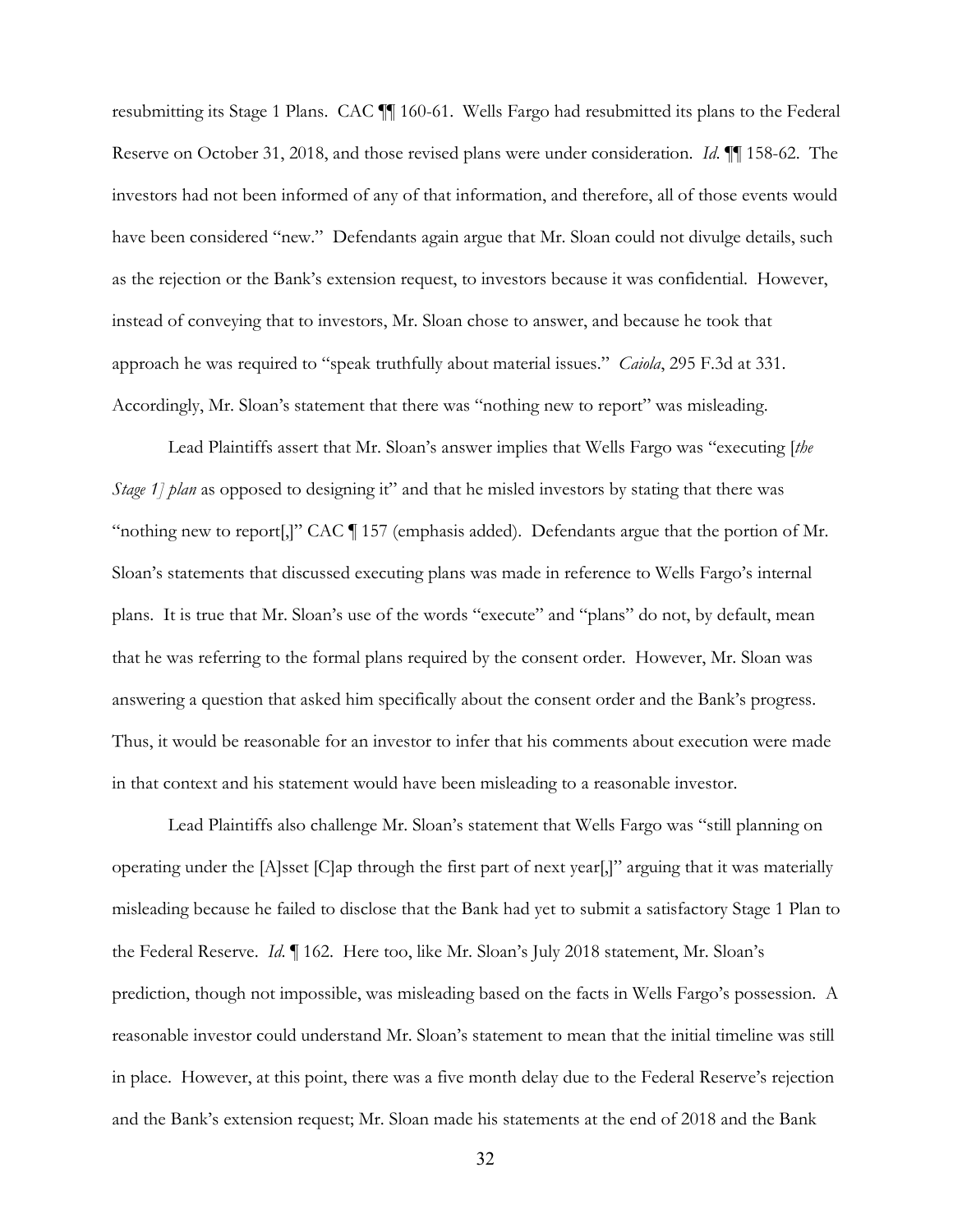had not yet received a no-objection letter regarding its Stage 1 plans. "[T]he court must take account of whatever facts [the speaker] did provide[,]" and here, although investors were informed at the outset of that call that management's expectations could differ from reality, investors were given no information that would assist them in understanding just how unreasonable and divorced from reality Mr. Sloan's projection was, based on the facts identified by Lead Plaintiffs. *Omnicare*, 575 U.S. at 196.

Here too, the boilerplate warnings that Mr. Sloan's presentation "creates and has certain forward-looking statements regarding our expectations about the future" and that "[a] number of the factors, many beyond our control, could cause results to differ materially from management's current expectations" do not render his statements inactionable. Lead Plaintiffs have adequately alleged that the "warnings" did not contain specific information about the Bank's failure to submit a Stage 1 Plan worthy of approval and its effect on the Asset Cap timeline. Accordingly, Defendants are not entitled to avail themselves of the PSLRA's safe harbor for forward-looking statements for Mr. Sloan's statements at the Goldman Sachs conference.

## vi. December 2018 *Squawk on the Street* Appearance

On December 4, 2018, Mr. Sloan appeared on the CNBC televised segment, *Squawk on the Street*. CAC ¶ 163. When asked about the timing for removal of the Asset Cap, Mr. Sloan stated, "we've got plans in place we're executing on those plans," and that "sometime in the first half of next year" the Asset Cap would be lifted. *Id*. ¶¶ 163, 165. At the time, the Bank had requested and received two extensions for submitting its Stage 1 Plans and had not received approval to begin implementing those plans under Stage 2. *Id*. ¶ 165. Mr. Sloan's full statement is below:

So originally we were hoping it would be lifted by the end of this year and what we're – our view today is that we're operating under the asset cap and our expectations are sometime in the first half of next year but, Wilfred, it's on us to make sure that we're making the improvements that we've talked about with the FED in operational and compliance risk. To be able to demonstrate that they should be comfortable to lift the asset cap. We've got plans in place. We're executing on those plans. We've got a terrific leadership team on the risk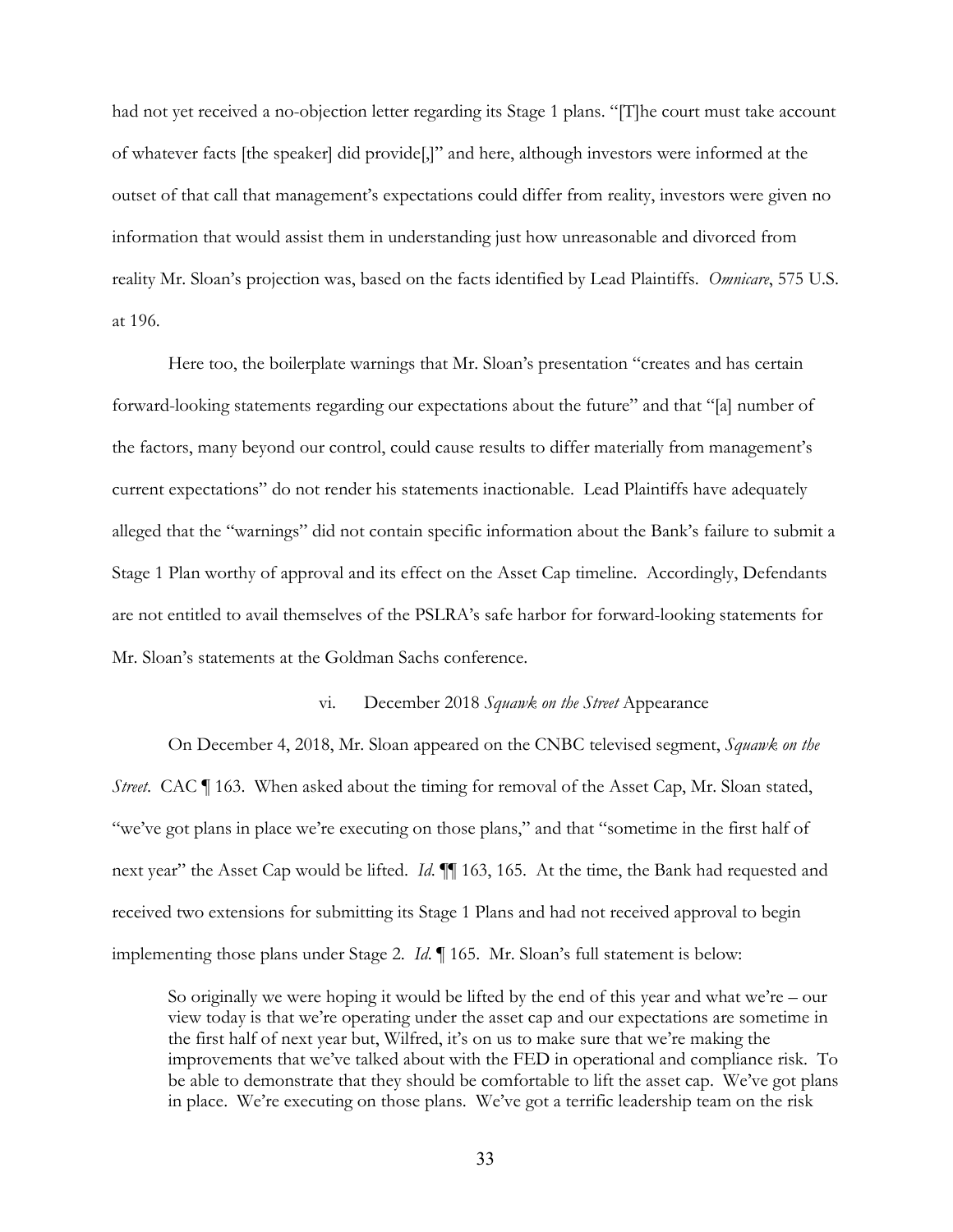side. So I'm optimistic that we'll continue to make progress. But we need to demonstrate that we're deserving of the asset cap being lifted.

Memo. at 25; *see also* Ex. L, Dkt. No 91-2 at 2. The House Financial Services Committee later determined that Mr. Sloan's statements "misrepresented the bank's progress toward lifting the FRB's asset cap," had "no basis," and was "unsupported by the facts on the ground." CAC ¶ 166.

Defendants argues that Mr. Sloan's statements were framed as opinions and that his statements are not actionable merely because his stated expectations proved not to be accurate. Memo. at 25-26. At the time Mr. Sloan made his statements, Wells Fargo was still waiting to hear back from the Federal Reserve on its revised plans, submitted on October 31, 2018. CAC ¶ 165. As Defendants point out, Lead Plaintiffs did not allege that the Bank was not executing its proposed plans during this waiting period. Memo at 25–26. However, Mr. Sloan's statements were at least misleading, based on the facts alleged in the CAC. Because Mr. Sloan connected the execution of Wells Fargo's plans with the Asset Cap's removal, a reasonable investor could believe that Wells Fargo had successfully completed Stage 1. Because the challenged statements are ambiguous, the Court cannot dismiss Lead Plaintiffs' claims based on those statements as a matter of law. At the motion to dismiss stage of a securities fraud action, "the court reads ambiguities" in challenged statements "in [the plaintiff's] favor." S*kiadas v. Acer Therapeutics Inc.*, No. 1:19-CV-6137, 2020 WL 3268495, at \*9 (S.D.N.Y. June 16, 2020), *reconsideration denied*, No. 1:19-CV-6137, 2020 WL 4208442 (S.D.N.Y. July 21, 2020) (quoting *Umbach v. Carrington Inv. Partners*, No. 3:08CV484 (EBB), 2009 WL 413346, at \*6 (D. Conn. Feb. 18, 2009)). "That is simply an application of the maxim that a court must draw all reasonable inferences in the plaintiff's favor on a motion to dismiss." *Id*. Mr. Sloan's statements can reasonably be understood to have been a reference to the Stage 1 Plans, so the Court must construe them as referring to progress on the consent orders at this stage.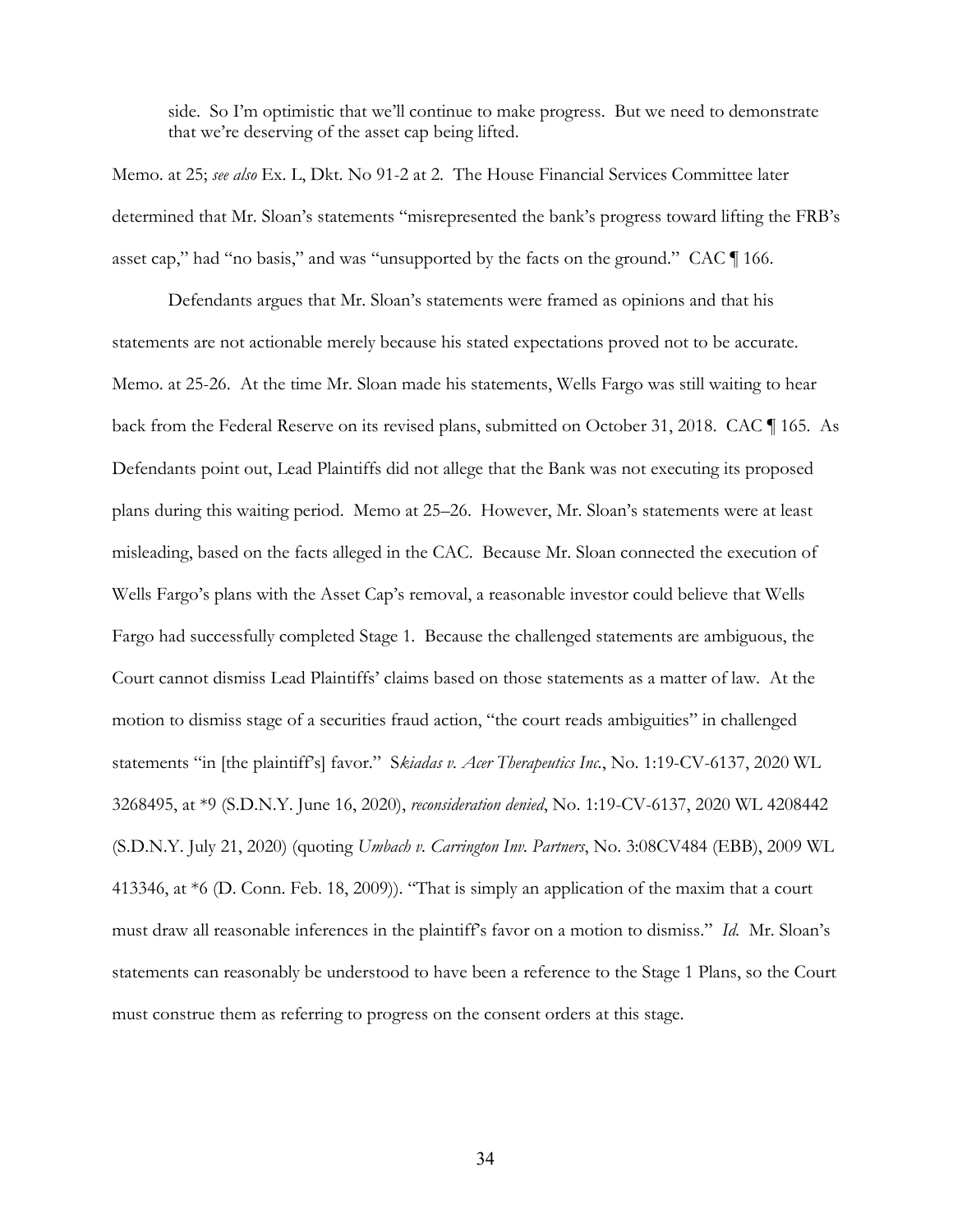#### vii. January 2019 Earnings Call

On January 15, 2019, the Bank held an earnings call regarding its fourth quarter 2018 results. CAC ¶ 167. Wells Fargo informed participants that they "may make forward-looking statements during today's call that are subject to risks and uncertainties." Memo. at 22 (citing Ex. J at 2). During the call, Mr. Sloan stated that "we're in complete agreement with the Fed[eral Reserve] about what needs to be done, and we're in the midst of implementing that  $\dots$  [and] we're continuing to actively work and implement the new risk management framework." CAC ¶ 167; *see* Ex. N, Dkt. No. 91-14 at 8-9. Lead Plaintiffs argue that Mr. Sloan's statements were materially false or misleading because the Federal Reserve had rejected the Bank's Stage 1 Plans, and therefore Wells Fargo had not proceeded to Stage 2, the implementation stage. CAC ¶ 168. And, at that point, Wells Fargo had requested and received two extensions for submitting its Stage 1 Plans. *Id*. Whether a statement is "misleading," is "evaluated not only by literal truth, but by context and manner of presentation." *Singh v. Cigna Corp*., 918 F.3d 57, 63 (2d Cir. 2019) (cleaned up).

Defendants are correct that the consent orders did not preclude Wells Fargo from implementing new risk management practices while it was waiting for the Regulators' approval. In fact, once the Regulators approved the proposed plans, Wells Fargo was not permitted to deviate from the approved plan. However, the context of Mr. Sloan's answer is instructive here and his answer could have been materially false or misleading to a reasonable investor. First, Mr. Sloan warned listeners that "a lot of the dialogue that we have with the Fed is covered by confidential supervisory information, so I want to be very careful in the feedback I'm providing." Ex. N at 8-9. However, Mr. Sloan answered the question and provided investors with an update on the Bank's progress on complying with the orders. By doing so, he undertook "a duty to be both accurate and complete." *Caiola*, 295 F.3d at 331. At that point, given the nature of the Regulators' feedback, Lead Plaintiffs have adequately pleaded that there was no basis for his claim that the Bank knew what needed to be done and was implementing it. Mr. Sloan did not frame his statements as his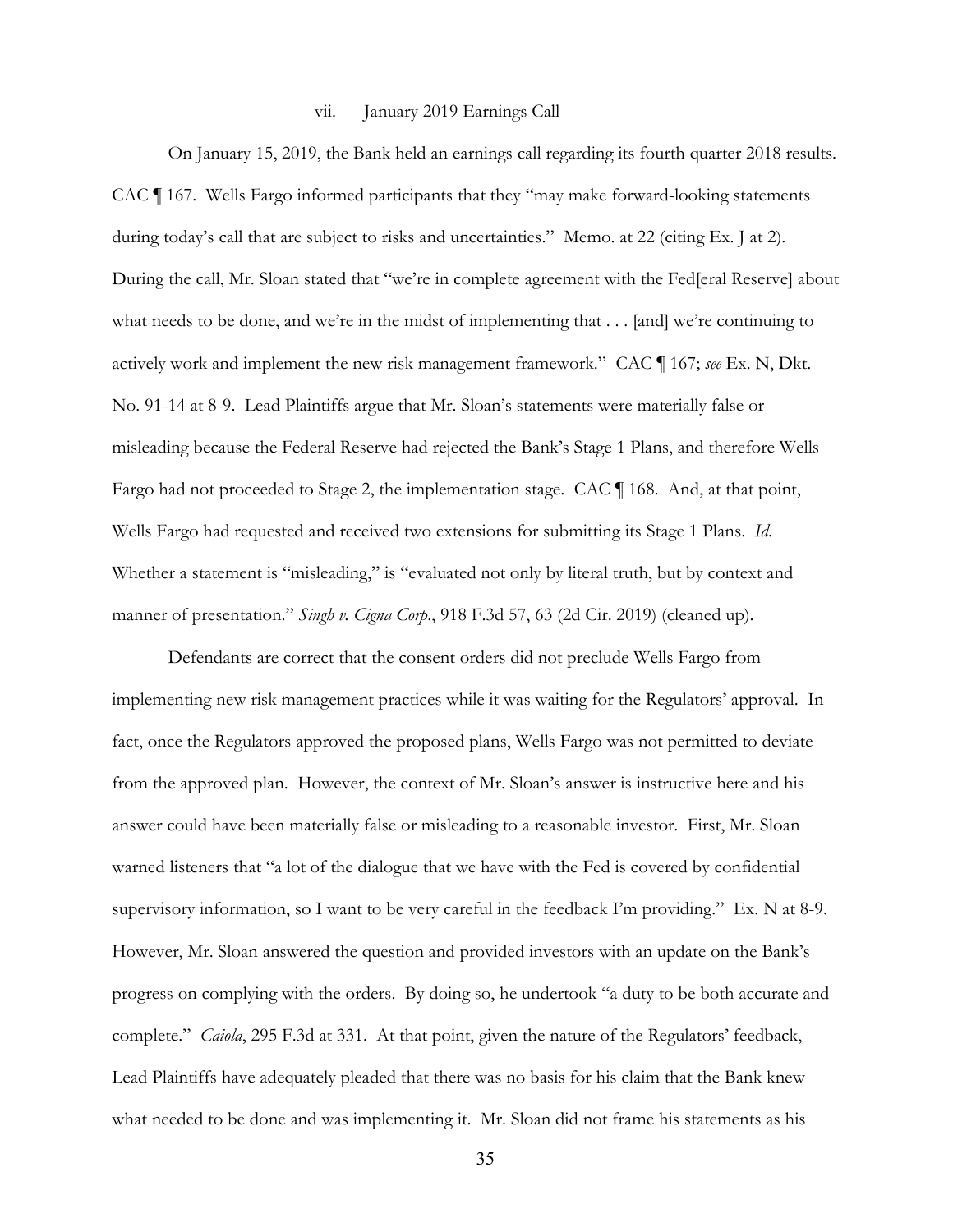opinions or include any caveats with regard to his framing of the Bank's progress. Accordingly, a reasonable investor could have understood his statement that the Bank and the Federal Reserve had reached a "complete agreement" to mean just that. Accordingly, when reading the CAC in the light most favorable to Lead Plaintiffs, Mr. Sloan's statements are actionable.

Here too, the Bank's warning about potential "forward-looking statements" does not render Mr. Sloan's statements inactionable. The challenged statements were not "forward-looking" because Mr. Sloan was describing the Bank's current or past progress—e.g., "*we're in* complete agreement"; "*we're in the midst* of implementing that"; "*we're continuing to* actively work and implement the new risk management framework." Accordingly, the PSLRA's safe harbor does not apply to those statements.

## viii. January 2019 *Closing Bell* Appearance

On January 15, 2019, Mr. Shrewsberry spoke with Bloomberg reporters on "Bloomberg Markets: What'd You Miss?" CAC [170. During that conversation, Mr. Shrewsberry was asked to respond to Mr. Sloan's announcement during the January 15, 2019 Earnings Call that the Bank would operate under the Asset Cap until the end of 2019, rather than the first half of 2019, and "what that means for the bottom line and what that means for specific growth initiatives that Wells was perhaps looking to unfold but perhaps now put on hold." *Id*.; *see also* Memo. at 29-30; Ex. O, Dkt. No. 91-15 at 1. Mr. Shrewsberry answered that "With respect to, to the expectation that the asset cap will be around a little bit longer, it reflects a very large complex body of work that we're working on with the Fed to, to satisfy the terms of the consent order that we entered into a year ago and it will take longer. There's no, there's nothing more to read into that other than that it's a big body of work and it takes long, it takes time to execute on. It doesn't really impact our day to day strategic activities or the way we serve our either consumer or commercial customers." Memo at 29- 30; Ex. O at 1.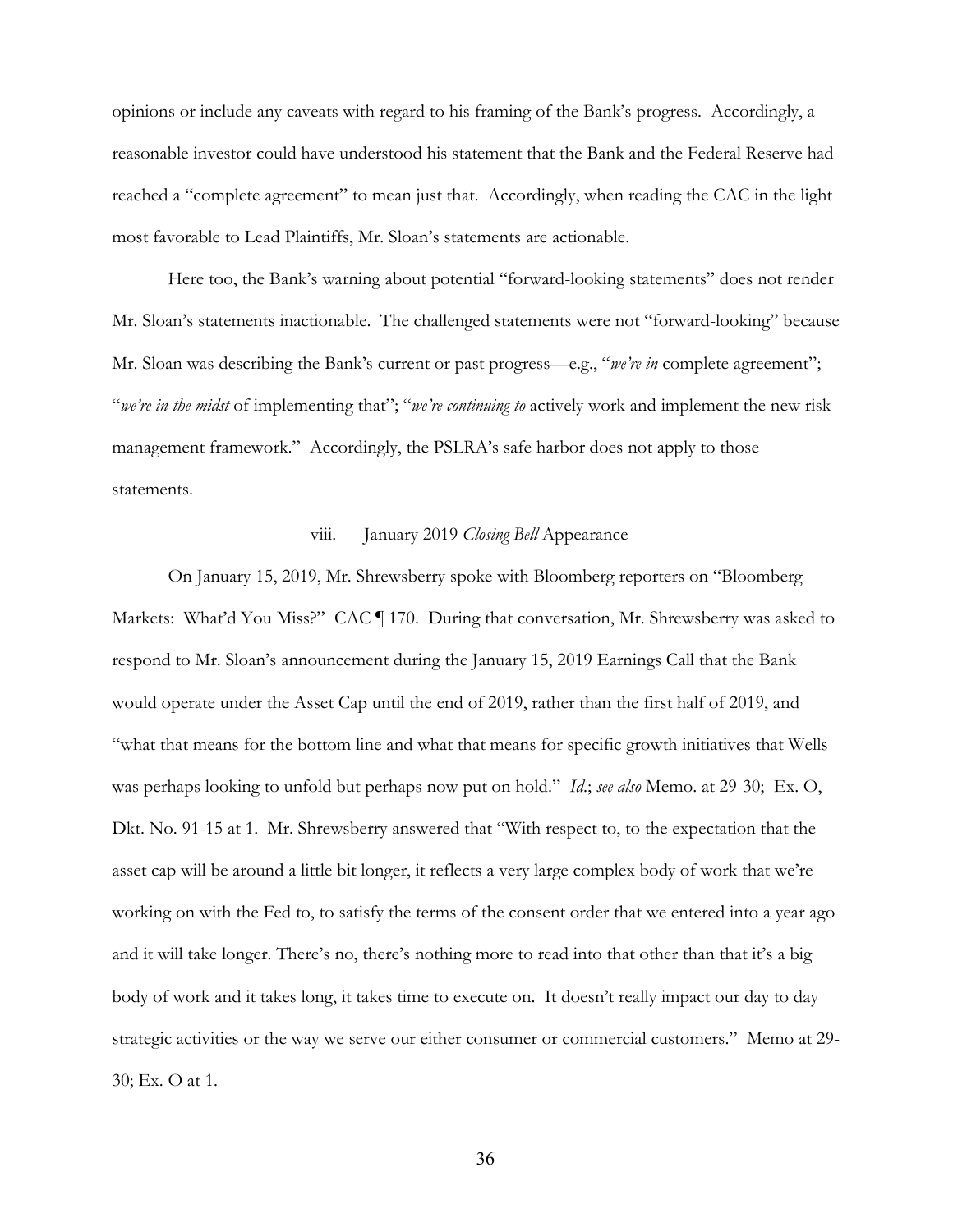Lead Plaintiffs assert that Mr. Shrewsberry's statement that "there's nothing more to read into that other than that it's a big body of work and it takes long, it takes time to execute on" was materially false or misleading because the delay in lifting the Asset Cap was caused by the Bank's failure to submit a compliant Stage 1 Plan, and the response omitted material information about the Bank's progress, including the Federal Reserve's rejection and negative criticism about the Bank's performance under the order. CAC ¶ 172. That argument is only viable based on a partial reading of Mr. Shrewsberry's answer, without the surrounding statements that provide the listener with the proper context. That portion of Mr. Shrewsberry's answer was responding to the reporter's request for a comment on the bottom line and future growth initiatives. As shown by the sentence immediately preceding the challenged statement, Mr. Shrewsberry did disclose that the Asset Cap would be around longer than projected because it was taking longer for Wells Fargo to work with the Regulators to satisfy the terms of the Consent Order. Ex. O at 1. Section "10(b) and Rule 10b– 5(b) do not create an affirmative duty to disclose any and all material information." *Matrixx Initiatives, Inc. v. Siracusano*, 563 U.S. 27, 44 (2011). "Disclosure is required . . . only when necessary to make statements made, in the light of the circumstances under which they were made, not misleading." *Id.* (citation omitted). In light of the specific framing of the reporter's question and Mr. Shrewsberry's vague—but accurate—response, Mr. Shrewsberry's failure to disclose that Wells Fargo had already received a rejection as a part of that long process is not actionable. *See Ind. Pub. Ret. Sys. v. SAIC, Inc.,* 818 F.3d 85, 97–98 (2d Cir. 2016) (explaining that even when statements are only half true, that fact "does not cure their generality, which is what prevents them from rising to the level of materiality required to form the basis for assessing a potential investment.").

## ix. February 2019 Credit Suisse Financial Services Forum

On February 12, 1019, Mr. Shrewsberry presented at the 2019 Credit Suisse Financial Services Forum. CAC ¶ 173. Mr. Shrewsberry was asked during the forum whether there were any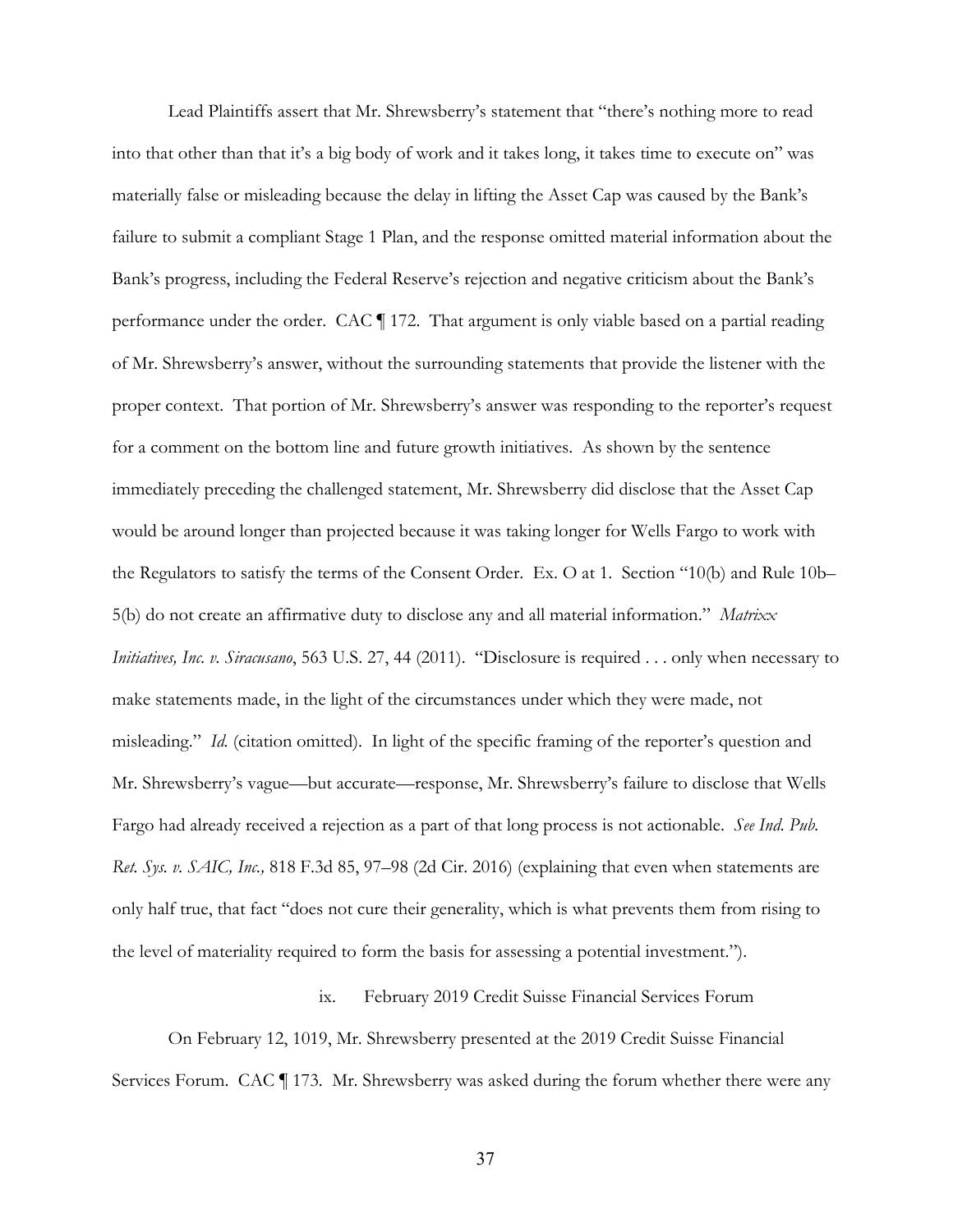updates on the 2018 FRB Consent Order and why compliance with the order was taking longer than expected. *Id*. In response, Mr. Shrewsberry stated that

> I think it's taking a little bit longer because it's the first of its kind, and it is sort of an expanding body of work in terms of detail. And we're working -- it's very constructive, a lot of back and forth, no disagreement on the general direction we're heading in. But there isn't sort of a clear cut case for, first, this happens, then this happens, then that happens. Even though you might have read it that way, we all might've read it that way in the original letter, it's just a little bit more vague in terms of when completion exists. But we're making great progress, and I think the current sense of end of the year is - seems like a reasonable one while that's happening.

Lead Plaintiffs challenge Mr. Shrewsberry's statements, arguing that "the Bank was not 'making great progress' toward complying with the 2018 FRB Consent Order and its progress did not reflect an ability to lift the Asset Cap by the "end of the year'" and the delay in lifting the Asset Cap was not due to its novelty or "an expanding body of work." CAC ¶ 174, 175.

Defendants argue that Mr. Shrewsberry made general and vague statements of corporate optimism, which are "precisely the type of puffery that [the Second Circuit] and other circuits have consistently held to be [no]nactionable." *In re Synchrony Fin. Sec. Litig.*, 988 F.3d 157, 170 (2d Cir. 2021). However, defendants may be liable for misrepresentations of material fact, and Mr. Shrewsberry's statements were not consistent with the feedback the Bank had received from the regulators. At that point, the Bank had received multiple rejections of its Stage 1 Plans and asked for multiple extensions. Furthermore, the Regulators had given the Bank serious criticism of its efforts towards compliance. For example, the OCC expressed its frustration that Wells Fargo had ignored its feedback, failed to meet the established deadlines, that plans submitted were not complete, and the established deadlines were not met. And the OCC explained that Wells Fargo's plan was "not adequately supported" and the Federal Reserve told the Bank that the deadlines in its revised October 31, 2018 proposal were "improbable and unrealistic."

Accepting the allegations in the complaint as true, as the Court must at this stage, Lead Plaintiffs have adequately alleged that Mr. Shrewsberry's statements were false and misleading. *Novak v.*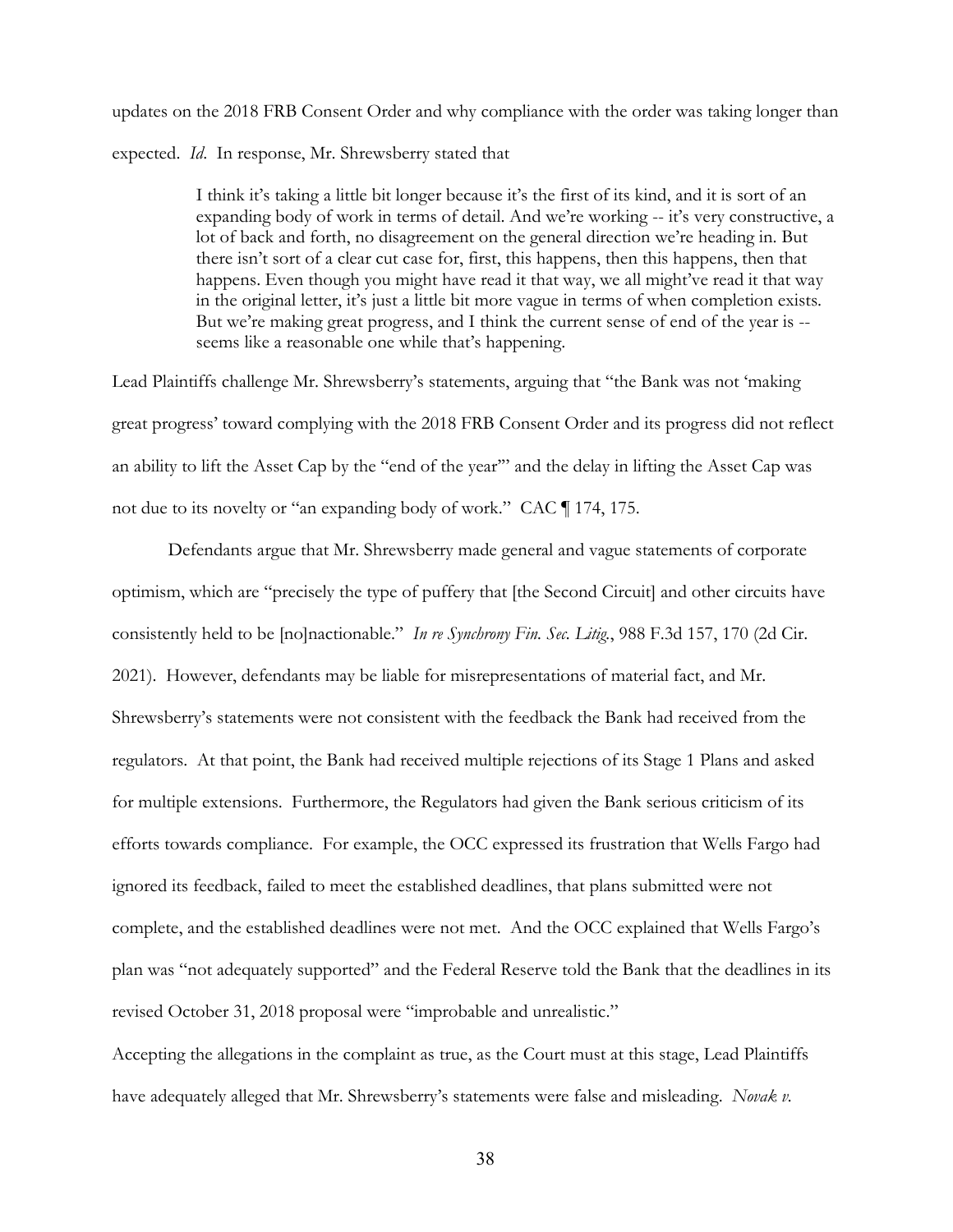*Kasaks*, 216 F.3d 300, 315 (2d Cir. 2000) ("the complaint alleges that the defendants did more than just offer rosy predictions; the defendants stated that the inventory situation was 'in good shape' or 'under control' while they allegedly knew that the contrary was true").

In addition, reading the CAC in the light most favorable to Lead Plaintiffs, Mr. Shrewsberry's statement that the delay was caused by its novelty, or because there was "an expanding body of work" was false. Although Mr. Shrewsberry began his statement with "I think[,]" there was an untrue statement of fact embedded therein. As explained above, the Regulators were clear about why they had declined to provide Wells Fargo with a non-objection to the Bank's proposed plans. The delay was caused by Wells Fargo's failure to meet the requirements established at the outset by the consent orders. Accordingly, Mr. Shrewsberry's February 2019 statements are actionable.

x. March 2019 House Financial Services Committee Testimony

On March 12, 2019, during Mr. Sloan's testimony before the HFCS, Chairwoman Waters asked Ms. Sloan if "the OCC indicated its non-objection to the bank's compliance audit on customer remediation plans? Has the Consumer Bureau indicated its non-objection?" CAC ¶ 178. Mr. Sloan responded that both had not objected to the plans, stating,

I can't respond specifically to your question, because that would mean that I would be disclosing confidential supervisory information that has been shared with us by both the OCC and the CFPB. But I can assure you that we are working very constructively with what we have in place and we are executing that plan that reflects the fundamental changes that I have made since I have become the CEO. I can assure you that we are working very constructively with what we have in place and we are executing that plan.

Memo. at 34-35; *see also* Ex. E, Dkt. No. 5 at 6-7. Chairwoman Waters said "[f]or those who are listening, I am simply asking whether or not the bank is in compliance, based on reviews that are done by the OCC and the [CFPB], and you heard that answer," to which Mr. Sloan repeated: "[w]e are in compliance with those plans." *Id*. Chairwoman Waters asked again whether "the bank disclosed to investors the status of the plans that it submitted to the OCC and the Consumer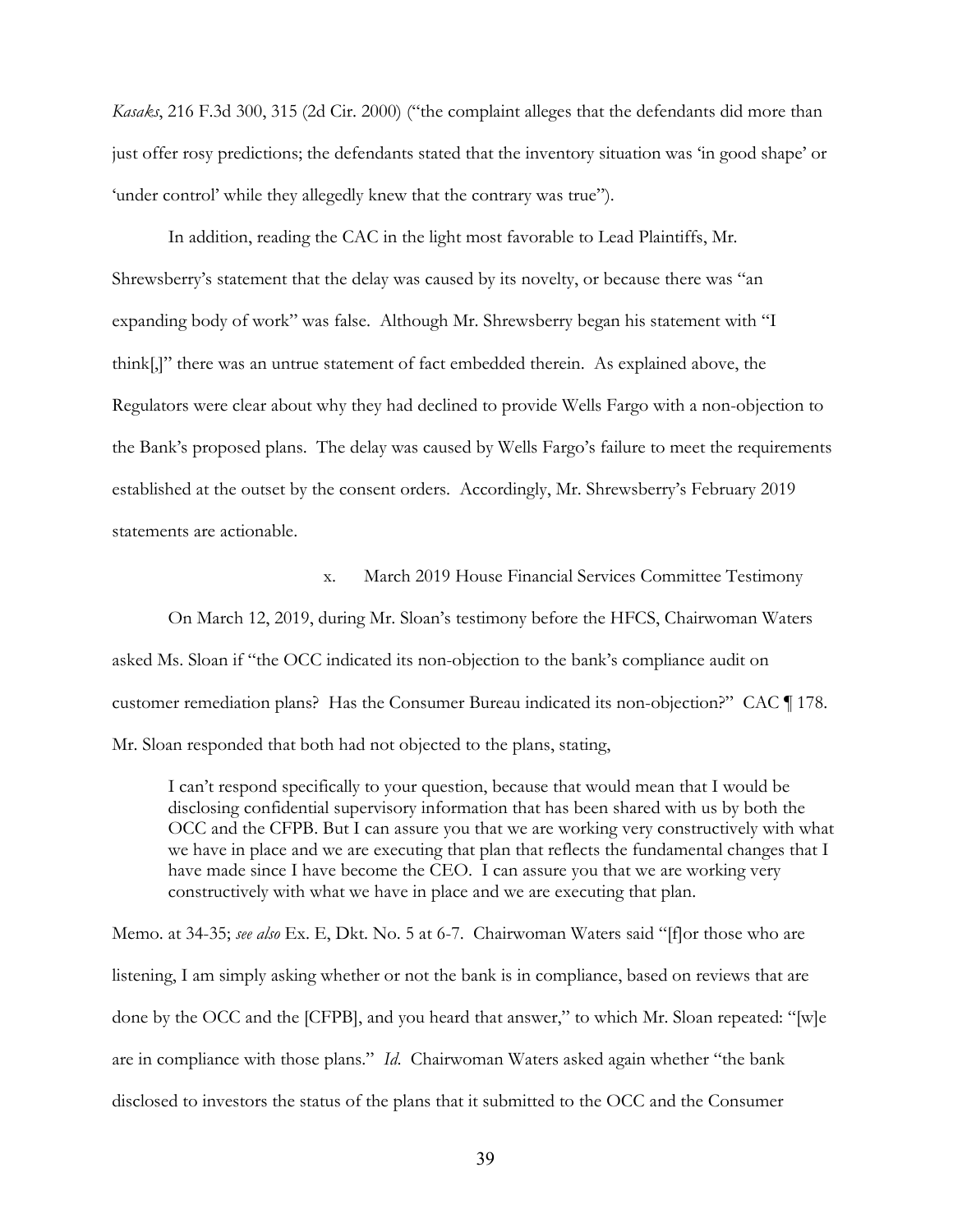Bureau, including whether the regulators have raised any objections to the bank's submitted plans?" *Id*.Mr. Sloan answered "Again, we cannot disclose confidential supervisory information in terms of the give-and-take that we have with either the OCC or the CFPB. But I can assure you that we have plans in place." Mr. Sloan further testified that the Asset Cap had not yet been removed because "[a]s part of the consent order with the Fed[eral Reserve], they want us to improve the Board governance and oversight, which we have done." CAC ¶ 182.

Shortly after testimony, the OCC issued a statement stating that it did not agree with Mr. Sloan's testimony. Ex. D at 7; Ex F at 33. The OCC sent internal messages and informed the Board of its disapproval, calling Mr. Sloan's testimony inaccurate. *See* CAC ¶ 98. The Federal Reserve similarly called Mr. Sloan's statements "false" and a CFPB official said they were not "comfortable" with his testimony. *Id.* ¶ 124. After the hearing, Mr. Sloan called the Federal Reserve "to apologize for his mischaracterizations in statements during the hearing and to the media." *Id*. ¶ 96.

Separate from the HFSC's findings in its reports that Mr. Sloan's statements were misleading, the Court also concludes that the CAC adequately alleges that Mr. Sloan's statements violated federal securities laws. Lead Plaintiffs assert that Mr. Sloan's statements were materially false or misleading because at the time of his testimony, the Federal Reserve had rejected the Bank's Stage 1 Plan submissions, the Federal Reserve had repeatedly rebuked and reprimanded the Bank for its failure to comply with the 2018 FRB Consent Order's requirements, and the Bank's continued non-compliance would lead to further regulatory enforcement action. Defendants argue that Mr. Sloan was referring to the Bank's internal plans. However, Chairwoman Waters repeatedly asked Mr. Sloan a very specific question: that is, whether the Bank's customer remediation plans were in compliance with the consent orders imposed by the OCC and the CFPB. A reasonable investor could have understood Mr. Sloan's answer to be in response to that question. Even if Mr. Sloan did not have a duty to disclose the Regulators' rejections because the information was confidential, the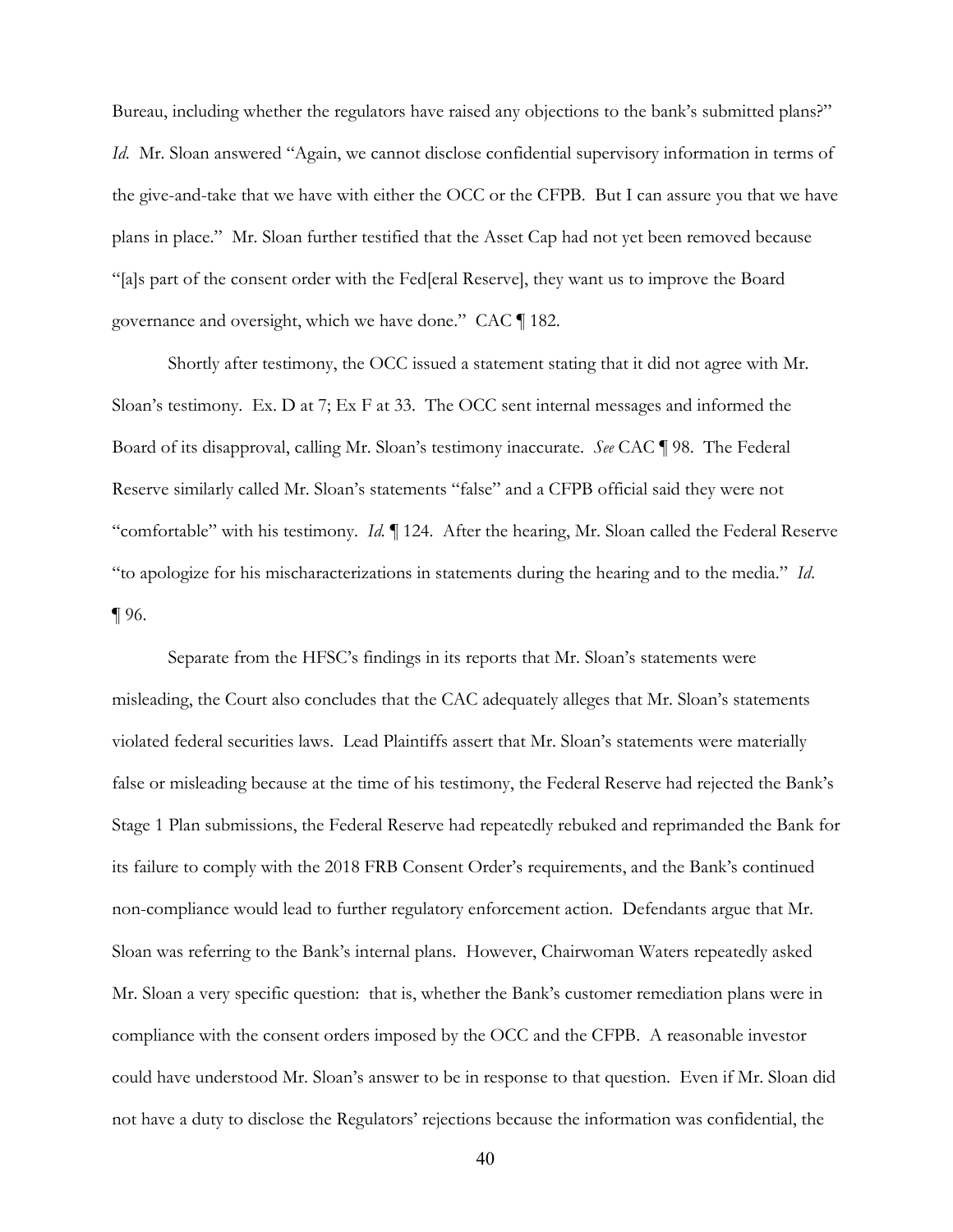answer he did provide was misleading given the context, and in need of further clarification or additional information. An omission is actionable under Rule 10b-5 when disclosure of the omitted information was necessary to prevent a particular statement from misleading investors. *See Matrixx Initiatives*, 563 U.S. at 44 (citing 17 C.F.R. § 240.10b-5(b)). Accordingly, Mr. Sloan's answers to Chairwoman Waters' questions are actionable.

Defendants separately argue that Mr. Sloan's statements were not material because the OCC issued its own statement shortly thereafter, "correct[ing] the record" and expressing its dissatisfaction with the Bank's progress. Memo. at 37. Under the "truth on the market" defense, "a misrepresentation is immaterial if the information is already known to the market because the misrepresentation cannot then defraud the market." *Ganino v. Citizens Utilities Co.*, 228 F.3d 154, 167 (2d Cir. 2000). Thus, "[a] defendant may rebut the presumption that its misrepresentations have affected the market price of its stock by showing that the truth of the matter was already known." *Id*.; *see also Hall v. The Children's Place Retail Stores, Inc.*, 580 F. Supp. 2d 212, 226 (S.D.N.Y. 2008) ("Under the 'truth-on-the-market' doctrine, information already known on the market is . . . immaterial."). However, the Second Circuit has cautioned that "corrective information must be conveyed to the public with a degree of intensity and credibility sufficient to counter-balance effectively any misleading information created by the alleged misstatements." *Ganino*, 228 F.3d at 167 (internal citation and quotation marks omitted). Accordingly, the "truth-on-the market defense is intensely fact-specific and is rarely an appropriate basis for dismissing a  $\{(10)(b) \text{ complaint for }$ failure to plead materiality." *Id*. at 167 (internal citation omitted); *see also In re Columbia Sec. Litig*., 155 F.R.D. 466, 482–83 (S.D.N.Y. 1994) ("[D]efendants' burden [of establishing the truth-on-the-market defense is] extremely difficult, perhaps impossible, to meet at the summary judgment stage.").

Defendants are plainly pursuing this defense, despite their arguments that the OCC's written statement did not render Mr. Sloan's statements false or misleading. In any event, the OCC's full written statement has not been presented to the Court. Defendants have only attached to their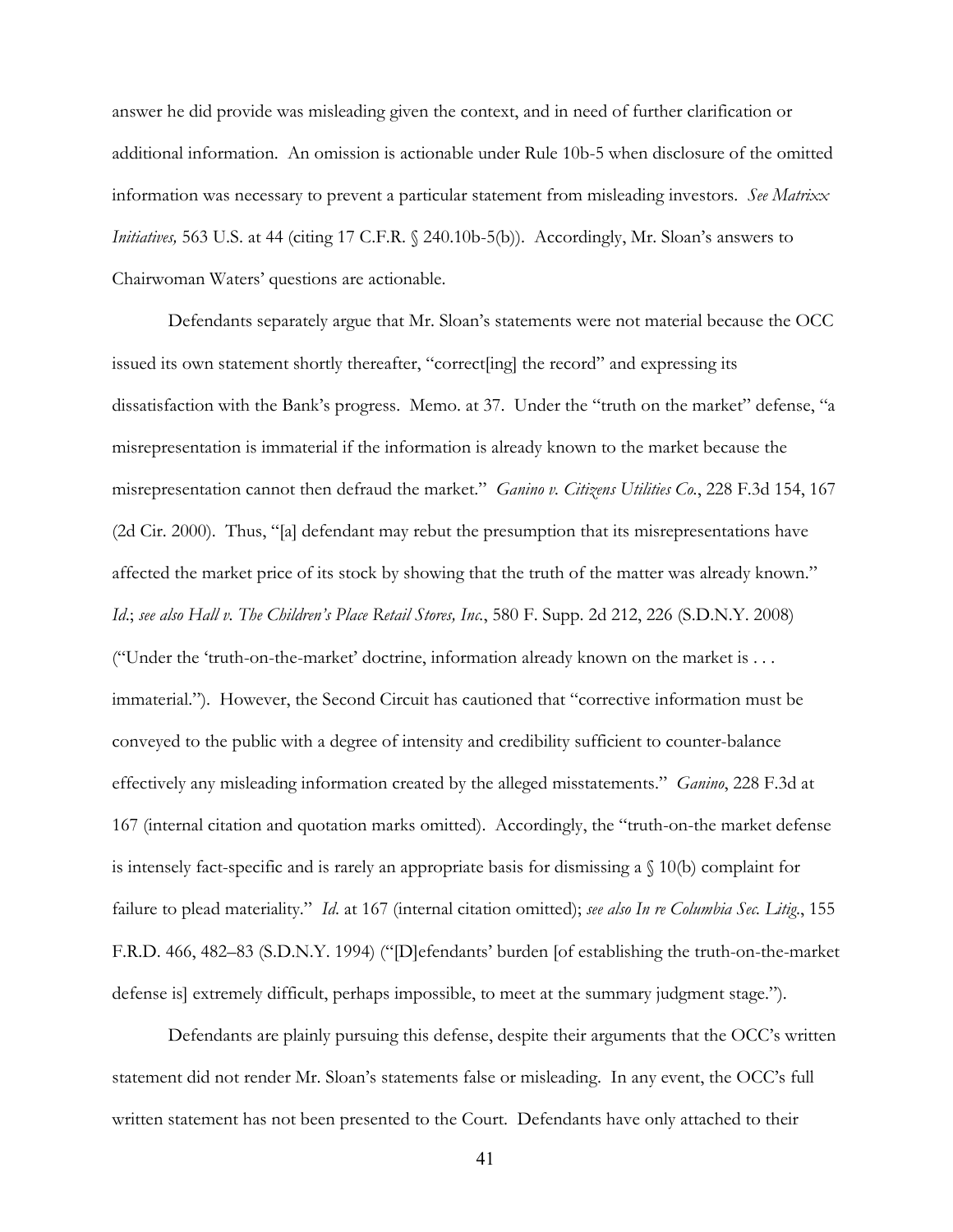motion a *Wall Street Journal* article quoting the OCC as stating that they "continue to be disappointed with [Wells Fargo's] performance under our consent orders and its inability to execute effective corporate governance and a successful risk management program[,]" and the House Reports, which refer to that article. *See* Ex. R, Dkt. No. 91-18 at 2, Ex. D at 7, Ex. F at ECF p. 33. That statement, without any additional information, does not appear on its face to contradict the inference created by Mr. Sloan's testimony about where Wells Fargo was in the formal stages of the Consent Orders. Accordingly, Defendants' argument as to the materiality of Mr. Sloan's congressional testimony is reserved for dismissal on summary judgment or trial.

Lead Plaintiffs also challenge certain portions of Mr. Sloan's written testimony for the HFSC members. CAC ¶ 185. Mr. Sloan was asked what "steps have you taken in the past, and what additional steps are you taking to execute effective corporate governance and run a successful riskmanagement program?" Ex. Q, Dkt. No. 91-17 at 8-10. Mr. Sloan's answered that

[w]hile we have more work to do to meet regulatory expectations, Wells Fargo continues to make progress against our action plans in response to our consent orders. Becoming the financial services leader in risk management is one of our six aspirational goals. We have made meaningful progress to enhance our governance and risk management, including [action plans for developing Wells Fargo's risk management framework, hiring, Board, and culture].

*Id.* Mr. Sloan was also asked [h]ow long have you been working to improve corporate governance and risk management at the bank, and how much longer will it take to implement further reforms to address the concerns of the bank's regulators?" *Id*. Mr. Sloan responded that

We have been continuously working to improve corporate governance and risk management at the Bank, and we continue to make progress against our action plans to address issues under our consent orders with our regulators and meet regulatory expectations.

*Id*. 3

<sup>3</sup> Wells Fargo argues that Mr. Sloan's references to "action plans" were referring to the Bank's internal plans, and did not imply that it had obtained approval on the Stage 1 Plans, as Lead Plaintiffs assert. However, in both answers, Mr. Sloan specifically connected the Bank's action plans to the consent orders and the Regulators. A reasonable investor could therefore understand comments about the progress of those plans to be related to the Bank's compliance, as Lead Plaintiffs allege.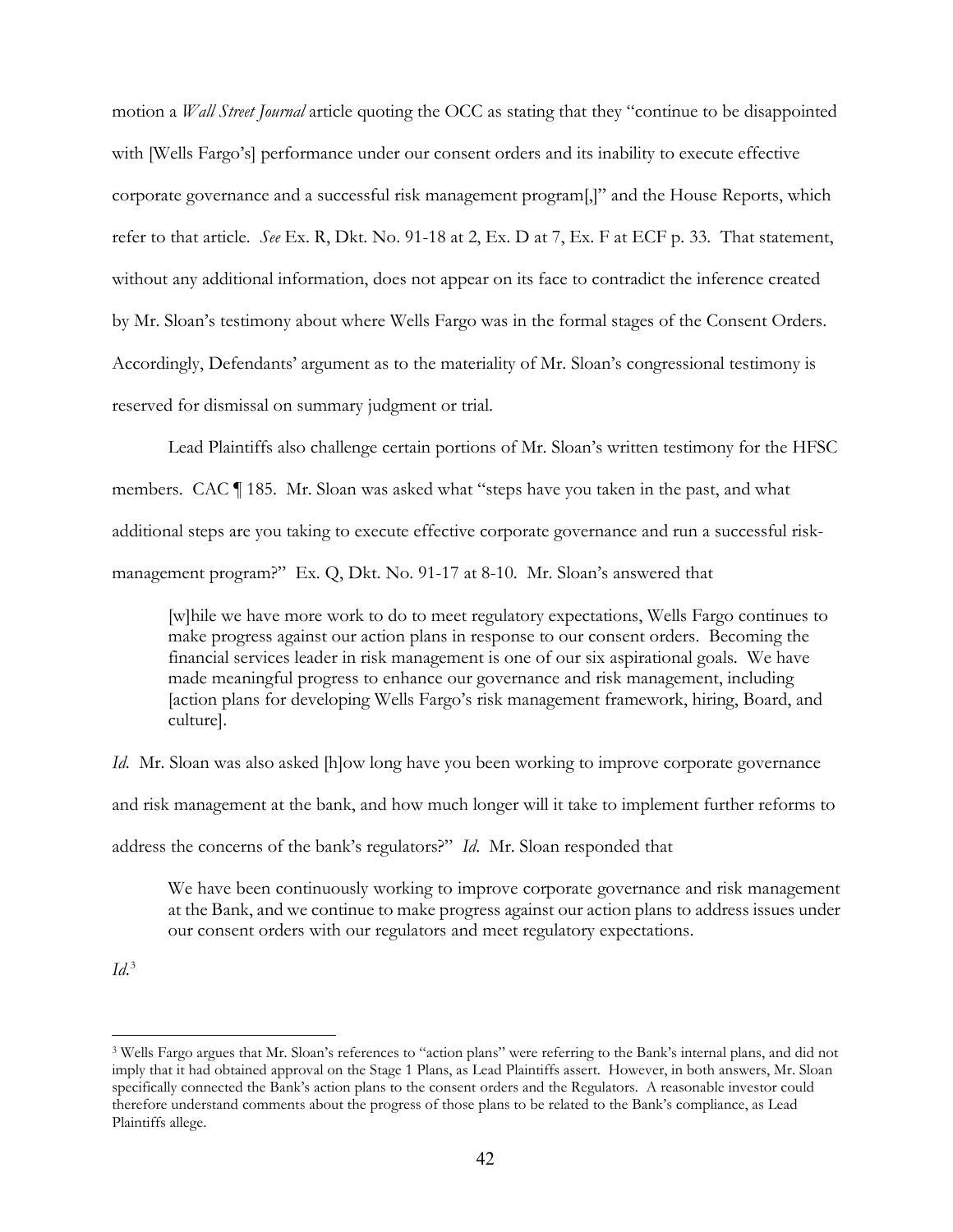The Bank's back-and-forth with the Regulators on its proposed plans would indeed be considered "making progress[,]" because by obtaining additional feedback, the Bank was gaining more insight as to what the Regulators were expecting. Furthermore, Mr. Sloan's comment that the Bank was making meaningful "progress" is vague and therefore nonactionable. *See In re Adient plc Sec. Litig.*, No. 18-cv-9116, 2020 WL 1644018, at \*19 n.14 (finding that statements regarding the defendant's "progress with respect to certain goals, including it being 'on track" were nonactionable puffery); *Okla. L. Enf't Ret. Sys. v. Telefonaktiebolaget LM Ericsson*, No. 18-cv-3021, 2020 WL 127546, at \*7 (S.D.N.Y. Jan. 10, 2020) ("It is well established that such general statements about . . . progress, are nonactionable puffery."); *Haw. Structural Ironworkers Pension Tr. Fund v. AMC Entm't Holdings, Inc.*, 422 F. Supp. 3d 821, 846 (S.D.N.Y. 2019) (statements that merger integration was "'quick. . . and [showing] 'great progress' [we]re so vague and ill-suited to concrete measurement that they constitute puffery"). Accordingly, Mr. Sloan's statements to the HSFC during the hearing are actionable, but his written testimony is not.

#### xi. April 2019 Earnings Call

On April 12, 2019, Wells Fargo held its first-quarter earnings call. CAC ¶ 189. During that call, Mr. Parker stated that the remaining work to be done under the 2018 FRB Consent Order "consist[ed] of completing and implementing efforts that are substantially underway." *Id*. An analyst asked "what are you either doing differently now, say, versus 6 months ago or plan to do differently to address these things," Mr. Parker said, "we're going to be focused more on execution." *Id.* During the same call, Mr. Parker stated that work under the 2018 Consent Orders was "way" down the road and is really pointed toward completion and implementation." *Id*. ¶ 192. Lead Plaintiffs argue that Mr. Parker's statements were materially false and misleading because the Bank had not received approval of its Stage 1 Plans, and thus, it did not have any plans to focus on implementing. *Id*. ¶ 192. Furthermore, Lead Plaintiffs assert that at that point, the Bank had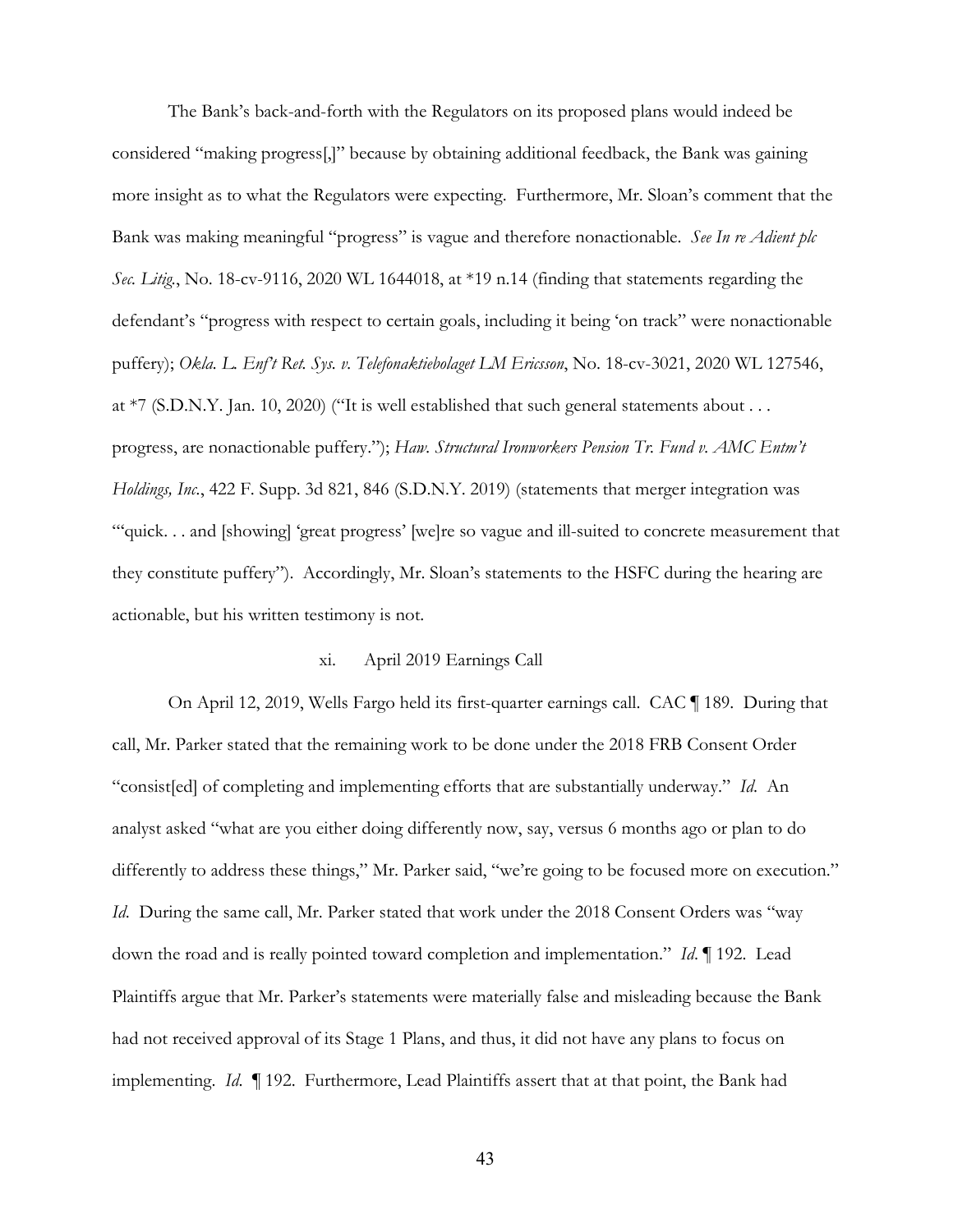received its rejections from the Regulators, and been admonished by the Regulators for its insufficient progress. *Id*.

However, Lead Plaintiffs have ignored the other portions of Mr. Parker's statements, which clarified the statements challenged by Lead Plaintiffs. During the Earnings Call, Mr. Parker also told investors multiple times that Wells Fargo "ha[d] a substantial amount of work to do" based on the Regulator's disappointment with the Bank's efforts to date. Memo. at 39-41. Mr. Parker expressly warned investors that he "[did] not feel it [was] appropriate to provide guidance as to the timing of the lifting of the asset cap." *Id*. at 39. Mr. Parker said, with regard to how Wells Fargo was reshaping its risk management framework, that it was going to be focused on "operational excellence[,]" including "business process management." *Id*. at 40. With respect to that process, Mr. Parker said that Wells Fargo would be "working harder and smarter, and . . . focused more on execution." *Id.* at 41. Accordingly, a reasonable investor would not rely on Mr. Parker's statements to mean that Wells Fargo had moved on to Stage 2 of the consent order, merely because he used the word "execution."

Mr. Parker's comment that Wells Fargo's work was "way down the road" and "really pointed toward completion and implementation" was also taken out of context. Mr. Parker said that

[Wells Fargo's] engagement with the regulators . . . is an ongoing engagement. We get their feedback constantly, and we, therefore, are called upon to respond to it constantly. And that sometimes means that we have to work hard to understand exactly what their expectations are for us. I have really had an opportunity through my meetings earlier this week to understand exactly what their expectations are. And although our work is in various stages of progress, some of it is way down the road and is really pointed toward completion and implementation. Other parts of it are a little bit earlier in the process. I think I have a very good handle on where we want to go with them . . . .

Ex. S, Dkt. No 91-19 at 14-15; Memo. at 40-41. Plainly, on the facts alleged, Mr. Parker's comment about completion and implementation was referring to the work that was "way down the road." Given that Wells Fargo had not yet submitted an acceptable Stage 1 Plan, that statement was accurate. A reasonable investor would not understand Mr. Parker's comments to mean that Wells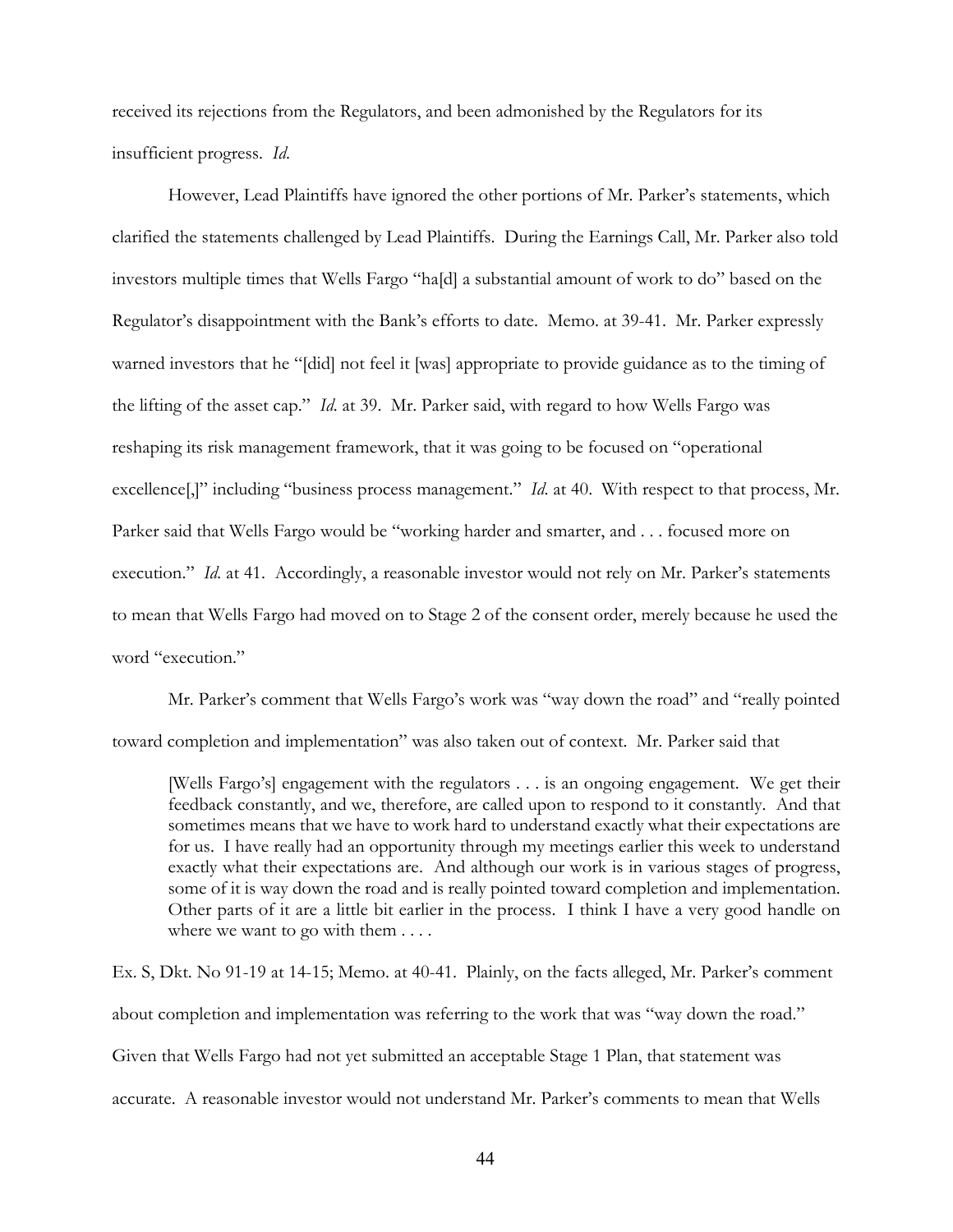Fargo had successfully moved past Stage 1 of the consent order. Accordingly, Mr. Parker's statements during the April 12, 2019 Earnings Call are not actionable. *See Solmetex, LLC v. Dental Recycling of N. Am., Inc.*, No. 17-cv-860, 2017 WL 2840282, at \*4 (S.D.N.Y. June 26, 2017) ("While the Court must accept the well-plead[ed] allegations in the pleadings as true, [a plaintiff] cannot plead falsity by quoting statements out of context.").

## xii. April 2019 CNBC Appearance

On April 12, 2019, the same day as Wells Fargo's Q1 2019 Earnings Call, Mr. Shrewsberry

appeared on CNBC's program, *First on CNBC*. CAC ¶ 195. Mr. Shrewsberry was asked about the

Asset Cap and what would be different under Mr. Parker's leadership. Memo. at 42. Mr.

Shrewsberry answered that

there's an approach to planning the work, to hiring the necessary people to execute the work, then to executing the work, then to assessing the maturity of the work and then to sort of cycling back around and continually improving it. All of those things happen in a particular cadence. They began when the asset cap, or when the Fed consent order was put in place. There's a variety of different streams of work but each of them have that structure to them in terms of planning it out, putting the right people in, planning further at a more detailed level, executing, testing the execution and understanding the maturity. So, we're later in that cycle today, which is good. Later in some streams of work, I'm sure, than in others. But it isn't just doing the same thing over or doing the same thing harder, it's being further down the maturity curve of the type of work, the nature of work, that has to be done. And as I said on the call this morning, it's really business process by business process, thorough mapping and understanding, identification of risks and controls, and so that the aggregation of all that we do, and how we do it at Wells Fargo, is very well understood, well controlled and well governed.

Ex. T, Dkt. No. 91-20 at 4; *see also* Memo. at 42-43. Lead Plaintiffs argue that Mr. Shrewsberry's comments convey that the Bank was "later in [the cycle] and [further down the maturity curve of the type of work" was materially false and misleading because the Bank was still in Stage 1. CAC ¶ 196. However, Mr. Shrewsberry was describing the multiple tasks that needed to be accomplished to reach compliance, and he made no reference to the specifically defined stages of the Consent Order. At best, Mr. Shrewsberry's description of the progress and various "work streams" were extremely vague, "too general to cause a reasonable investor to rely upon them" and therefore, by definition,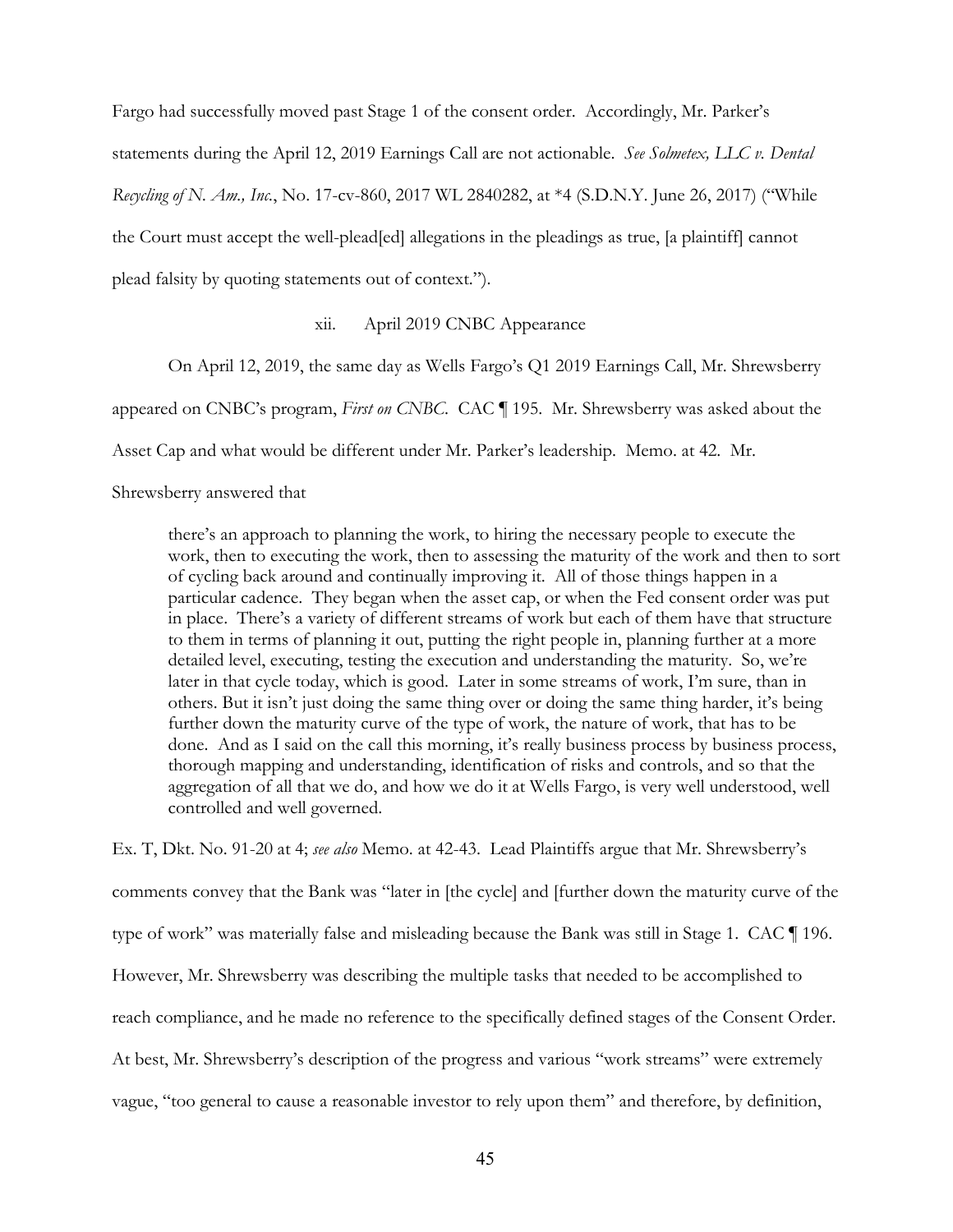are not material. *ECA, Loc. 134 IBEW Joint Pension Tr. of Chicago v. JP Morgan Chase Co*., 553 F.3d 187, 206 (2d Cir. 2009).

xiii. May 2019 Sanford C. Bernstein Strategic Decisions Conference

On May 30, 2019, Mr. Parker, at that time the interim CEO of Wells Fargo, participated in the 2019 Sanford C. Bernstein Strategic Decisions Conference. CAC ¶ 198. During the conference, Mr. Parker responded to an analyst's question regarding the Bank's progress in having the Asset Cap lifted. *Id*. Lead Plaintiffs allege that Mr. Parker answered "we're largely there" and "there is a meeting of the minds in terms of what we need to do" to comply with the 2018 FRB Consent Order. *Id.* However, Lead Plaintiffs' description of Mr. Parker's answer is inaccurate. Mr. Parker said:

And just to refresh everybody's recollection, there are 2 parts to the Fed consent order: One is Corporate Governance, and dramatic changes have been made there over the last year. The goal is to really be a Corporate Governance environment that is best-in-class, and I think we're largely there . . . The second piece of the Fed consent order is operational risk and compliance. And there, I think there is a meeting of the minds in terms of what we need to do, but the task itself is a significant one. A lot of hard work has gone on already and that hard work is going to continue. As I said at first quarter earnings, I can't really put a timetable on that . . . We want to satisfy the regulators, we want to have the asset cap lifted, but reaching a state of optimal operational risk management and compliance is something we need to do foundationally to have the company grow in a safe and sound way.

Memo. at 44.

Although Mr. Parker used the words "I think," they do not render his statements nonactionable opinions and immune from liability. As the Supreme Court explained, "some sentences that begin with opinion words like 'I believe' contain embedded statements of fact." *Omnicare, Inc.*, 575 U.S. at 185. At the time Mr. Parker made his statements, the Bank had not even submitted a third revised plan. Plainly, there was no basis for Mr. Parker's statements that the Bank was "largely there" and that the Bank and the Regulators had reached a "meeting of the minds."

Furthermore, "opinions, although sincerely held and otherwise true as a matter of fact, may nonetheless be actionable if the speaker omits information whose omission makes the statement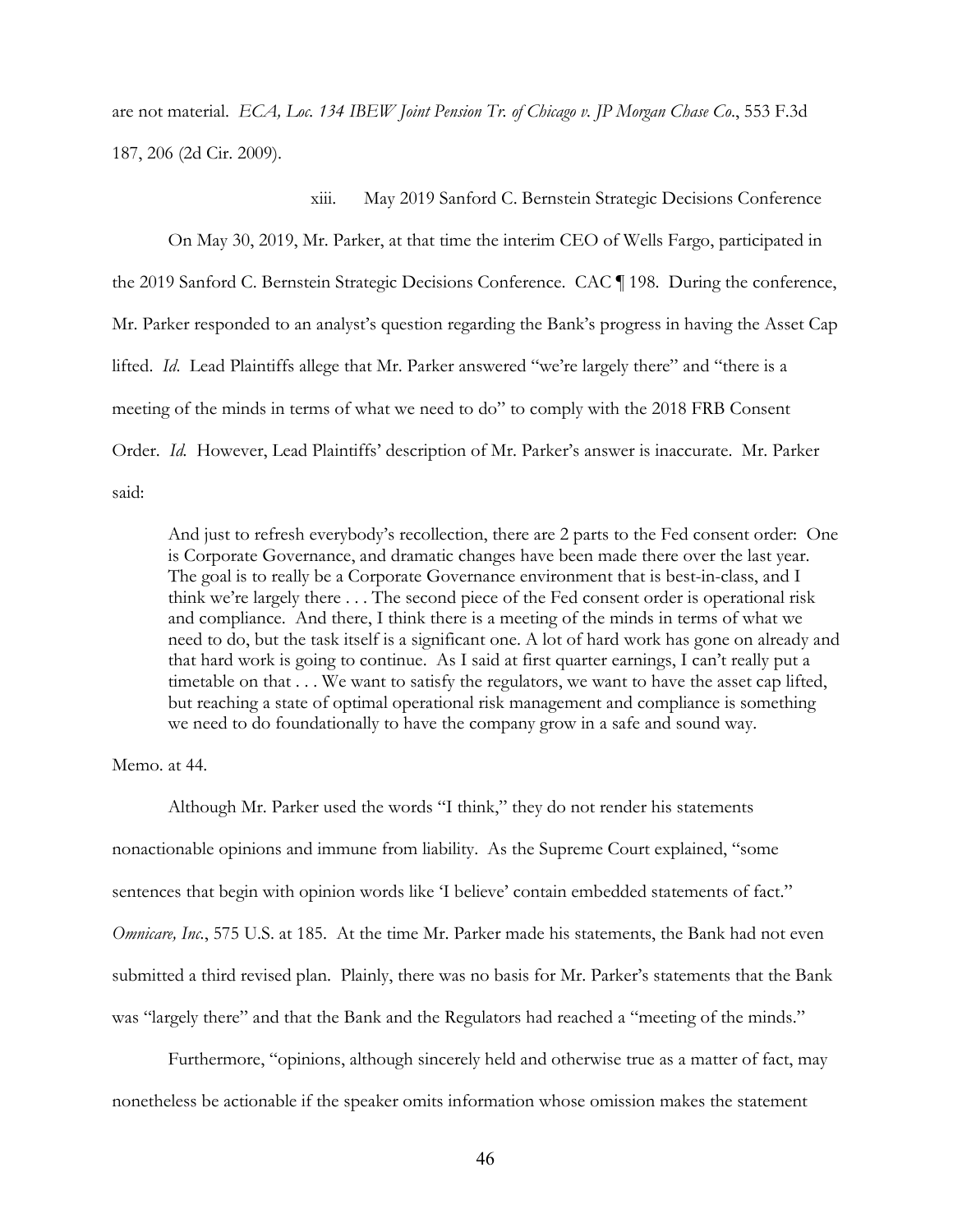misleading to a reasonable investor." *Tongue*, 816 F.3d at 210 (citing *Omnicare*, 575 U.S. at 194). A reasonable investor "expects not just that [the speaker] believes the opinion (however irrationally), but that it fairly aligns with the information in the issuer's possession at the time." *Omnicare*, 575 U.S. at 188-89. Mr. Parker's statements were misleading because a reasonable investor could have understood his statements to mean that the Bank and the Regulators had reached an agreement on Wells Fargo's plans under the consent order, which conflicts with the facts Mr. Parker omitted: less than two months before, the Federal Reserve had rejected Wells Fargo's second, revised proposed Stage 1 Plans. CAC ¶ 93. The Federal Reserve harshly criticized Wells Fargo's performance and informed the Bank that "[a] third failure to submit acceptable plans could cause the [Federal Reserve] to consider additional actions" and that the Bank's "[c]ontinued failure to submit acceptable plans reflects poorly on [the Bank], and negatively influences supervisors' view of the board and senior management's capacity to effectively manage and govern the firm." *Id*. ¶ 94 (alterations in original). In reading the CAC in the light most favorable to Lead Plaintiffs, the omitted facts conflict with the reasonable inference of Mr. Parker's statements, that is, that the Bank had received notification that its plans were acceptable to the Federal Reserve.

Accordingly, Mr. Parker's May 2019 statements survive Defendants' motion to dismiss.

## xiv. September 2019 Shareholder Call

On September 27, 2019, Wells Fargo held a call with investors and analysts. CAC ¶ 201. During that call, the investors and analysts were informed that Mr. Scharf would be named the Bank's new CEO. Lead Plaintiffs challenge Ms. Duke's statements during that call, specifically her statements that the Bank was "pretty well along in a lot of the work, and we've defined out the work for each individual piece of it, each individual agreement with a regulator . . . we have a good understanding with our regulators on what they are looking for." *Id*.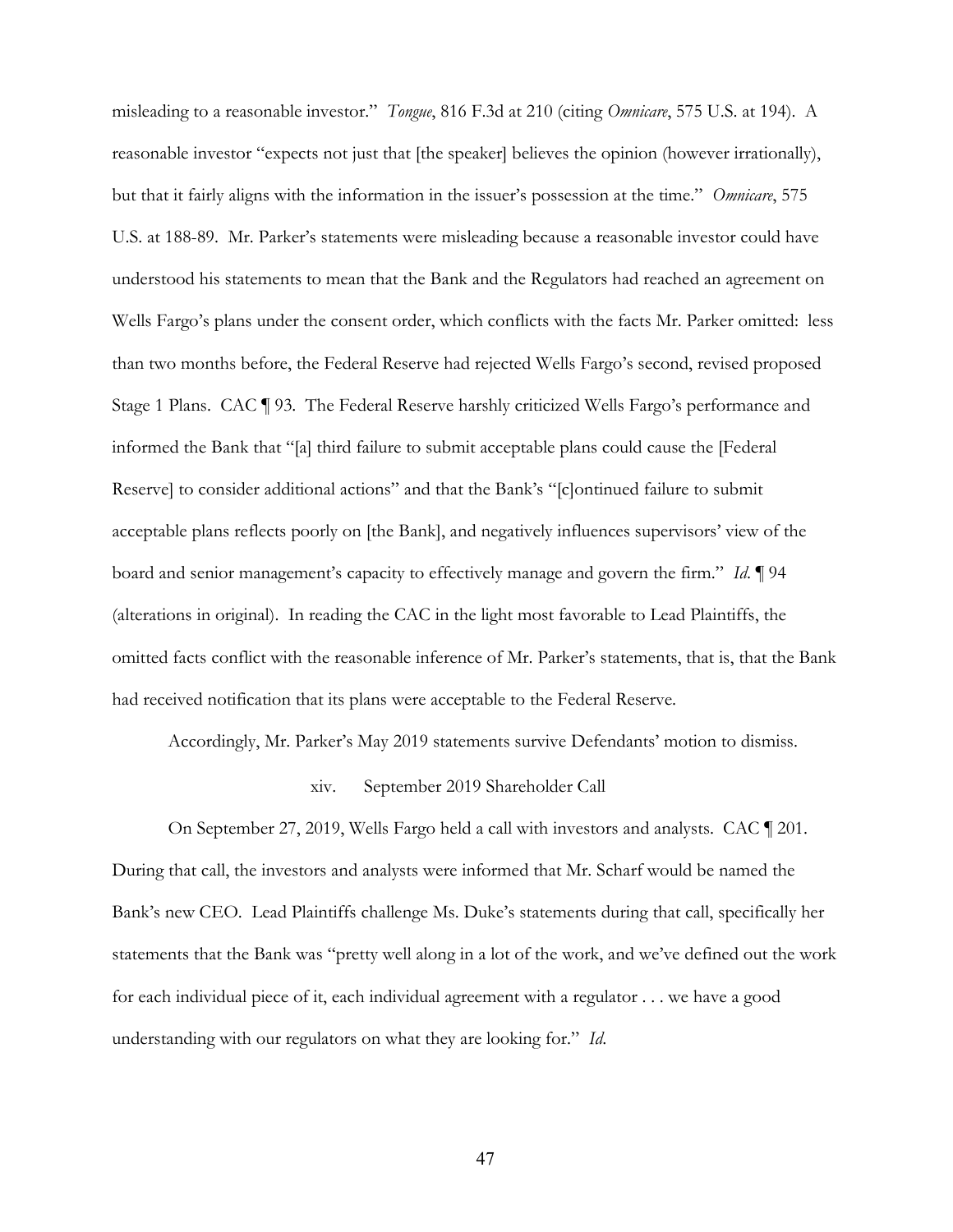Lead Plaintiffs argue that Ms. Duke's statement would reasonably be understood as meaning the Regulators had already approved Wells Fargo's Stage 1 Plans, and that therefore, the statement was false or misleading. However, Ms. Duke was asked whether Mr. Scharf's new position as CEO would be regulatorily driven, at least initially. Memo. at 45-46. She was explaining that Mr. Scharf's work as CEO had been defined and that Wells Fargo's internal work streams under Mr. Scharf would continue. *See id*. She followed that statement by explaining that they were "all on somewhat different tracks, although a lot of the themes are parallel. And so that work will continue to the extent that [Mr. Scharf] can use his experience and his insights to get through some of the pieces and accelerate that work, that will be terrific." *Id*.

However, like Mr. Parker's "meeting of the minds" statement in May 2019, Ms. Duke's statement that she thought Defendants had a "good understanding" with the Regulators as to what the Regulators were looking for is actionable. Prefacing her statement with opinion words did not render her statement nonactionable. At the time Ms. Duke's statements were made, she had submitted a request for an extension from the Federal Reserve to submit the Bank's Stage 1 Plans by April 30, 2020, so the Bank had not even submitted its revised proposal. Furthermore, earlier that month, the OCC had told the Bank that it was not in compliance with the 2018 OCC/CFPB Consent Orders, and expressed its disappointment with the Bank because "many plans have been resubmitted multiple times or extended" and that the Bank's "remediation efforts remain[] a concern." CAC ¶ 105.

In short, Lead Plaintiffs have adequately alleged that there was no basis for Ms. Duke's statement that the Bank had a "good understanding" with the Regulators as to what needed to be done. A reasonable investor would expect that the statement "fairly aligned" with the information in the Ms. Duke's possession at the time, which it did not. In reading the CAC in the light most favorable to Lead Plaintiffs as the Court must, the omitted facts conflict with the reasonable inference of Ms. Duke's statements. Accordingly, Ms. Duke's statement that the Bank and the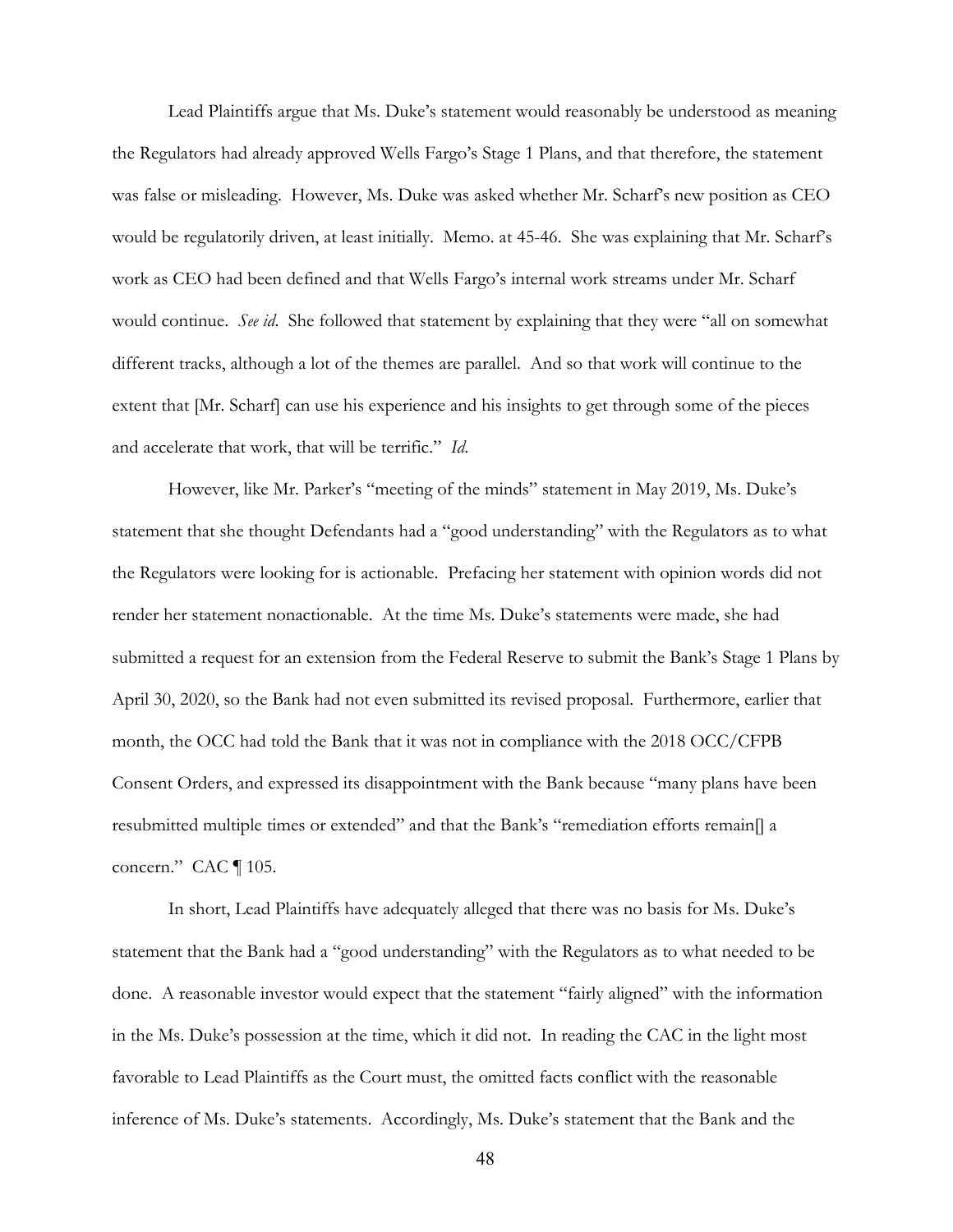Regulators had reached a "good understanding" is actionable, but her remaining statements during the September 2019 conference are not.

#### xv. October 2019 Earnings Call

On October 15, 2019, Wells Fargo held its third-quarter 2019 earnings call. CAC ¶ 205. During that call, an investor asked if there were any updates on where Wells Fargo stood "on the consent order and remediating the operational risk and controls." Memo. at 46-47. Mr. Parker answered that "[w]e're good ways down the road, but I think it's fair to say that we have a substantial amount of additional work to do . . . . At the same time, we've designed and implemented and we're constantly working to enhance our new risk management framework." Lead Plaintiffs argue that Mr. Parker's statement incorrectly suggests that the Stage 1 Plans had already been approved. CAC ¶ 205; Memo. at 46-47.

In the CAC, Lead Plaintiffs omit that Mr. Parker began his answer by explaining that the Bank's conversations with the Regulators were confidential supervisory information, and he reminded the listeners that several regulators expressed disappointment with Wells Fargo's progress. Memo. at 47. Mr. Parker stated in response to the Regulator's criticism, Wells Fargo "redoubled our efforts with regard to trying to satisfy [the regulators'] expectations." *Id.* That statement makes clear that Wells Fargo was still striving for the Regulator's approval, and no reasonable investor would have been misled into thinking that Mr. Parker was referring to implementation of Wells Fargo's Stage 1 Plans rather than its internal risk management framework. Mr. Parker explicitly warned investors that Wells Fargo had "a substantial amount of additional work to do" and later reiterated that "there's a great deal of work to do to meet the expectations of [the] regulators. They're appropriately high." *Id*. When coupled with Mr. Parker's accompanying statements, a reasonable investor could not have been misled by his description of Wells Fargo's progress on its risk management workstreams.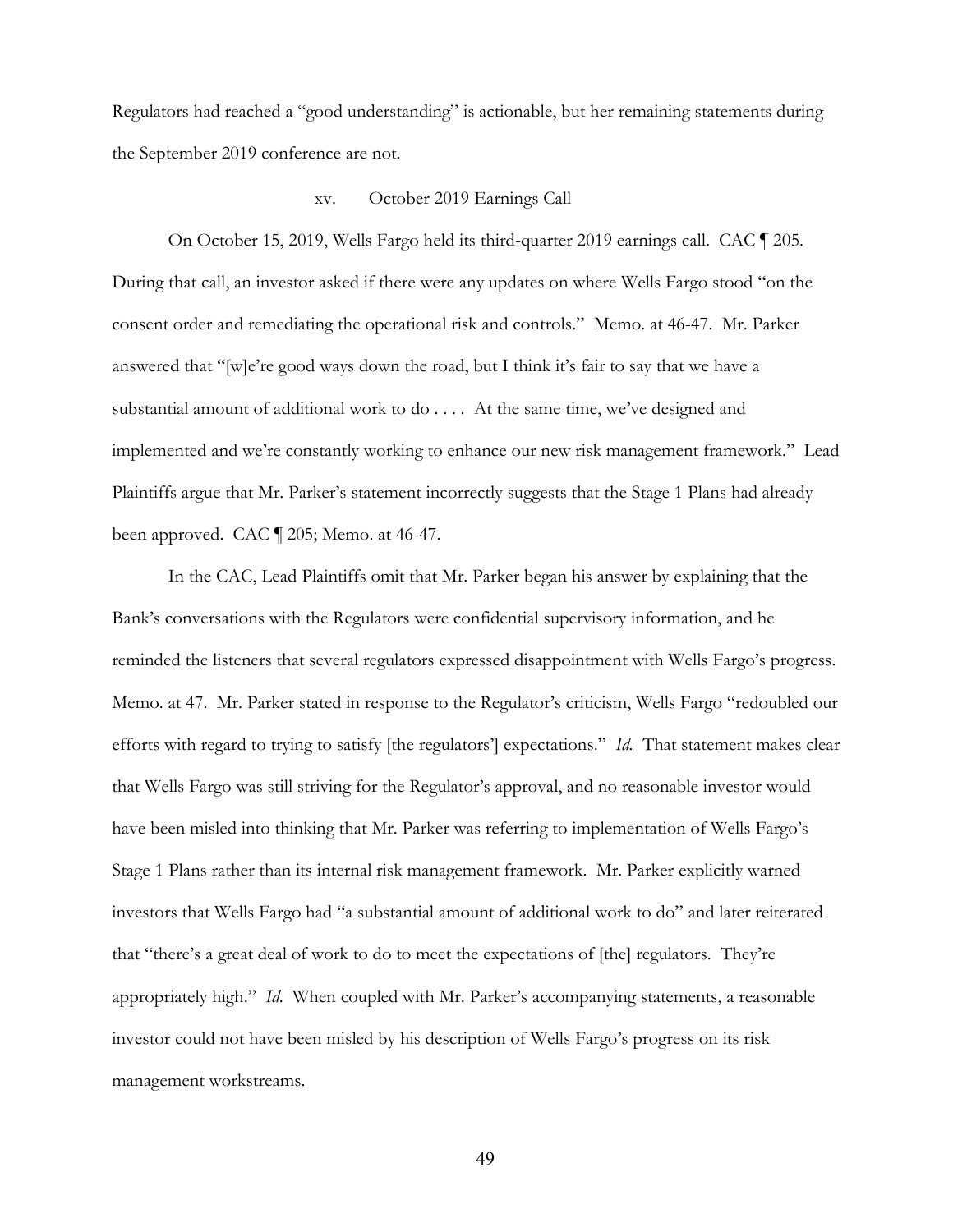# xvi. December 2019 Goldman Sachs U.S. Financial Services Conference

Mr. Shrewsberry gave a presentation for investors at a Goldman Sachs conference held on December 10, 2019. CAC [208. During that conference, an analyst asked him for an update on Wells Fargo's progress under the consent orders, and to remind the investors what the process under the consent orders looked like. Memo. at 48, Ex. X, Dkt. No. 91-24 at 3. Mr. Shrewsberry answered that "the work that's underway to prepare for [third-party review under Stage 3 of the 2018 FRB Consent Order] is what's happening . . . the beauty of the amount of work that's been done behind the scenes in preparations for that is that we'll do everything in our power to make it as easy as possible for people to understand what the program is and how we've implemented it to make it as seamless as possible." Ex. X at 3.

 Lead Plaintiffs argue that Mr. Shrewsberry's statement was false or misleading because his answers suggested that the Bank's Stage 1 Plans had been implemented. Here, the context in which Mr. Shrewsberry made his statements is important. Mr. Shrewsberry was asked about Wells Fargo's progress under the consent orders. Therefore, his response could reasonably be understood to mean that Stage 1 and 2 were complete, and that the Bank had progressed to preparing for Stage 3. That interpretation is consistent with Mr. Shrewsberry's explanation that that "once [Wells Fargo] reach[ed] a certain point, [it would] have a third-party come in and demonstrate that [it] has been adopted and implemented" and that stage was not yet scheduled. Memo. at 48; Ex. X at 3. Reading the CAC in the light most favorable to the Lead Plaintiffs, as the Court must at this stage, Mr. Shrewsberry's statements could have been materially misleading to a reasonable investor. Accordingly, Mr. Shrewsberry's statements at the December 2019 Goldman Sachs conference are actionable.

For the reasons described above, Lead Plaintiffs have adequately alleged that certain statements made by Messrs. Shrewsberry, Sloan, and Parker and Ms. Duke were materially false or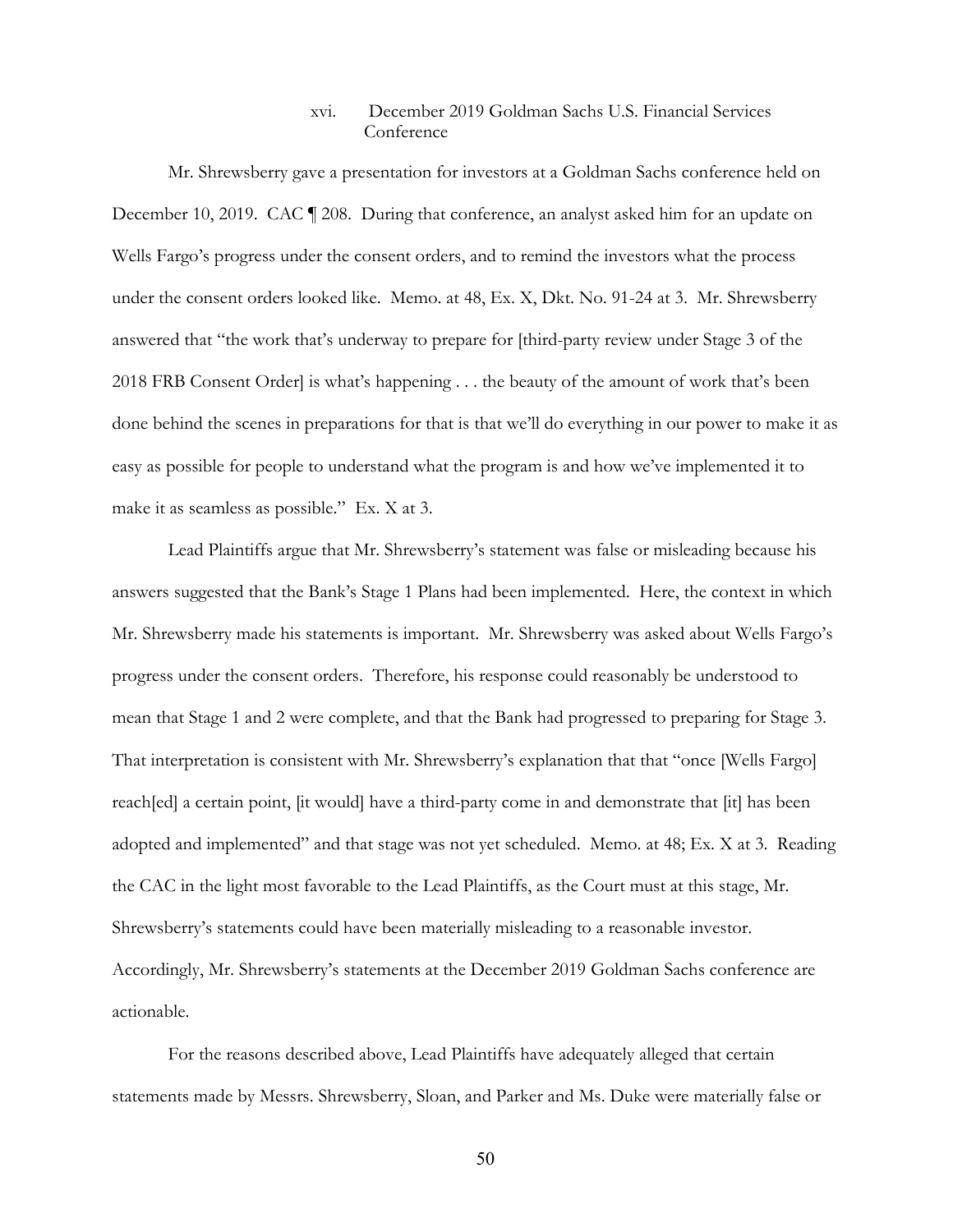misleading. However, Lead Plaintiff has failed to adequately allege that the remaining statements violated federal securities laws. Accordingly, Lead Plaintiffs' Section 10(b) and Rule 10b-5 claim against Defendant Duke is dismissed.

## 2. **Scienter**

For the statements made by Messrs. Shrewsberry, Sloan, and Parker and Ms. Duke that have survived Defendants' motion to dismiss, Lead Plaintiffs have adequately alleged that the speakers had the requisite scienter when making those statements.

## **a. Legal Standard**

A plaintiff alleging securities fraud must allege "with particularity facts giving rise to a strong inference that the defendant acted with the required state of mind." 15 U.S.C.  $\sqrt{78u-4(b)(2)(A)}$ . The Supreme Court has explained that the "PSLRA requires plaintiffs to state with particularity both the facts constituting the alleged violation, and the facts evidencing scienter, i.e., the defendant's intention to deceive, manipulate, or defraud." *Tellabs, Inc. v. Makor Issues & Rights, Ltd.*, 551 U.S. 308, 313 (2007) (quotation omitted). The question "is whether *all* of the facts alleged, taken collectively, give rise to a strong inference of scienter, not whether any individual allegation, scrutinized in isolation, meets that standard." *Id.* at 322-23. To plead scienter for a forward-looking statement, a plaintiff must allege that the statement was made "with actual knowledge" of its falsity. 15 U.S.C. §  $78u-5(c)(1)(B)$ .

For all other statements, "recklessness is a sufficiently culpable mental state for securities fraud in this circuit." *ECA*, 553 F.3d at 198 (citation omitted); *see Slayton*, 604 F.3d at 773 ("[T]he scienter requirement for forward-looking statements is stricter than for statements of current fact. Whereas liability for the latter requires a showing of either knowing falsity or recklessness, liability for the former attaches only upon proof of knowing falsity."). That standard can be satisfied "(a) by alleging facts to show that defendants had both motive and opportunity to commit fraud, or (b) by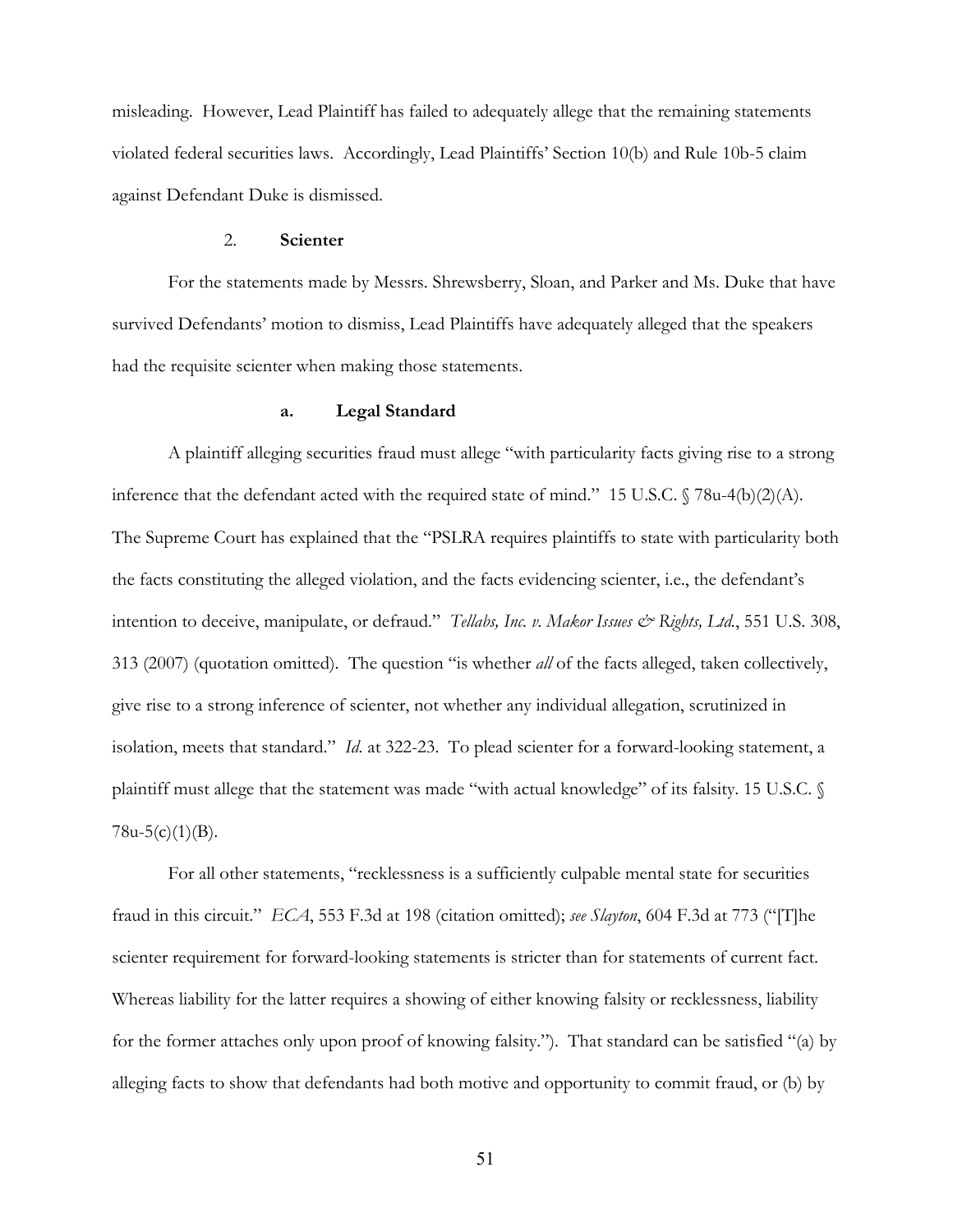alleging facts that constitute strong circumstantial evidence of conscious misbehavior or recklessness." *Kalnit v. Eichler*, 264 F.3d 131, 138 (2d Cir. 2001) (quotation omitted). A plaintiff need not rely exclusively on one of these theories. Indeed, *Kalnit* held that absent allegations of motive, "the strength of the circumstantial [evidence] must be correspondingly greater." *Id.* at 142 (quotation omitted). That accords with the Supreme Court's admonition to consider "whether *all* of the facts alleged, taken collectively, give rise to a strong inference of scienter." *Tellabs*, 551 U.S. at 323.

Reckless conduct is "conduct which is highly unreasonable and which represents an extreme departure from the standards of ordinary care to the extent that the danger was either known to the defendant or so obvious that the defendant must have been aware of it." *In Re Carter-Wallace Sec. Litig.*, 220 F.3d 36, 39 (2d Cir. 2000) (quotation omitted). But a plaintiff alleging recklessness must allege "conscious recklessness—*i.e.*, a state of mind approximating actual intent, and not merely a heightened form of negligence." *Stratte-McClure v. Morgan Stanley*, 776 F.3d 94, 106 (2d Cir. 2015) (quotation omitted). "Securities fraud claims typically have sufficed to state a claim based on recklessness when they have specifically alleged defendants' knowledge of facts or access to information contradicting their public statements." *Kalnit*, 264 F.3d at 142 (quotation omitted). "Under such circumstances, defendants knew or, more importantly, should have known that they were misrepresenting material facts related to the corporation." *Id.* (quotation omitted).

An "inference of scienter must be more than merely plausible or reasonable—it must be cogent and at least as compelling as any opposing inference of nonfraudulent intent." *Tellabs*, 551 U.S. at 314. If an inference of fraudulent intent is not "at least as compelling" as a contrary inference, it is inadequate, even in a "close case." *Slayton*, 604 F.3d at 777. An inference of scienter need not be "irrefutable, i.e., of the 'smoking-gun' genre, or even the most plausible of competing inferences." *Tellabs*, 551 U.S. at 324 (quotation omitted); *see also City of Pontiac*, 875 F. Supp. 2d at 372 ("[A]t the motion to dismiss stage, a tie on scienter goes to the plaintiff."). In sum, "[t]he inquiry on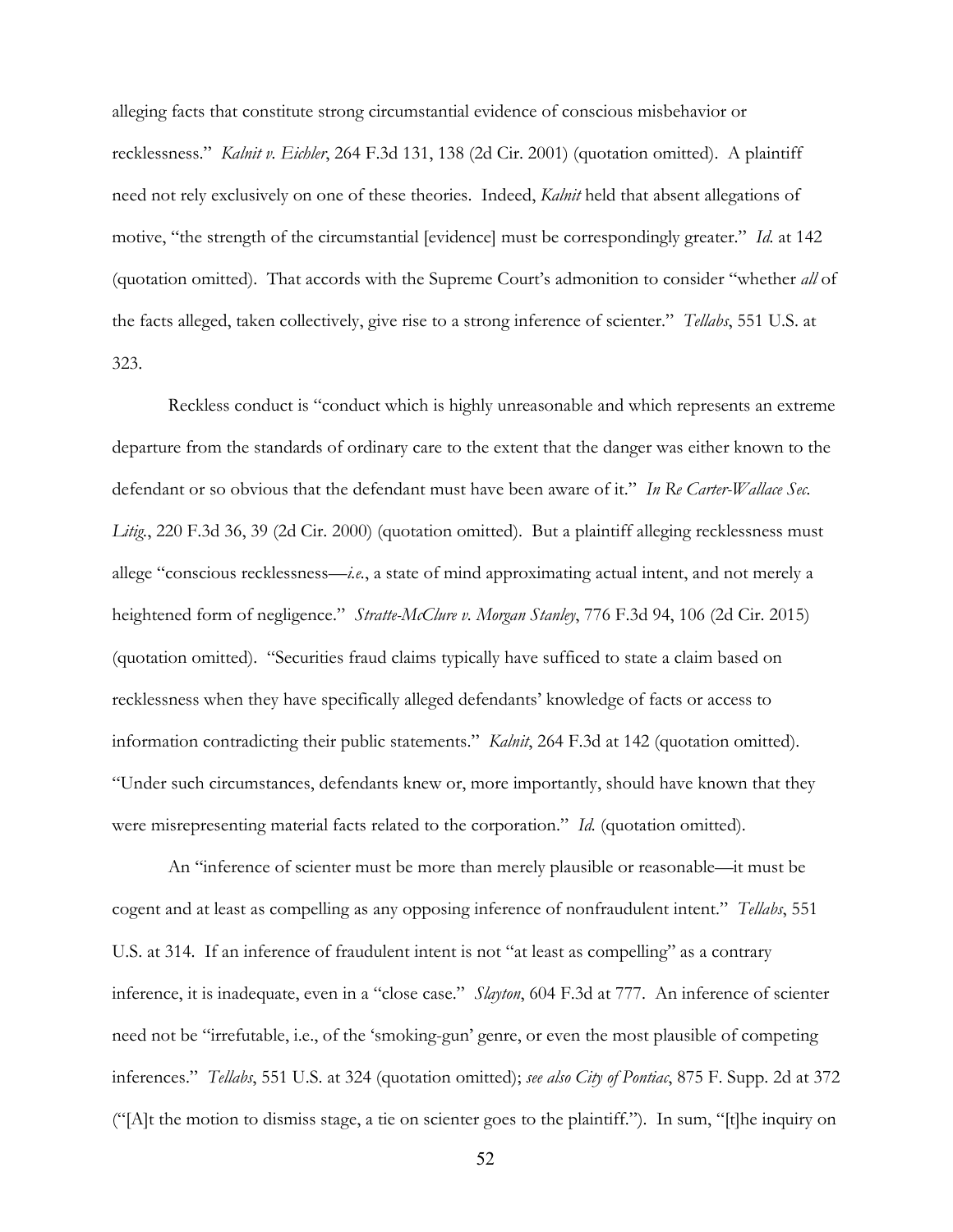a motion to dismiss is as follows: 'When the allegations are accepted as true and taken collectively, would a reasonable person deem the inference of scienter at least as strong as any opposing inference?'" *In re Scottish Re Grp. Sec. Litig.*, 524 F. Supp. 2d 370, 383 (S.D.N.Y. 2007) (quoting *Tellabs*, 551 U.S. at 326).

Rule 9(b) requires that "[i]n a case involving multiple defendants, plaintiffs must plead circumstances providing a factual basis for scienter for each defendant; guilt by association is impermissible." *In re DDAVP Direct Purchaser Antitrust Litig*., 585 F.3d 677, 695 (2d Cir. 2009); *see also DeAngelis v. Corzine, 17* F. Supp. 3d 270, 281-82 (S.D.N.Y. 2014) ("[Plaintiff] improperly attempts to group-plead the scienter requirement."); *The Penn. Ave. Funds v. Inyx Inc.*, No. 08-cv-6857, 2010 WL 743562, at \*12 (S.D.N.Y. Mar. 1, 2010) ("[G]roup pleading' of scienter . . . runs afoul of the PSLRA's requirement that a plaintiff 'state with particularity facts giving rise to a strong inference that the defendant acted with the required state of mind.'"(citation omitted).

#### **b. Application**

Lead Plaintiffs allege that Defendants knew at the time their statements were made that their Stage 1 Plans had been rejected when they made their representations to investors. As explained above, the Court has determined that only certain statements made by Messrs. Shrewsberry, Sloan, and Parker are actionable.

### i. Mr. Shrewsberry

Reading the CAC in a light most favorable to Lead Plaintiffs, it adequately alleges facts sufficient to support an inference that Mr. Shrewsberry possessed the requisite scienter when making his statements. At the outset, Lead Plaintiffs have not alleged that that Mr. Shrewsberry had "motive and opportunity" to lie, or that he "benefitted in some concrete and personal way from the purported fraud." *Woolgar v. Kingstone Companies, Inc*., 477 F. Supp. 3d 193, 233 (S.D.N.Y. 2020) (internal quotation marks omitted). Absent a showing of motive, "the strength of the [plaintiff's]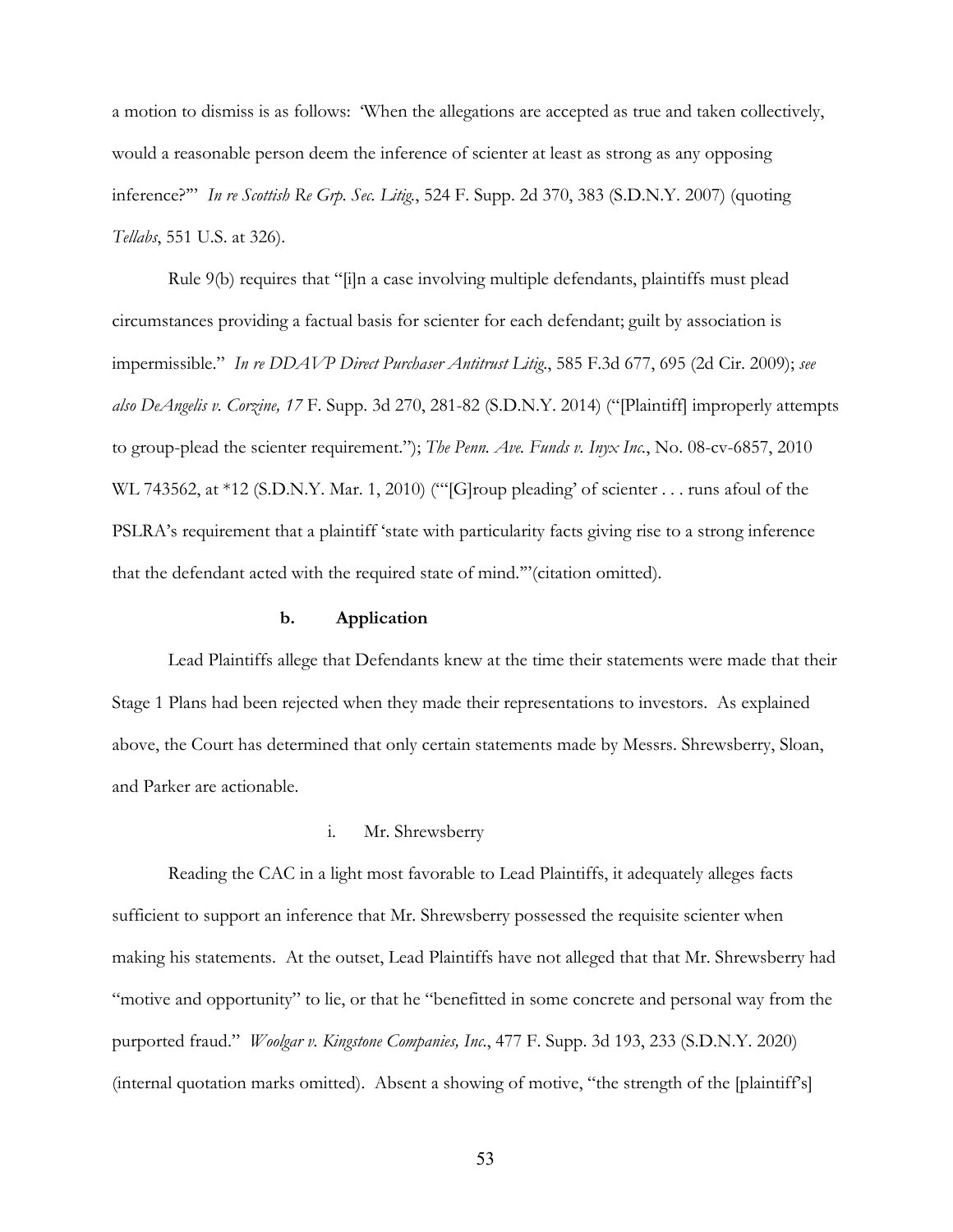circumstantial allegations must be correspondingly greater." *ECA*, 553 F.3d at 199 (internal quotation marks omitted). Here, Lead Plaintiffs attempt to demonstrate scienter under the "conscious recklessness" approach, which requires that Mr. Shrewsberry "knew facts or had access to information suggesting that [his] public statements were not accurate." *Emps. Ret. Sys. of Gov't of the Virgin Islands v. Blanford*, 794 F.3d 297, 306 (2d Cir. 2015).

Lead Plaintiffs have specifically alleged that Mr. Shrewsberry knew his statements were false, based on his involvement with the compliance process and understanding of the Regulator's feedback, including that Mr. Shrewsberry was aware of the May 7, 2018 Rejection Letter, which precluded Wells Fargo from moving past Stage 1 and progressing towards removing the Asset Cap. CAC ¶ 75 (describing an email from Wells Fargo's Head of Regulatory Relations to Messrs. Sloan, Parker, and Shrewsberry regarding the letter and discussions with the Federal Reserve). Accordingly, Lead Plaintiffs have satisfied the scienter element with regard to Mr. Shrewsberry's statements.

## ii. Mr. Sloan

Lead Plaintiffs have adequately alleged scienter as to Mr. Sloan's December 2018 and March 2019 statements by alleging that he "knew facts or had access to information suggesting that [his] public statements" regarding whether there was anything new to report, and the status of the Bank's plans under the orders "were not accurate." *Blanford*, 794 F.3d at 306. To support the inference that Mr. Sloan intended to "deceive, manipulate, or defraud," Lead Plaintiffs assert that Mr. Sloan, as a member of the Board, was required to review communications with the Federal Reserve and to submit written progress reports, that he personally received the rejection letters from the Regulators, that he requested extensions for the submission of Wells Fargo's Stage 1 Plans, and that he attended meetings with the Regulators. CAC ¶¶ 93, 218, 234. Lead Plaintiffs have alleged that the Regulators provided feedback to Wells Fargo about their submissions in regular weekly meetings, and that Ms.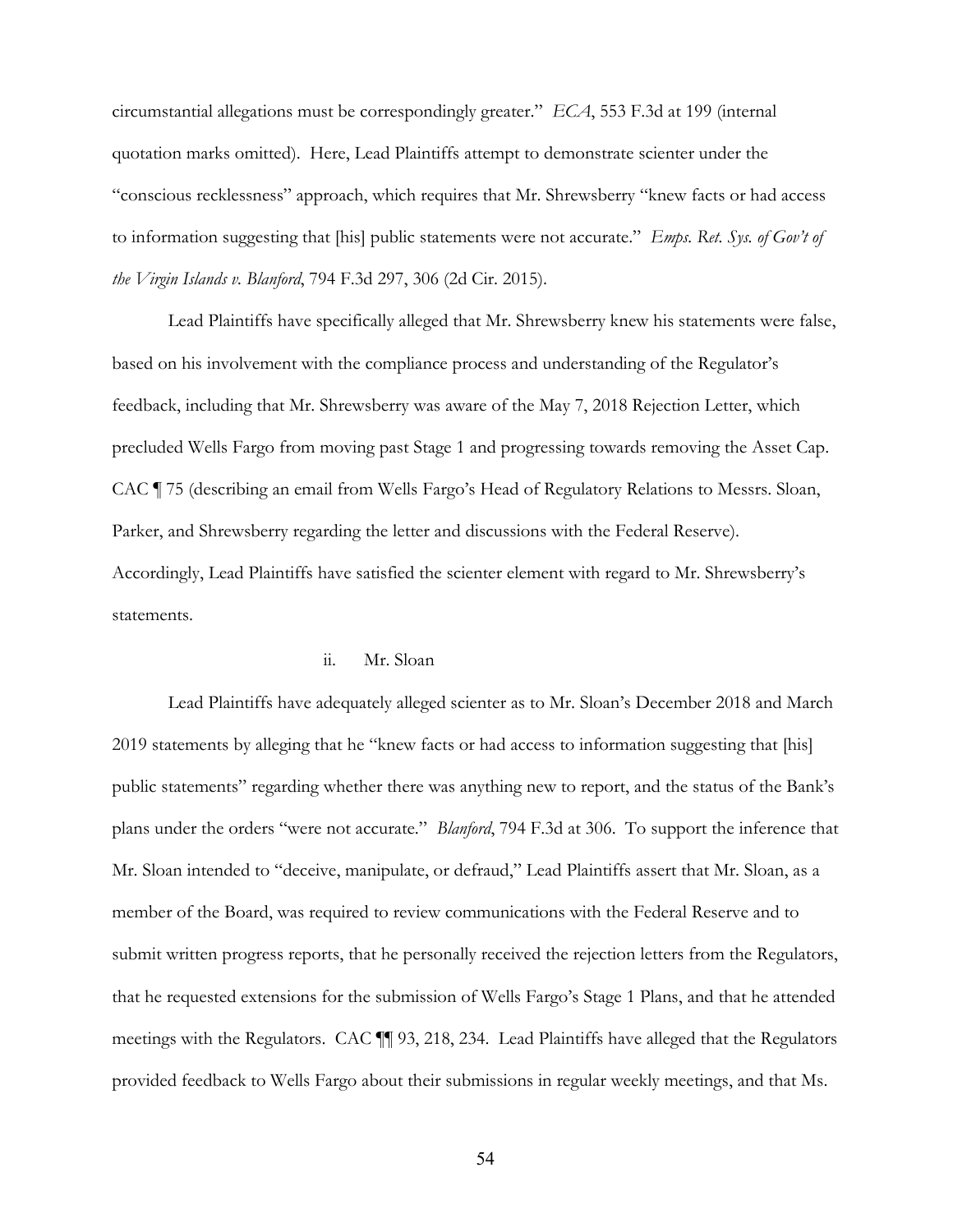Duke testified that there were times that the Board "spoke to regulators every single day." *Id*. ¶ 215- 16. Lead Plaintiffs argue that the Board's multiple requests for extensions imply that Defendants knew that their submissions were not compliant and needed additional time. Accepting these allegations as true, as the Court must in adjudicating a motion to dismiss, the CAC has plausibly alleged that Mr. Sloan was intimately aware of Wells Fargo's progress at the time he made his public statements. In addition, based on that involvement, Lead Plaintiffs have adequately alleged that Mr. Sloan's statements did not accurately reflect Mr. Sloan's knowledge about the Bank's progress under the Consent Orders and he chose to conceal the truth from the public. The fact that Mr. Sloan called the Federal Reserve the day after his Congressional testimony to apologize for his mischaracterizations supports that inference. Accordingly, Lead Plaintiffs have sufficiently alleged that Mr. Sloan "had access to information that contradicted the challenged statements." *Skiadis v. Acer Therapeutics, Inc.*, No. 1:19-cv-6137, 2020 WL 3268495, at \*11 (S.D.N.Y. June 16, 2020) (citing *Kalnit*, 264 F.3d at 142).

Furthermore, Lead Plaintiffs argue Mr. Sloan also had the motive and opportunity to commit fraud. Specifically, Mr. Sloan was financially motivated to misstate the status of Wells Fargo's compliance because his incentive compensation was tied to his role in resolving the outstanding regulatory matters. Opp'n at 54-55. Viewing the totality of Lead Plaintiffs' allegations, as the Court must, the inference that Mr. Sloan "had an intent to defraud is at least as compelling as any alternative inference." *Skiadas*, 2020 WL 4208442, at \*5.

The opposing inference here is that Mr. Sloan, the Bank's CEO and a member of the Board, was unaware of Wells Fargo's poor performance and Stage 1 Proposal rejections, the subject of numerous communications and meetings with the Regulators. That possibility is less persuasive and nearly impossible, given that several communications were addressed directly to Mr. Sloan and he regularly attended the in-person meetings. Instead, based on the facts on the ground, Mr. Sloan "'knew or, more importantly, should have known that [he was] misrepresenting material facts related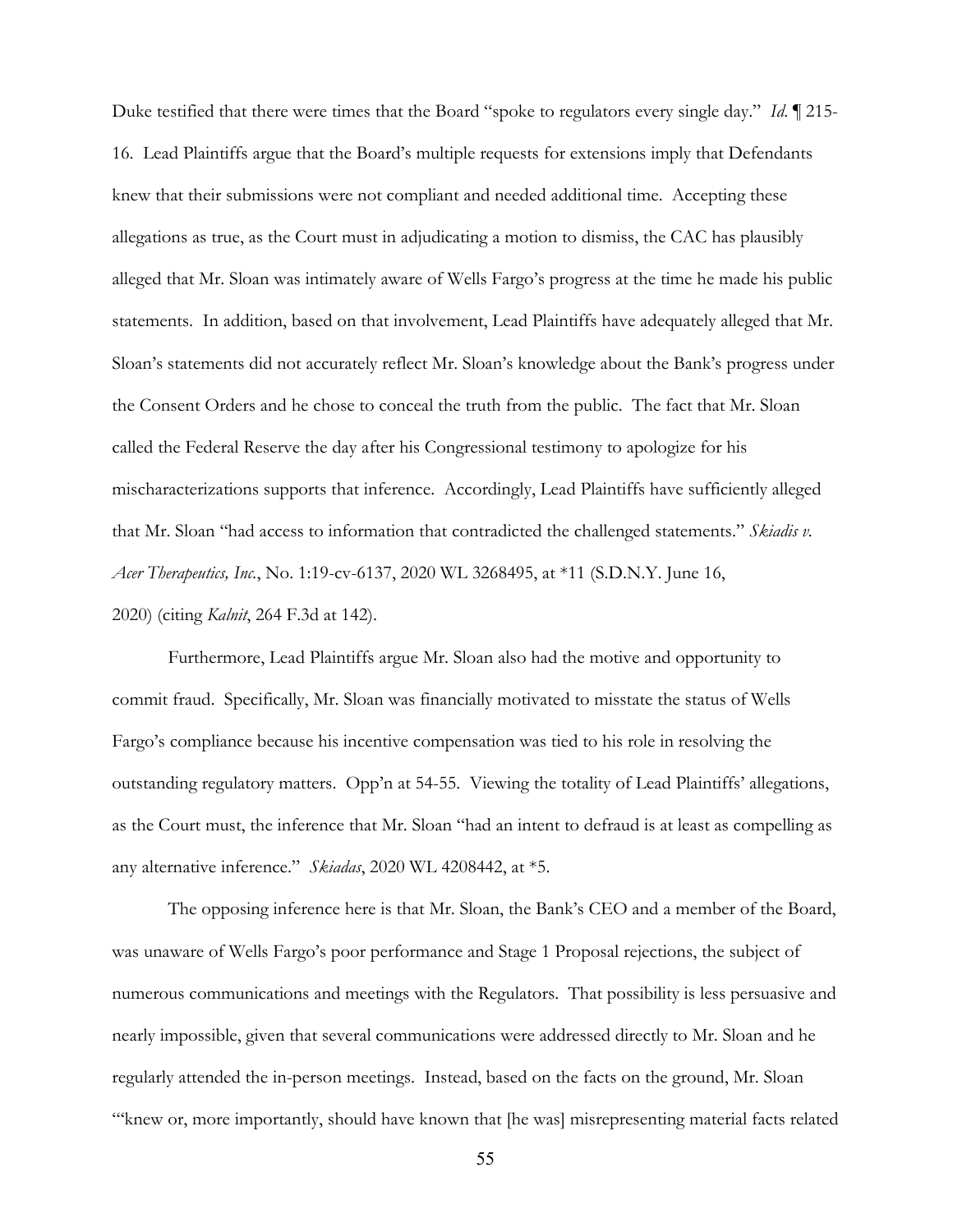to the corporation,' and scienter is adequately plead." *In re Alstom,* 406 F. Supp. 2d at 456–57 (quoting *Novak,* 216 F.3d at 308).

#### iii. Mr. Parker

Lead Plaintiffs have adequately alleged scienter as to Mr. Parker's May 2019 statement. Like Mr. Shrewsberry, Lead Plaintiffs have not alleged that that Mr. Parker had "motive and opportunity" to lie, or that he "benefitted in some concrete and personal way from the purported fraud." *Woolgar,*  477 F. Supp. 3d at 233. Therefore, "the strength of the [plaintiff's] circumstantial allegations must be correspondingly greater." *ECA*, 553 F.3d at 199 (internal quotation marks omitted). Here too, Lead Plaintiffs attempt to demonstrate scienter under the "conscious recklessness" approach, and they allege that Mr. Parker, as interim CEO and a member of the Board, "knew facts or had access to information suggesting that [his] public statements were not accurate." *Blanford*, 794 F.3d at 306.

Lead Plaintiffs have satisfied their burden at the pleading stage. Lead Plaintiffs allege that Mr. Parker was responsible for ensuring the Bank's regulatory compliance and that he had access to adverse nonpublic information about the Bank including the rejections from the Regulators. Lead Plaintiffs allege that Mr. Parker was aware of the May 7, 2018 Rejection Letter and that Mr. Parker corresponded with the Regulators, which included the June 10, 2019 request for an extension to submit Wells Fargo's third attempt at a compliant Stage 1 Plan proposal. *See* CAC ¶ 75 (describing an email on which Mr. Parker was copied, which detailed the letter and discussions with the Federal Reserve). Accordingly, Lead Plaintiffs have adequately alleged that Mr. Parker knew that his statements that the Bank and the Regulators had a "meeting of the minds" and that the Bank was "largely there" with regard to its compliance under the consent orders were inaccurate.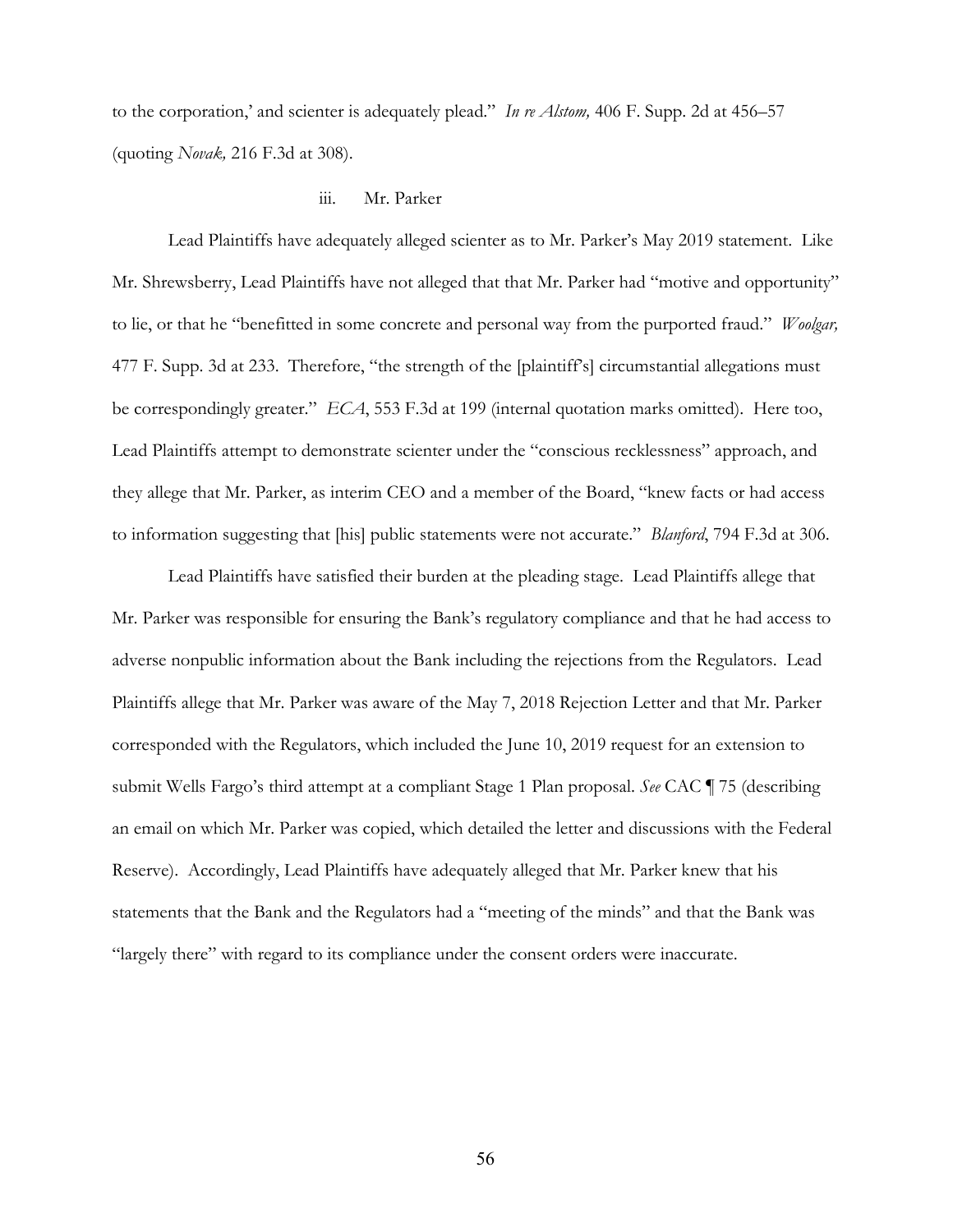## iv. Ms. Duke

Lead Plaintiffs have adequately alleged scienter as to Ms. Duke's September 2019 statement. Lead Plaintiffs attempt to demonstrate scienter under the "conscious recklessness" approach, and they allege that Ms. Duke, as a member of the Board knew that her public statement was not accurate. *See Blanford*, 794 F.3d at 306. Lead Plaintiffs allege that Ms. Duke was the Chairwoman of the Board and the point of contact for communications with the Regulators. CAC ¶ 235. Lead Plaintiffs also allege that she was responsible for ensuring the Bank's regulatory compliance and that she had access to adverse nonpublic information about the Bank, including communications with and rejections from the Regulators. *Id*. Accordingly, Lead Plaintiffs have adequately alleged that Ms. Duke knew that her statement that the Bank and the Regulators had "a good understanding" was inaccurate.

### v. Imputation of Scienter to Wells Fargo

"Courts routinely impute to the corporation the intent of officers and directors acting within the scope of their authority." *In re Vale S.A. Sec. Litig.*, No. 1:15-cv-9539, 2017 WL 1102666, at \*34 (S.D.N.Y. Mar. 23, 2017) (quoting *Penn. Pub. Sch. Emps. Ret. Sys. v. Bank of Am. Corp.*, 874 F. Supp. 2d 341, 363 (S.D.N.Y. July 11, 2012)); *see also In re Marsh & McLennan Cos., Inc. Sec. Litig.*, 501 F. Supp. 2d 452, 481 (S.D.N.Y. 2006) ("[C]ourts have readily attributed the scienter of management-level employees to corporate defendants."). Therefore, the scienter of Defendants Shrewsberry, Sloan, and Parker, as senior officers of Wells Fargo, should be imputed to Wells Fargo as a corporate entity with respect to the May 2018, June 2018, December 2018, and March 2019 statements.

#### **B. Control Person Liability Under Section 20(a)**

## **1. Legal Standard**

Section 20(a) of the Exchange Act provides that:

Every person who, directly or indirectly, controls any person liable under any provision of this title or of any rule or regulation thereunder shall also be liable jointly and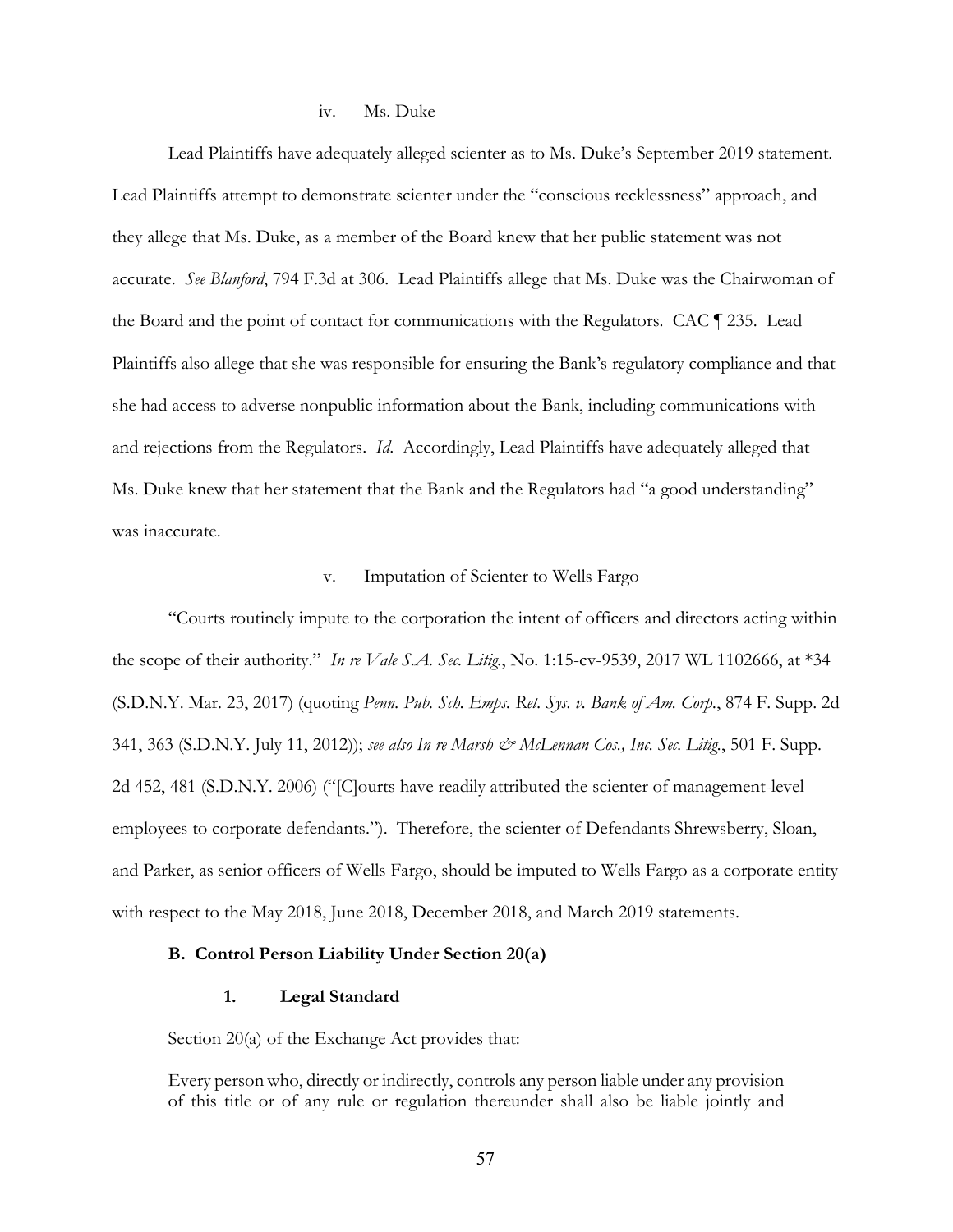severally with and to the same extent as such controlled person to any person to whom such controlled person is liable . . . unless the controlling person acted in good faith and did not directly or indirectly induce the act or acts constituting the violation or cause of action.

15 U.S.C. § 78(t)(a). "To establish a prima facie case of control person liability, a plaintiff must show (1) a primary violation by the controlled person, (2) control of the primary violator by the defendant, and (3) that the defendant was, in some meaningful sense, a culpable participant in the controlled person's fraud." *ATSI*, 493 F.3d at 108.

"Control over a primary violator may be established by showing that the defendant possessed 'the power to direct or cause the direction of the management and policies of a person, whether through the ownership of voting securities, by contract, or otherwise.'" *SEC v. First Jersey Secs., Inc*., 101 F.3d 1450, 1472-73 (2d Cir. 1996) (quoting 17 C.F.R. § 240.12b-2). Furthermore, "[i]t is not sufficient for a plaintiff to allege that an individual defendant has control person status; instead, the plaintiff must assert that the defendant *exercised* actual control over the matters at issue." *In re Fannie Mae 2009 Sec. Litig.*, 742 F. Supp. 2d 382, 415 (S.D.N.Y. 2010) (emphasis added). In other words, "status as an officer or committee member is generally not enough to constitute control" and a "mere recitation" of the defendant's position title is not sufficient. *In re Alstom SA Sec. Litig.*, 406 F. Supp. 2d 433, 494 (S.D.N.Y. 2005); *see also City of Westland Police & Fire Ret. Sys. v. MetLife, Inc.*, 928 F. Supp. 2d 705, 720-21 (S.D.N.Y. 2013) ("Neither director status nor mere membership on an audit committee, standing alone, is sufficient to demonstrate actual control over a company . . . ." *Id*. (citation omitted)).

Courts have described the culpable participation requirement as being "similar to the scienter requirement of Section 10(b)" in that "plaintiffs must 'plead with particularity facts giving rise to a strong inference that the controlling person knew or should have known that the primary violator, over whom that person had control, was engaging in fraudulent conduct." *See In re Refco,*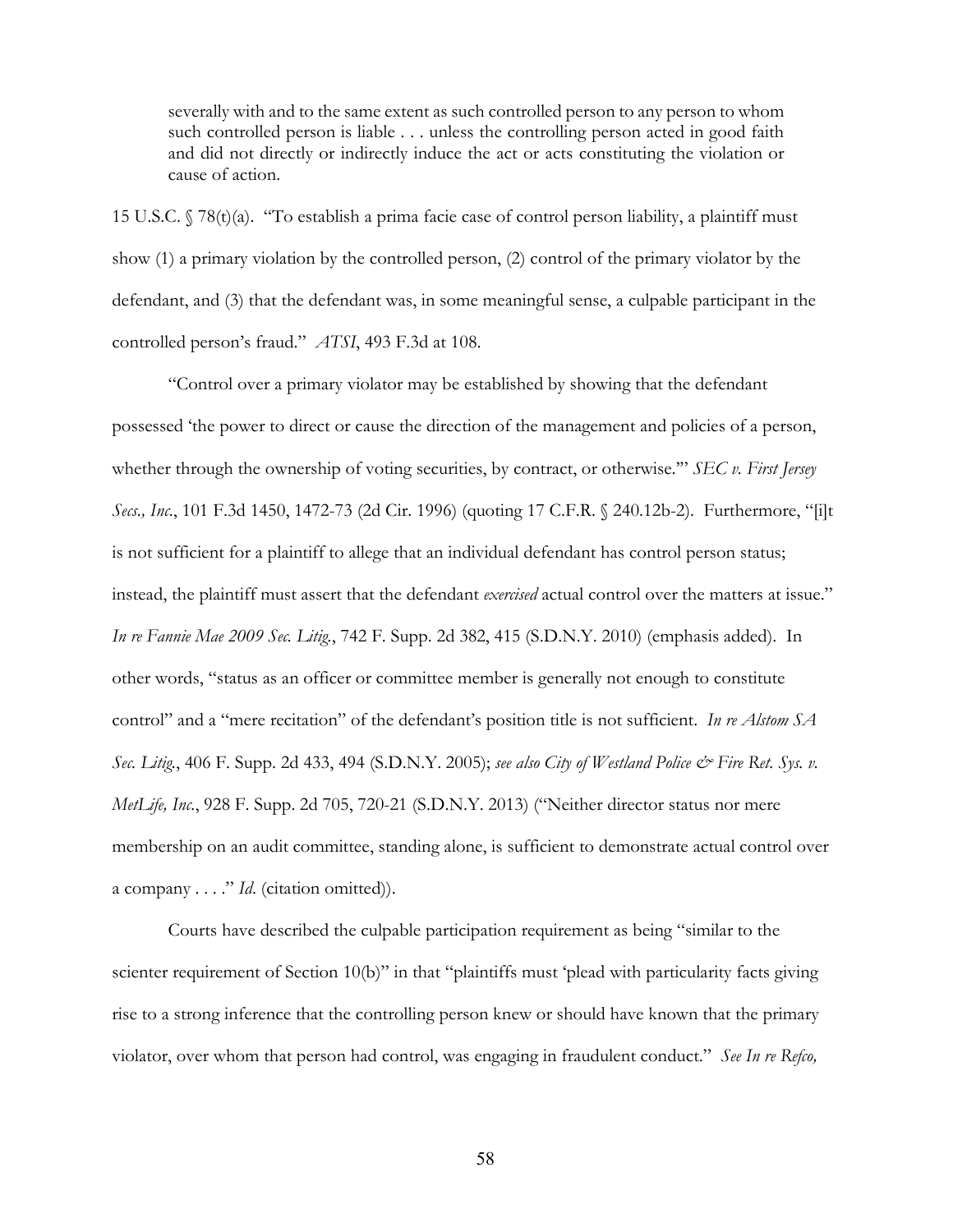*Inc. Sec. Litig*., 503 F. Supp. 2d 611, 661 (S.D.N.Y. 2007). At a minimum, culpable participation "requires 'something more than negligence.'" *In re Alstom SA*, 406 F. Supp. 2d at 490.

Allegations of control for Section 20(a) need only meet Rule 8's notice pleading standard. Accordingly, even if Lead Plaintiffs' allegations would not be enough to establish control, dismissal of a Section 20(a) claim is improper as long as it is at least "plausible that Plaintiffs can develop some set of facts that would pass muster." *In re Global Crossing, Ltd. Sec. Litig.*, No. 2-cv-910, 2005 WL 2990646, at \*8 (S.D.N.Y. Nov. 7, 2005). "While a party may not ultimately be held liable under both Section 10(b) and Section 20(a) for the same underlying conduct, it is permissible for Plaintiffs to pursue both claims at [the pleading] stage [of] the litigation." *In re Alstom SA Sec. Litig.,* 454 F. Supp. 2d 187, 210–11 (S.D.N.Y. 2006) (citations omitted); *see also Henry v. Daytop Village*, 42 F.3d 89, 95 (2d Cir.1994) (explaining that under Rule 8(e)(2), a plaintiff may plead multiple claims, regardless of consistency and any inconsistencies may lie either in the statement of the facts or in the legal theories adopted) (internal citations omitted)).

#### **2. Application**

First, Defendants assert that the control person claims should be dismissed because Lead Plaintiffs have failed to allege a primary violation of section 10(b) or rule 10b-5. *See Wilson v. Merrill Lynch & Co.*, 671 F.3d 120, 139 (2d Cir. 2011) (affirming the dismissal of a section 20(a) claim because the plaintiff "failed to state a claim for any primary violation of the securities laws"). For the reasons stated above, Lead Plaintiffs have pleaded primary violations against Wells Fargo and Messrs. Shrewsberry, Sloan, and Parker, and Ms. Duke. Therefore, that argument fails.

Second, Defendants argue that Lead Plaintiffs have failed to allege the remaining elements for their control person liability claims. The Court's determinations as to the scienter of Messrs. Shrewsberry, Sloan, and Parker and Ms. Duke also establish that the CAC contained enough facts to demonstrate that the culpable participation requirement for Section 20(a) as to those defendants has been satisfied.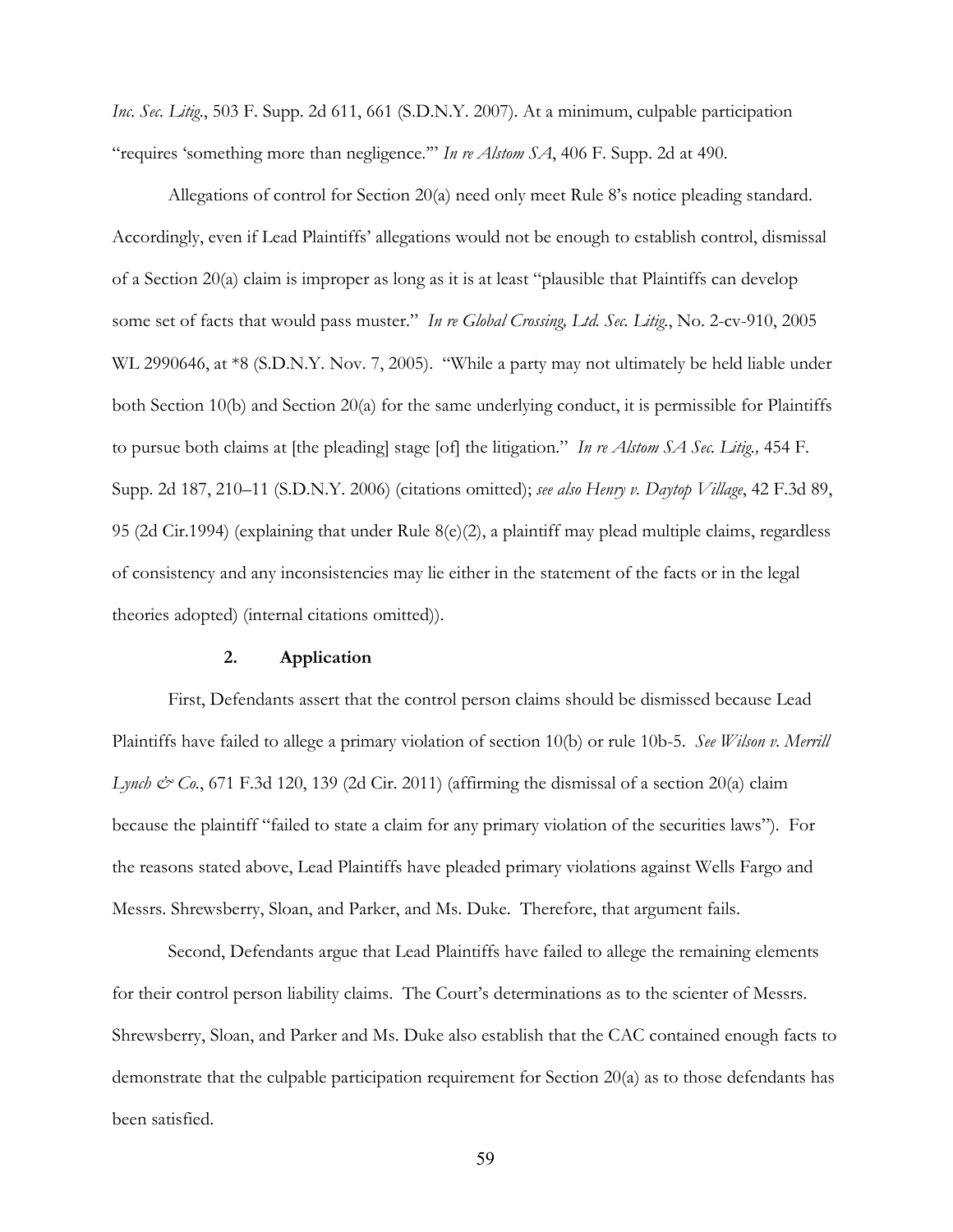The remaining question as to those defendants is whether Lead Plaintiffs have sufficiently pleaded facts to support the control person element. Here, Lead Plaintiffs have specifically alleged that Messrs. Shrewsberry, Sloan, and Parker and Ms. Duke issued the actionable statements, that they "had the power and authority to cause Wells Fargo and its employees to engage in the wrongful conduct alleged herein, . . . [were] involved in the day-to-day operations of the Bank, interacted with Regulators in negotiating and responding to the 2018 Consent Orders, and had primary responsibility for ensuring the Bank's compliance with the 2018 Consent Orders." CAC¶ 297-99. Furthermore, Lead Plaintiffs assert that those Defendants had access to the nonpublic information that contradicted their statements, including the rejections from the Regulators. These allegations, which amount to more than a description of Messrs. Shrewsberry, Sloan, and Parker's titles, describe their personal involvement with the fraud alleged. Therefore, Lead Plaintiffs' Section 20(a) claims against Messrs. Shrewsberry, Sloan, and Parker survive dismissal.

As for the allegations against Mr. Scharf, the complaint alleges facts that suggest that he exercised "control" over Wells Fargo. *See* CAC ¶ 301. However, with regard to the statements that have survived Defendants' motion to dismiss, Lead Plaintiffs have failed to allege that Mr. Scharf acted with any culpability in connection with their dissemination. Accordingly, Plaintiffs' Section 20(a) claims against Defendant Scharf are dismissed.

## **IV. CONCLUSION**

Defendants' motion to dismiss the consolidated amended class action complaint is granted in part and denied in part. Lead Plaintiffs have requested that if the Court granted any part of Defendants' motion, that they be granted leave to replead their amended complaint. Opp'n. at 60 n.25. The Federal Rules of Civil Procedure provide that courts should "freely give" leave to amend "when justice so requires," Fed. R. Civ. P. 15(a)(2), and "[d]istrict courts typically grant plaintiffs at least one opportunity to plead fraud with greater specificity when they dismiss under Rule 9(b)."